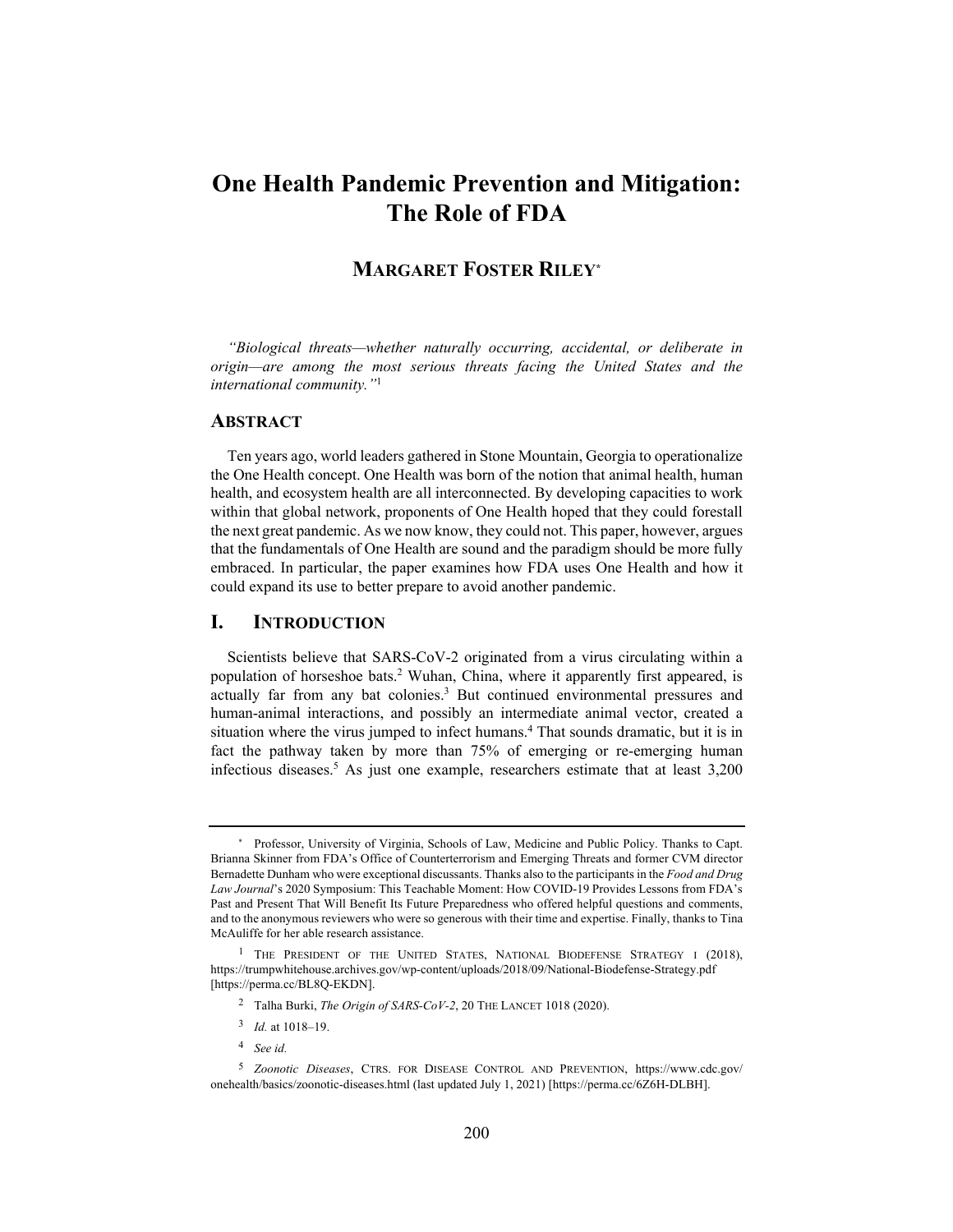different coronaviruses affect bats.<sup>6</sup> Most of those will not end up posing a threat to humans,<sup>7</sup> but there is no reason to assume that some will not. And bats may not even be the most common reservoir for zoonotic disease.<sup>8</sup>

Coronaviruses (SARS-CoV-1, SARS-CoV-2, and MERS-CoV) are only the most recent zoonotic<sup>9</sup> pathogens causing epidemic effects.<sup>10</sup> Most zoonotic disease in the United States is bacterial in nature, and therefore less likely to be airborne and more likely constrained to physical contacts.<sup>11</sup> But viral disease transmitted through respiratory droplets or carried by a common insect vector (mosquitoes, for example) can reach epidemic proportions, as we learned from Zika, MERS-CoV, and SARS-CoV-1. SARS-CoV-2 confirmed our worst fears: human-to-human respiratory transmission could cause a pandemic. Moreover, the dangers that Ebola, Zika, Lyme, many influenzas, and West Nile virus pose have not gone away, although they have fortunately not yet approached pandemic proportions. In fact, the likelihood of more emerging zoonotic disease is increasing.<sup>12</sup>

None of these trends have surprised researchers and public health officials working in infectious disease. In the early 2000s, scientists and public health experts observed a significant increase in the global circulation of infectious agents and the growing risk that zoonotic disease posed not just for epidemics, but for a full-scale global pandemic. For many people, SARS (Severe Acute Respiratory Syndrome or SARS-CoV-1) was a wake-up call. SARS surfaced in Guangdong Province, China in November 2002,

<sup>6</sup> Burki, *supra* note 2, at 1018. These viruses persist in the animal host because they are not lethal to the host—or even necessarily deleterious. But in jumping species, the virus may prove harmful or lethal to the new host. It has been estimated that coronaviruses have been with us for over 300 million years. Joel O. Wertheim, Daniel K. W. Chu, Joseph S. M. Peiris, Sergei L. Kosakovsky Pond & Leo L. M. Poon, *A Case for the Ancient Origin of Coronaviruses*, 87 J. VIROLOGY 7039, 7043 (2013). But it is only in the last couple of decades that they have been causing us major trouble.

 $\frac{7}{10}$  Most coronaviruses are not transmissible human to human, although recent evolutionary changes in the virus may enhance such transmissibility, which poses a greater threat to humans. Sara Platto, Jinfeng Zhou, Yanqing Wang, Huo Wang & Ernesto Carafoli, *Biodiversity Loss and COVID-19 Pandemic: The Role of Bats in the Origin and the Spreading of the Disease*, 538 BIOCHEMICAL & BIOPHYSICAL RSCH. COMMC'NS 2 (2020).

<sup>8</sup> *See* Benjamin T. Plourde, Tristan L. Burgess, Evan A. Eskew, Tara M. Roth, Nicole Stephenson & Janet E. Foley, *Are Disease Reservoirs Special? Taxonomic and Life History Characteristics*, 12 PLOS ONE 1 (2017).

<sup>9</sup> Defined as pathogens that cause disease spreading between animals and people. *Zoonotic Diseases*, *supra* note 5.

<sup>10</sup> *Epidemic* is defined as "an increase, often sudden, in the number of cases of a disease above what is normally expected in that population in that area." U.S. DEP'T OF HEALTH & HUM. SERVS., PRINCIPLES OF EPIDEMIOLOGY IN PUBLIC HEALTH PRACTICE: AN INTRODUCTION TO APPLIED EPIDEMIOLOGY AND BIOSTATISTICS 1–72 (3d ed., 2012), https://www.cdc.gov/csels/dsepd/ss1978/SS1978.pdf [https://perma.cc/ V82F-ZWPM]. A *pandemic* is *"*an epidemic that has spread over several countries or continents, usually affecting a large number of people." *Id.*

<sup>11</sup> *See US Outbreaks of Zoonotic Diseases Spread Between Animals & People*, CTRS. FOR DISEASE CONTROL AND PREVENTION, https://www.cdc.gov/healthypets/outbreaks.html (last visited Apr. 2, 2021) [https://perma.cc/FRF9-Y5ZT]. There are exceptions of course; tuberculosis is carried in airborne particles.

<sup>&</sup>lt;sup>12</sup> This increase is driven by an 1) increasing global desire for animal protein which leads to the 2) intensification and industrialization of animal production, 3) increased exploitation of wildlife, 4) unsustainable utilization of natural resources exacerbated by 5) faster travel and trade, 6) changes in food supply chains and 7) effects of climate change. U.N. ENV'T PROGRAMME & INT'L LIVESTOCK RSCH. INST., PREVENTING THE NEXT PANDEMIC: ZOONOTIC DISEASES AND HOW TO BREAK THE CHAIN OF TRANSMISSION 15–19 (2020).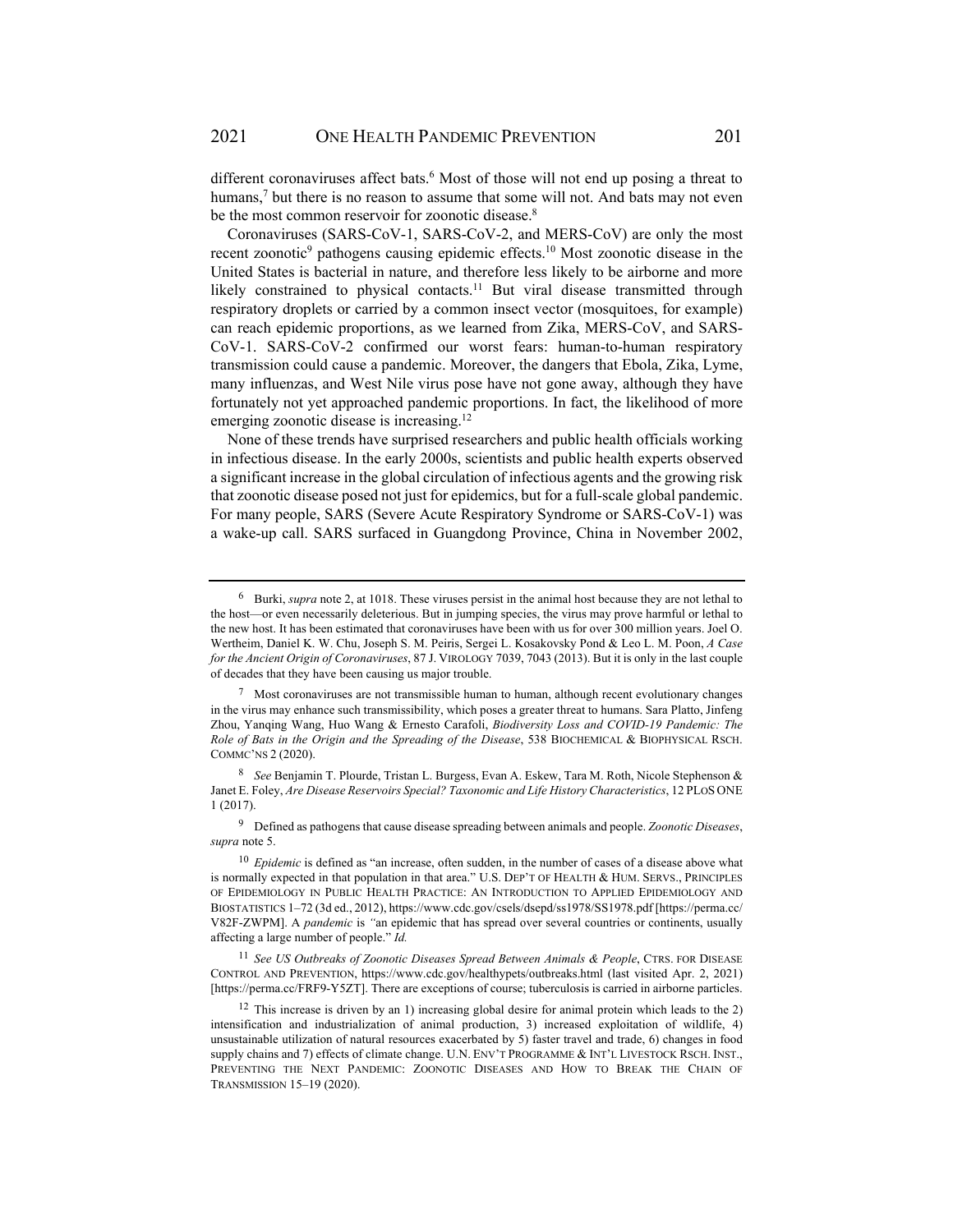probably also originating in a virus carried by horseshoe bats, and rapidly spread beyond China.13 More lethal than the SARS-CoV-2, the virus causing our current pandemic, SARS-CoV-1 was fortunately less infectious and eventually faded after killing fewer than 1,000 people worldwide. But at the time, the public health community understood that it could have been much worse—and, of course, with SARS-CoV-2, it is.

One response to the growing perception of a global threat from zoonotic disease is the emergence of the concept of "One World, One Health." One Health is an extension of "One Medicine," the notion that the boundaries between human health and animal health are both artificial and counterproductive.<sup>14</sup> One Health takes the notion several steps further, incorporating data and expertise from human health, animal health, and ecosystem health. At its most ambitious, the idea is that only by understanding the combined system effects of industrialization, population growth, geopolitical issues, migratory movements of both humans and animals, and resulting ecosystem degradation can we really understand the emergence of new and re-emergent disease and toxicity. The idea would include understanding all health conditions, including those caused by chronic conditions, infectious disease, and environmental pollutions.

One Health, as a paradigm, is more than ten years old. Nonetheless, it did not prove to be a truly effective preventive measure in forestalling the current pandemic. This paper will examine the One Health approach and consider its strengths and weaknesses in helping to prevent and mitigate the growing problem of zoonotic disease. We will examine the history of One Health, its difficulties in operationalizing its vision, and how it can be used to forestall or at least moderate the next pandemic. In particular, the paper will examine what role the Food and Drug Administration (FDA), together with other agencies, might have within a One Health paradigm. We will see what steps FDA is implementing to operationalize its own One Health Initiative and consider some specific examples of where One Health can help FDA be better prepared for the next pandemic.

Part II explores what One Health is designed to do and some of the history behind its development. It also explores some of the weaknesses that made One Health a less effective tool in forestalling the current pandemic. Part III examines FDA's particular role within a One Health paradigm in terms of pandemic preparedness. After reviewing FDA's current efforts to implement the paradigm throughout the agency, this paper explores three examples where a One Health paradigm could enrich FDA's pandemic preparedness: 1) pro-active vaccination, treatment, and diagnostic platforms; 2) antibiotic resistance; and 3) gene drives. Regulatory and practical difficulties exist in developing each of these, but each could make a real difference in pandemic preparedness. FDA and its fellow agencies, such as the Centers for Disease Control and Prevention (CDC), the Environmental Protection Agency (EPA), and the United States Department of Agriculture (USDA), often collaborate, but their different mandates and responsibilities have historically led to the agencies functioning independently. A One Health paradigm is necessary to deliver a better, more coordinated response.

<sup>13</sup> Rui-Heng Xu, Jian-Feng He, Meirion R. Evans, Guo-Wen Peng, Hume E Field, De-Wen Yu, Chin-Kei Lee, Hui-Min Luo, Wei-Sheng Lin, Peng Lin, Ling-Hui Li, Wen-Jia Liang, Jin-Yan Lin & Alan Schnur, *Epidemiologic Clues to SARS Origin in China*, 10 EMERGING INFECTIOUS DISEASES 1030 (2004).

<sup>14</sup> See *infra* Section II.A for an overview of the history of One Health.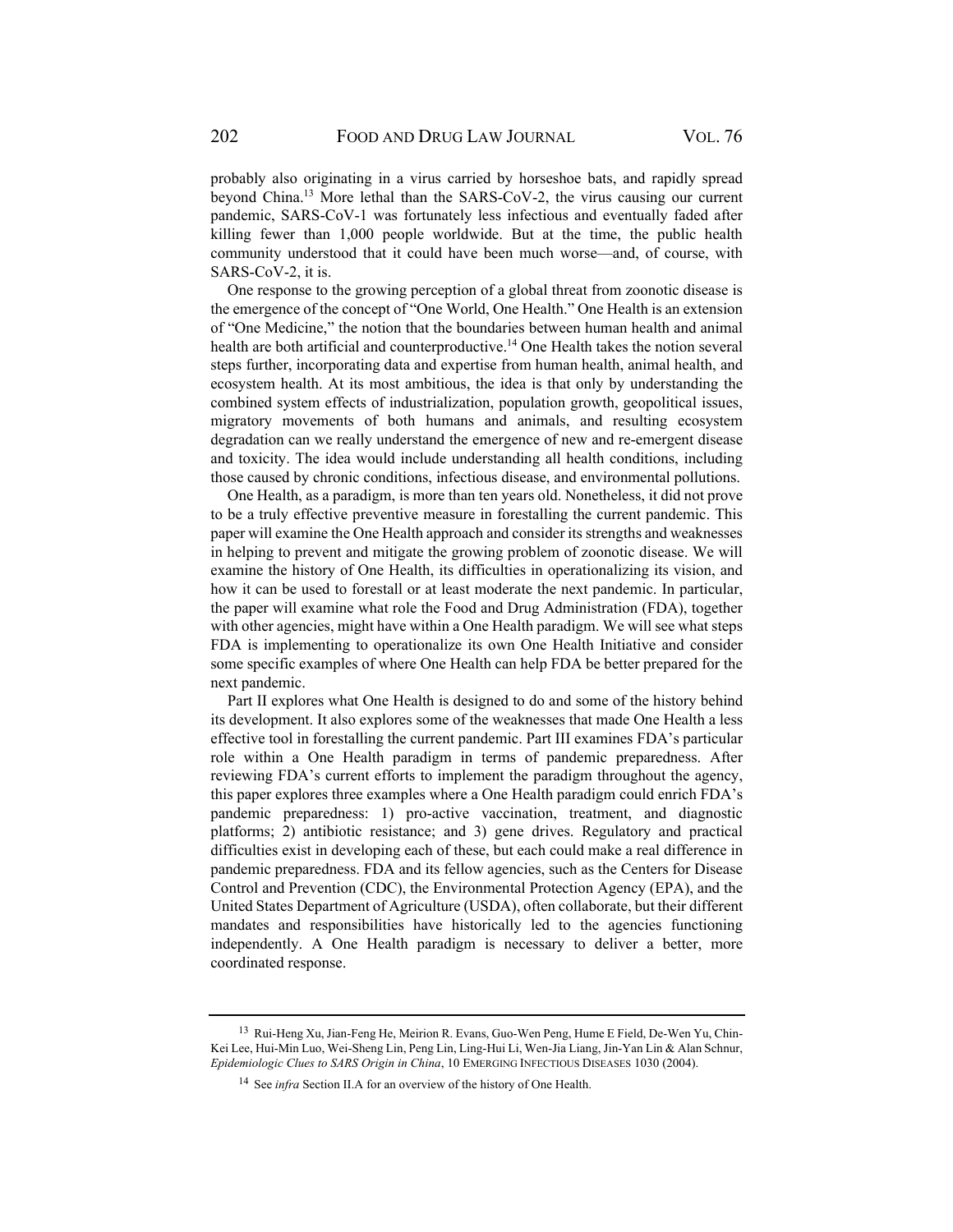## **II. WHAT IS ONE HEALTH?**

One Health has been defined as "the collaborative effort of multiple disciplines working locally, nationally, and globally—to attain optimal health for people, animals and our environment."15 It focuses on transdisciplinary thinking, attempting to fully integrate human medical, veterinary, wildlife, and environmental sciences, to develop collaborative research and interventions. Its genesis came from concerns about infectious disease with pandemic potential originating in increasingly degraded wildlife habitats. One Health's proponents see these concerns as a matter of increasing urgency. Because the world population is projected to grow from 7 billion (measured in 2011) to 9 billion in 2050, human-animal interactions are expected to increase, and the expanding population will inevitably further encroach upon animal habitats.<sup>16</sup> Currently, approximately 55% of the world's population lives in urban environments.<sup>17</sup> Climate change is expected to cause the displacement of large populations of both humans and animals and will likely drive increasing urbanization.18 Sixty-eight percent of the world population is likely to live in urban settings by 2050.<sup>19</sup> Without intervention, that urbanization may not occur in any planned fashion. It may strain infrastructure—housing capacity, sanitation, and food sources. Urban areas will encroach into previously uninhabited areas. Such urbanization provides more opportunities for zoonotic disease contacts.20 One Health was designed to be a solution for these problems. It provides a full integration of human, animal, and environmental surveillance, research, and forecasting. This process was aptly described in 2005:

[One Health] enhances the effectiveness of health systems by integrating contributions from new institutional economics, cultural epidemiology in a broader ecosystemic concept. The latter could have broader implications, because wildlife diversity could reduce risk of transmission of diseases (e.g., Lyme disease to human beings), and exposure to wildlife and bush meat represents a risk of newly emerging diseases in people

<sup>17</sup> *68% of the World Population Projected to Live in Urban Areas by 2050, says UN*, DEP'T OF ECON. & SOC. AFFS., UNITED NATIONS (May 16, 2018), https://www.un.org/development/desa/en/news/ population/2018-revision-of-world-urbanization-prospects.html [https://perma.cc/M5QV-6NYP].

18 Kenneth L. Meyer, *Confronting the Pandemic Superthreat of Climate Change and Urbanization*, 63 ORBIS 565, 568 (2019).

<sup>19</sup> *68% of the World Population Projected to Live in Urban Areas by 2050, says UN*, *supra* note 17.

<sup>15</sup> AM. VETERINARY MED. ASS'N, ONE HEALTH—A NEW PROFESSIONAL IMPERATIVE: ONE HEALTH INITIATIVE TASK FORCE: FINAL REPORT 13 (2008).

<sup>&</sup>lt;sup>16</sup> What is One Health?, ONE HEALTH COMM'N, https://www.onehealthcommission.org/en/why\_one \_health/what\_is\_one\_health (last visited Apr. 30, 2021) [https://perma.cc/BYE7-9GAQ]; *see also* Sarah Glazer, *Zoonotic Diseases: Can Future Pandemics Be Prevented?*, CQ RESEARCHER (June 26, 2020), https://library.cqpress.com/cqresearcher/document.php?id=cqresrre2020062600 [https://perma.cc/7D3R-J3M7].

<sup>20</sup> Meyer, *supra* note 18. With SARS (CoV-2 and CoV-1) and much pandemic flu, the focus of surveillance has been on Asia. But we have a better idea of the extent of zoonotic disease in Asia than we do in other areas. For example, recent decimation of the Amazon rainforest will likely lead to new zoonotic reservoirs in Brazil. And those are not well understood or surveilled. Joel Henrique Ellwanger & José Artur Bogo Chies, *Zoonotic Spillover and Emerging Viral Diseases—Time to Intensify Zoonoses Surveillance in Brazil*, 22 BRAZ. J. INFECTIOUS DISEASES 76 (2018).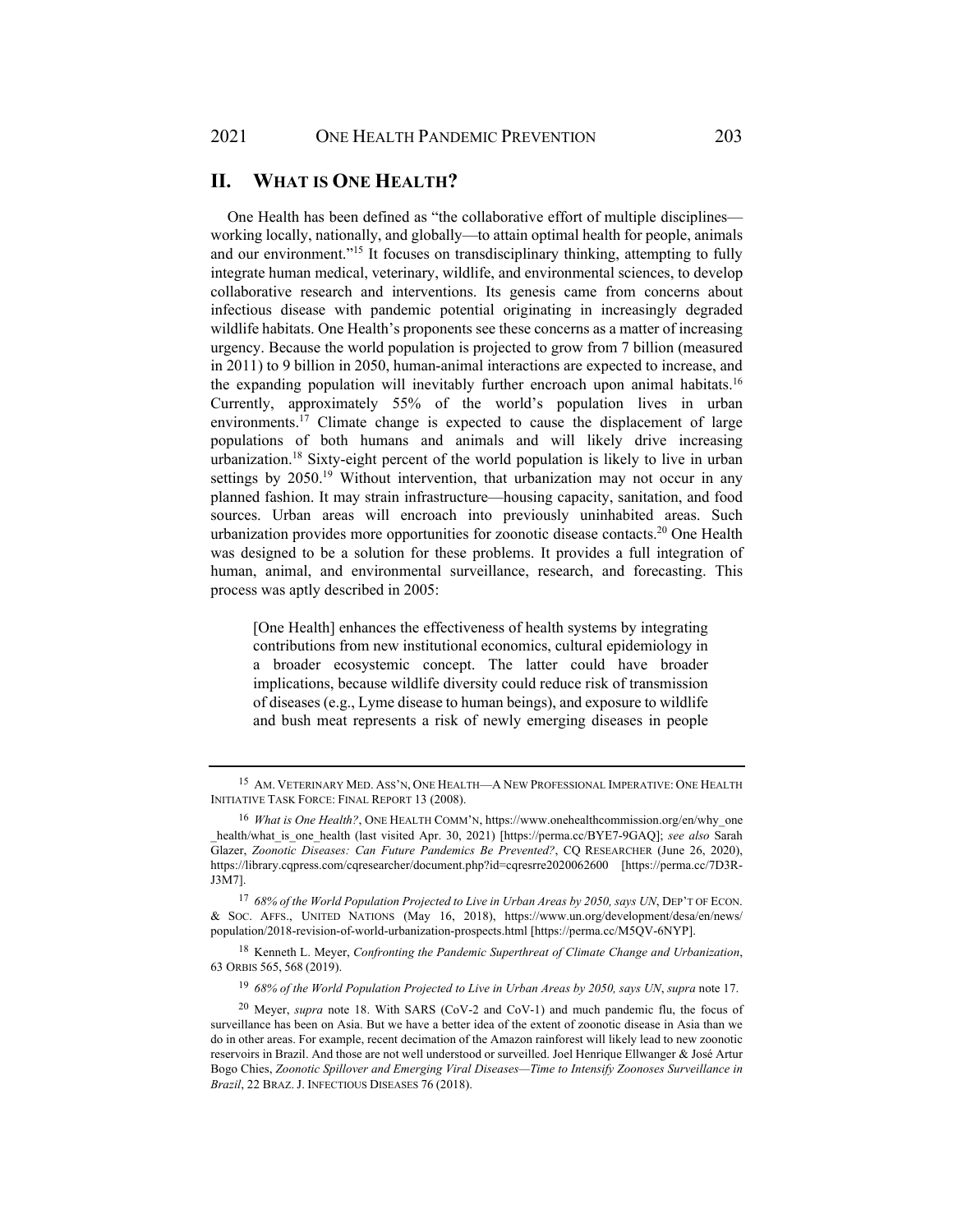(e.g., Ebola) and animals (e.g., Nipah virus). In turn, improved animal and human health contributes to wildlife conservation.<sup>21</sup>

More recently, One Health has been applied in chronic disease contexts as well.<sup>22</sup> Some One Health proponents urge the community to examine how physiologic changes due to shifting habitats and reduced biodiversity have effects that go beyond infectious zoonotic disease. They press for more attention to ecosystem health generally rather than merely on the zoonotic effects of environmental change.<sup>23</sup> FDA in particular has applied an expanded notion of One Health, also focusing on humancompanion animal bond as a health factor and studying comparative factors in chronic diseases, like obesity and diabetes, as they affect both humans and the animals with whom they live.<sup>24</sup>

## *A. A History of One Health*

The split between human medical science and animal veterinary science is so well engrained in most Western societies that we do not even notice it. For example, in eighteenth-century France, veterinary training was separated from medical training and over time, that division in academia and practice has become more solidified.25 Now, legislative and administrative separation often exists between the agencies most concerned with human health and those concerned with animal health, the environment, and wildlife. However, since antiquity, animal, human, and environmental health have also been thought of as interdependent. Hippocrates noted the effects of climate on health.<sup>26</sup> For centuries, Hippocrates' paradigm of the balance of the four humors was believed to be equally applicable to animals and humans.27 As modern notions of germ theory developed in the late nineteenth century, Rudolph Virchow, a German physician researching roundworms in swine, coined the term "zoonosis" and argued "Between animal and human medicine there are no dividing lines—nor should there be. The object is different but the experience obtained

<sup>21</sup> Jakob Zinsstag, Esther Schelling, Kaspar Wyss & Mahamat Bechir Mahamat, *Potential of Cooperation Between Human and Animal Health to Strengthen Health Systems*, 366 THE LANCET 2142, 2144 (2005).

<sup>22</sup> Delphine Destoumieux-Garzón, Patrick Mavingui, Gilles Boetsch, Jérôme Boissier, Frédéric Darriet, Priscilla Duboz, Clémentine Fritsch, Patrick Giraudoux, Frédérique Le Roux, Serge Morand, Christine Paillard, Dominique Pontier, Cédric Sueur & Yann Voituron, *The One Health Concept: 10 Years Old and a Long Road Ahead*, 5 FRONTIERS IN VETERINARY SCI. 1 (2018).

<sup>23</sup> *Id.* at 3.

<sup>24</sup> ONE HEALTH: IT'S FOR ALL OF US, U.S. FOOD & DRUG ADMIN., https://www.fda.gov/animalveterinary/animal-health-literacy/one-health-its-all-us (last updated Jan. 14, 2021) [https://perma.cc/4SY2- GJX3].

<sup>25</sup> *See* Malinda Larkin, *Pioneering a Profession: The Birth of Veterinary Education in the Age of Enlightenment*, AM. VETERINARY MED. ASS'N (Dec. 19, 2010), https://www.avma.org/javma-news/2011- 01-01/pioneering-profession [https://perma.cc/RM2Q-3NBK].

<sup>26</sup> JACQUES JOUANNA, GREEK MEDICINE FROM HIPPOCRATES TO GALEN: SELECTED PAPERS 168 (Philip van der Eijk ed., Neil Allies trans., 2012).

 $27$  In fact, Hippocrates' notions (as well as those of Galen of Pergamum who was likely responsible for the theory's dominance through the Middle Ages) were likely based more on animal dissections than human study. Anna Marie Eleanor Roos, *Biomedicine and Health: Galen and Humoral Theory*, ENCYCLOPEDIA.COM, https://www.encyclopedia.com/science/science-magazines/biomedicine-and-healthgalen-and-humoral-theory (last visited May 1, 2021) [https://perma.cc/4BHH-UQ25].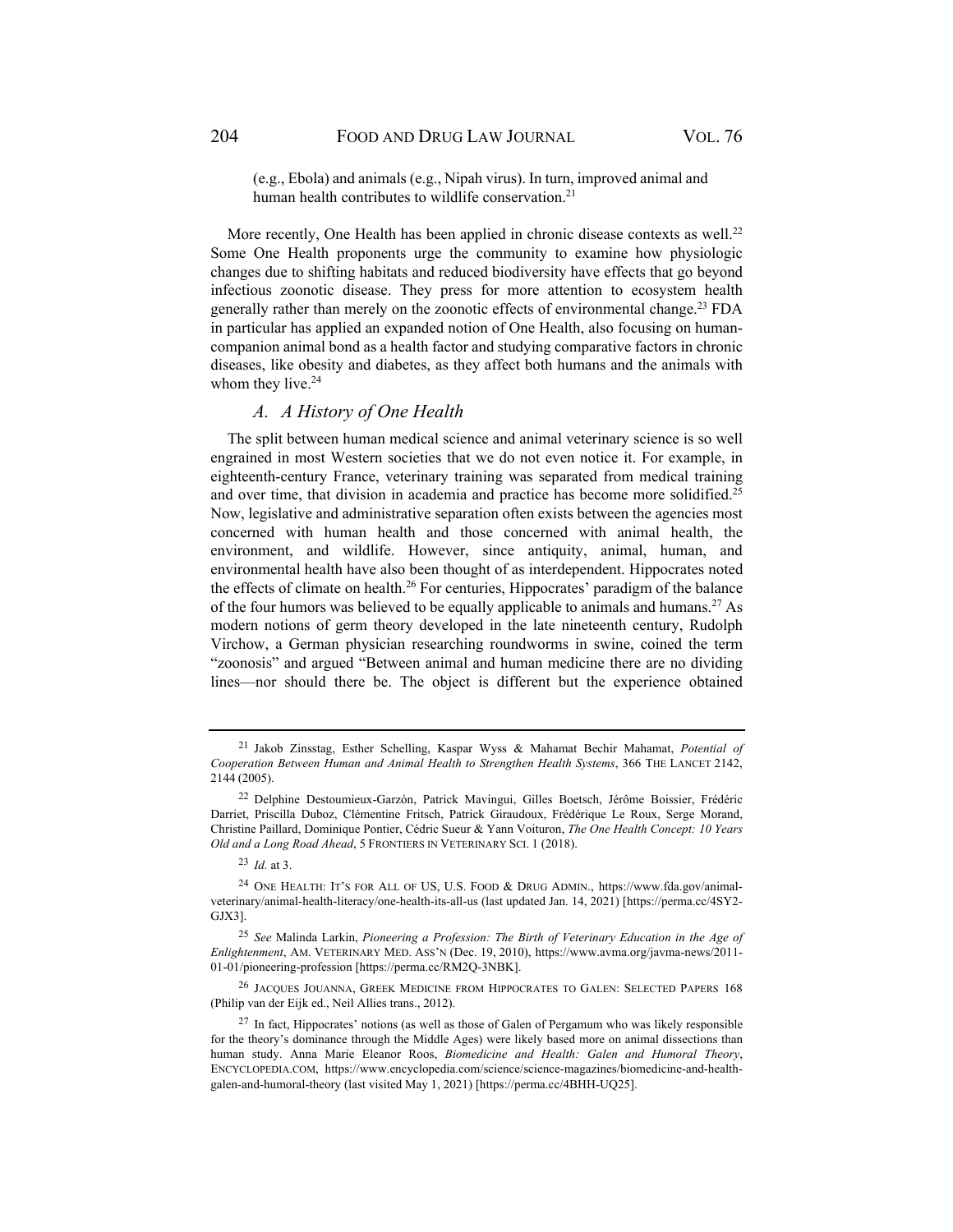constitutes the basis of all medicine."28 His student, Canadian William Osler, brought the concept to North America.29 In 1947, CDC, under the leadership of James H. Steele, DVM, MPH, established a Veterinary Public Health Division.<sup>30</sup> Calvin Schwabe, a professor at UC Davis School of Veterinary Medicine, coined the term "One Medicine."31 He created a department to bridge the divide between animal and human health sciences; that department has evolved into an important One Health center today.32

In the early 2000s, as concerns increased about the potential for avian and other pandemic influenza, the interdependence of human and animal health and ecological change became more broadly salient. In 2004, spurred by indications of increasing spread of zoonotic disease, Rockefeller University hosted a global conference on current and potential development of disease among human, domestic animal, and wildlife populations.<sup>33</sup> Attendees took note of recent outbreaks of West Nile Virus, Ebola Hemorrhagic Fever, SARS, Monkeypox, Mad Cow Disease, and Avian Influenza and that human and animal health are connected. Further, they noted that environmental insults such as pollution, species loss, loss of native habitat, and global climate change were altering life on our planet and escalating the probability of zoonotic disease spreading.<sup>34</sup> They urged world leaders to adopt interdisciplinary and cross-sectoral approaches to disease prevention, surveillance, monitoring, control, and mitigation as well as environmental conservation.<sup>35</sup>At that conference, they developed the Manhattan Principles, which form the basis for the One Health/One World paradigm:

1) Recognize the essential link between human, domestic animal, and wildlife health and the threat disease poses to people, their food supplies and economies, and the biodiversity essential to maintaining the healthy environments and functioning ecosystems we all require.

2) Recognize that decisions regarding land and water use have real implications for health. Alterations in the resilience of ecosystems and shifts in patterns of disease emergence and spread manifest themselves when we fail to recognize this relationship.

3) Include wildlife health science as an essential component of global disease prevention, surveillance, monitoring, control, and mitigation.

<sup>28</sup> *One Health: History*, CTRS. FOR DISEASE CONTROL AND PREVENTION (Oct. 25, 2016), https://www.cdc.gov/onehealth/basics/history/index.html?CDC\_AA\_refVal=https%3A%2F%2Fwww.cdc .gov%2Fonehealth%2Fpeople-events.html (last updated Oct. 25, 2016) [https://perma.cc/BU5D-4FRU].

<sup>29</sup> *Id.*

<sup>30</sup> *Id.*

<sup>31</sup> *Id.*

<sup>32</sup> *Id.*

<sup>33</sup> Robert A. Cook, William B. Karesh & Steven A. Osofsky, *Conference Summary One World, One*  Health: Building Interdisciplinary Bridges to Health in a Globalized World, ONE WORLD, ONE HEALTH (Sept. 29, 2004), http://www.oneworldonehealth.org/sept2004/owoh\_sept04.html [https://perma.cc/8Y7Y-BNRS]

<sup>34</sup> *Id.*

<sup>35</sup> *Id.*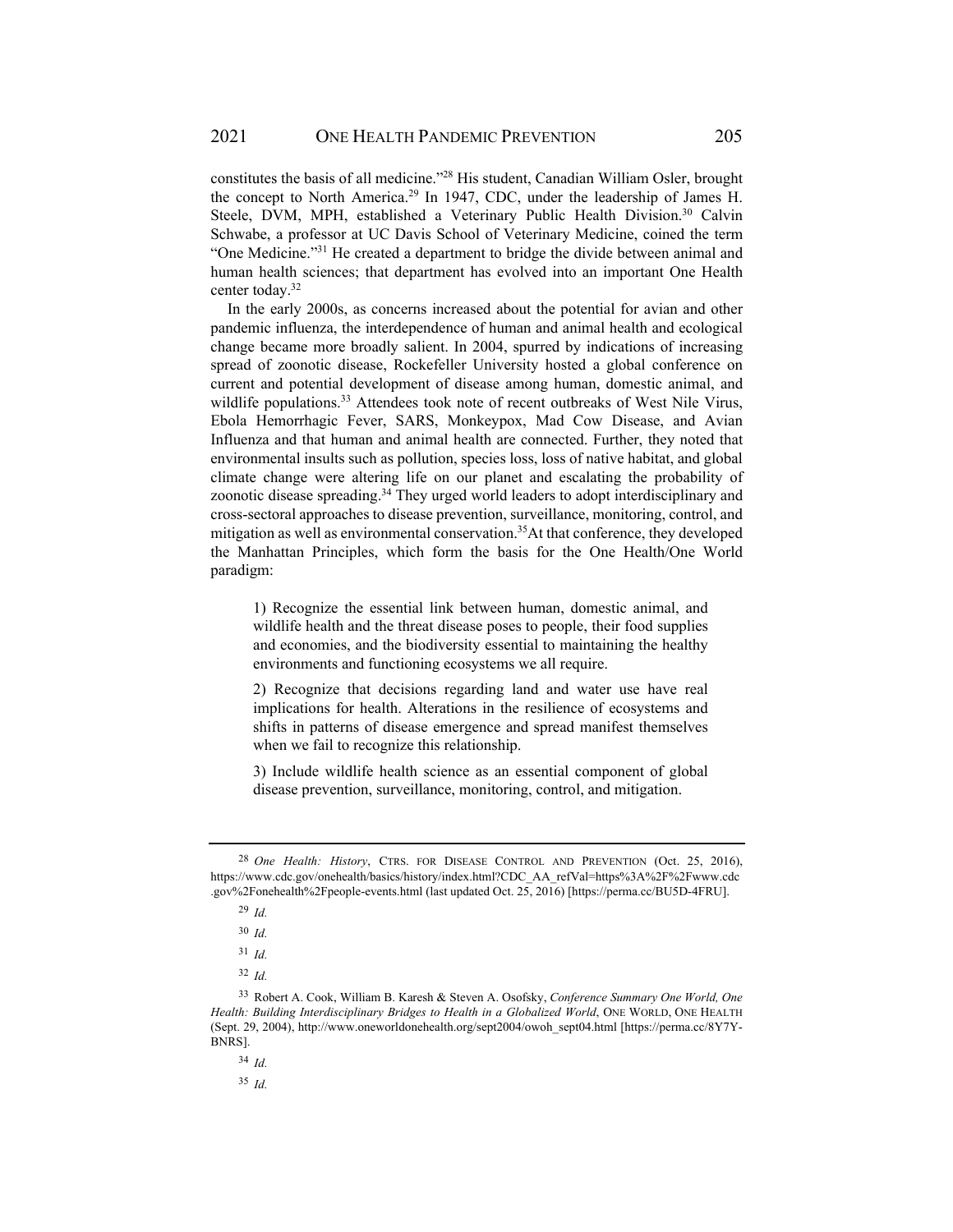4) Recognize that human health programs can greatly contribute to conservation efforts.

5) Devise adaptive, holistic, and forward-looking approaches to the prevention, surveillance, monitoring, control and mitigation of emerging and resurging diseases that take the complex interconnections among species into full account.

6) Seek opportunities to fully integrate biodiversity conservation perspectives and human needs (including those related to domestic animal health) when developing solutions to infectious disease threats.

7) Reduce the demand for and better regulate the international live wildlife and bushmeat trade not only to protect wildlife populations but to lessen the risks of disease movement, cross-species transmission, and the development of novel pathogen-host relationships. The costs of this worldwide trade in terms of impacts on public health, agriculture, and conservation are enormous, and the global community must address this trade as the real threat it is to global socioeconomic security.

8) Restrict the mass culling of free-ranging wildlife species for disease control to situations where there is a multidisciplinary, international scientific consensus that a wildlife population poses an urgent, significant threat to human health, food security, or wildlife health more broadly.

9) Increase investment in the global human and animal health infrastructure commensurate with the serious nature of emerging and resurging disease threats to people, domestic animals, and wildlife. Enhanced capacity for global human and animal health surveillance and for clear, timely information-sharing (that takes language barriers into account) can only help improve coordination of responses among governmental and nongovernmental agencies, public and animal health institutions, vaccine/pharmaceutical manufacturers, and other stakeholders.

10) Form collaborative relationships among governments, local people, and the private and public (i.e., non-profit) sectors to meet the challenges of global health and biodiversity conservation.

11) Provide adequate resources and support for global wildlife health surveillance networks that exchange disease information with the public health and agricultural animal health communities as part of early warning systems for the emergence and resurgence of disease threats.

12) Invest in educating and raising awareness among the world's people and in influencing the policy process to increase recognition that we must better understand the relationships between health and ecosystem integrity to succeed in improving prospects for a healthier planet.<sup>36</sup>

<sup>36</sup> *Id.* The conference included representatives from the World Health Organization, the UN Food and Agriculture Organization, the Centers for Disease Control and Prevention, the United States Geological Survey National Wildlife Health Center, the United States Department of Agriculture, the Canadian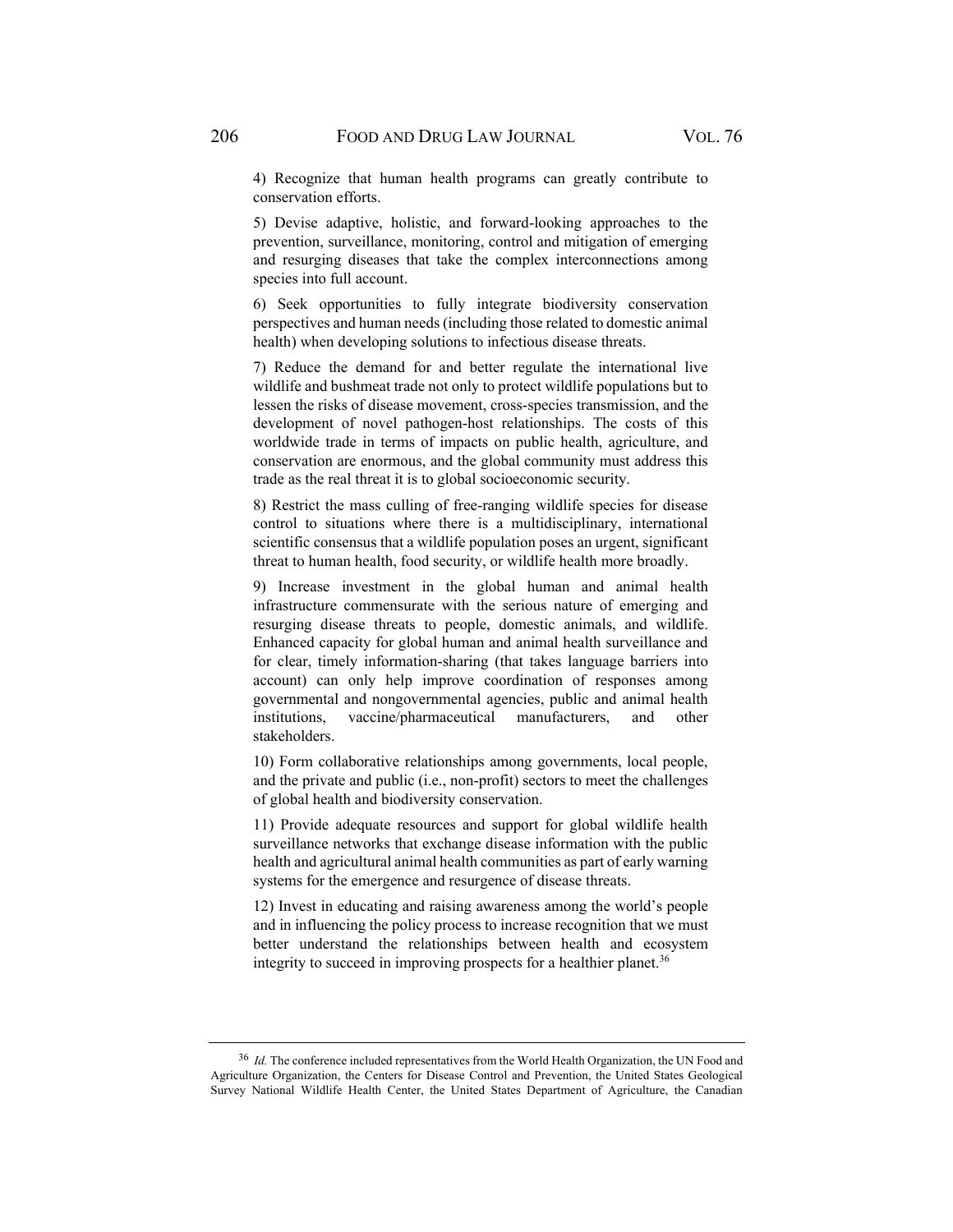The Manhattan Principles have provided the overall philosophy for all One Health applications since 2004.37

The outbreak of H5N1 "bird flu" in 2005 came close on the heels of the deadly but contained SARS outbreak in 2003. In the United States, H5N1 got the attention of the Bush Administration, which saw H5N1 as a real pandemic risk and treated it as both a public health and national security risk.<sup>38</sup> That November, the Bush Administration announced the creation of the National Strategy for Pandemic Influenza.39 While the National Strategy's *Implementation Plan*, published in May 2006, does not explicitly reference One Health, the plan itself notes the potential of wild animals as reservoirs for potential disease, the need to protect domestic livestock, and how those threats could impact human health.<sup>40</sup> The following year, the American Veterinary Medical Association and the American Medical Association adopted the concept of One Health and formed the One Health Initiative task force in 2007.<sup>41</sup> Its report was published in 200842 and sought to bring together U.S. human and animal health agencies, medical doctors, and veterinarians to collaborate on health issues that affect human and animal populations. The One Health Initiative continues as a non-profit organization that promotes collaboration among individual scientists, physicians, and veterinarians world-wide.<sup>43</sup>

An international conference on Avian and Pandemic Influenza in New Delhi in late 2007 recommended further development of a One Health concept.<sup>44</sup> In response to the recommendations from the New Delhi conference, the Food and Agriculture Organization of the United Nations (FAO), the World Organisation for Animal Health (OIE), and the World Health Organization (WHO) formed a collaboration with the

<sup>38</sup> *Pandemic Flu: Preparing and Protecting Against Avian Influenza*, THE WHITE HOUSE, https:// georgewbush-whitehouse.archives.gov/infocus/pandemicflu/ (last visited May 1, 2021) [https://perma.cc/ VBU4-PHWA]; U.S. DEP'T OF HOMELAND SEC., NATIONAL STRATEGY FOR PANDEMIC INFLUENZA: IMPLEMENTATION PLAN VII (2006), https://www.cdc.gov/flu/pandemic-resources/pdf/pandemic-influenzaimplementation.pdf?fbclid=IwAR0L2Mdh6pwWYpDQ\_pcvSRWRM6T772W NTqGfIp2pk9G2nm6ahP2d-2VsOc [https://perma.cc/FYD9-WKFL].

39 U.S. DEP'T OF HOMELAND SEC., *supra* note 38.

<sup>40</sup> *Id.*

<sup>41</sup> *See* AM. VETERINARY MED. ASS'N, ONE HEALTH: A NEW PROFESSIONAL IMPERATIVE 4 (2008), https://www.avma.org/sites/default/files/resources/onehealth\_final.pdf [https://perma.cc/F2S9-NG4B].

<sup>42</sup> *Id. See also One Health*, AM. VETERINARY MED. ASS'N, http://www.avma.org/onehealth (last visited June 23, 2021) [https://perma.cc/T2TV-3U28].

<sup>43</sup> *One Health Initiative Will Unite Human and Veterinary Medicine*, ONE HEALTH INITIATIVE, https://onehealthinitiative.com/ (last visited May 1, 2021) [https://perma.cc/2RE2-XFZ8].

44 U.N. FOOD & AGRIC. ORG., WORLD ORG. FOR ANIMAL HEALTH, WORLD HEALTH ORG., U.N. SYS. INFLUENZA COORDINATION, U.N. CHILD. FUND, & THE WORLD BANK, CONTRIBUTING TO ONE WORLD, ONE HEALTH: A STRATEGIC FRAMEWORK FOR REDUCING RISKS OF INFECTIOUS DISEASES AT THE ANIMAL-HUMAN-ECOSYSTEMS INTERFACE 5 (2008), http://www.fao.org/3/aj137e/aj137e00.pdf [https://perma.cc/ 5FC3-MMHA].

Cooperative Wildlife Health Centre, the Laboratoire Nationale de Sante Publique of Brazzaville, Republic of Congo, the IUCN Commission on Environmental Law, and the Wildlife Conservation Society. *Id.*

 $37$  The Manhattan Principles were "updated" in 2019 by the "Berlin Principles." While adhering to the overall principles laid out in 2004, the latter attempted to reintegrate ecosystem health and integrity into One Health and refocus on climate change and antimicrobial resistance. They were published prior to the pandemic. *The Berlin Principles on One Health, 2019*, ONE WORLD, ONE HEALTH, https://oneworld onehealth.wcs.org/About-Us/Mission/The-2019-Berlin-Principles-on-One-Health.aspx (last visited May 1, 2021) [https://perma.cc/5B5Z-465Z].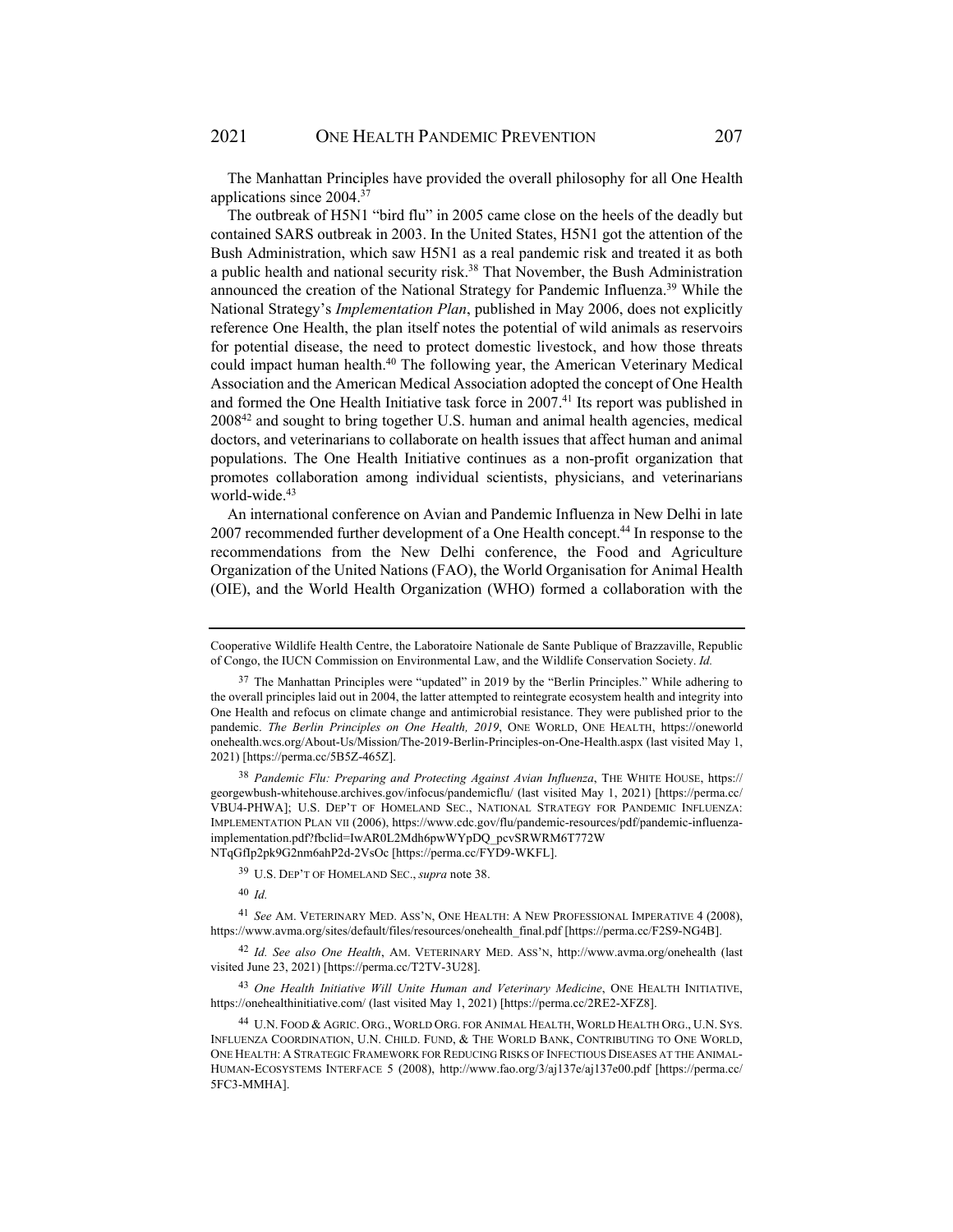United Nations Children's Fund (UNICEF), the United Nations System for Influenza Coordinator, and the World Bank to develop a joint strategic framework to deal with the evolving risk of emerging and re-emerging infectious diseases. *Contributing to One World, One Health: A Strategic Framework for Reducing Risks of Infectious Diseases at the Animal–Human–Ecosystems Interface*45 set out six objectives for countries hoping to develop infectious disease control at the animal-human-ecosystem interface. Those included: 1) increased and standardized surveillance capacity at local, regional, and global levels; 2) communication strategies to detect and respond to animal and human disease outbreaks at national, regional, and global levels; 3) developing global rapid response support capacity; 4) interagency and cross-sectoral collaboration and partnerships; 5) control endemic zoonotic disease in developing countries; and 6) increase collaborative research capacities. This work was further amplified at a conference hosted by the Public Health Agency of Canada "One World, One Health: from ideas to action" held in Winnipeg, Manitoba in 2009 which recommended supra-country, multi and trans-disciplinary methods to integrate efforts.46

With the vision well-defined, the next step was to try to operationalize the One Health Concept. In 2010, participants at a meeting hosted by the CDC in Stone Mountain, Georgia tried to do just that.<sup>47</sup> The Stone Mountain meeting featured all the major players: it was co-hosted by WHO, FAO, and OIE and included the United Nations, the World Bank, and the European Commission and representatives from numerous countries' ministries of health and agriculture. The fifty-four international leaders present identified key policy positions, and even more important from an operationalizing standpoint, the amount of financial commitment required to bring the vision to fruition.48 At the meeting, participants created seven essential workgroups: One Health Training, Proof of Concept, Business Plan, Country Level Needs Assessment, Capacity Building, Information Clearing House, and One Health Global Network.49 These workgroups were designed to continue their work after the meeting and, in fact, they did.<sup>50</sup> An information clearinghouse, the One Health Global Network, was launched in 2012.<sup>51</sup> There has been some success in attracting donors. For example, the Gates Foundation Challenge included One Health concepts.<sup>52</sup> There has also been significant success in building expertise through a One Health curriculum

<sup>45</sup> *Id.* at 6.

<sup>46</sup> NAT'L CTR. FOR EMERGING & ZOONOTIC INFECTIOUS DISEASES, OPERATIONALIZING "ONE HEALTH": A POLICY PERSPECTIVE—TAKING STOCK AND SHAPING AN IMPLEMENTATION ROADMAP (2010), https://www.cdc.gov/onehealth/pdfs/atlanta/meeting-overview.pdf [https://perma.cc/P84K-WZJ7].

<sup>47</sup> *Id.* at 2.

<sup>48</sup> *Id.*

<sup>49</sup> *Id.* at 19.

<sup>50</sup> *See* Carol S. Rubin, *Operationalizing One Health: Stone Mountain and Beyond*, 366 CURRENT TOPICS IN MICROBIOLOGY AND IMMUNOLOGY 173 (2013); *see also* John S. Mackenzie, Moira McKinnon & Martyn Jeggo, *One Health From Concept to Practice*, *in* CONFRONTING EMERGING ZOONOSES 171–86 (A. Yamada et al. eds., 2014).

<sup>51</sup> ONE HEALTH GLOBAL NETWORK WEBPORTAL, www.onehealthglobal.net (last visited May 1, 2021) [https://perma.cc/G3GE-UYCH].

<sup>52</sup> Mackenzie et al., *supra* note 50, at 175.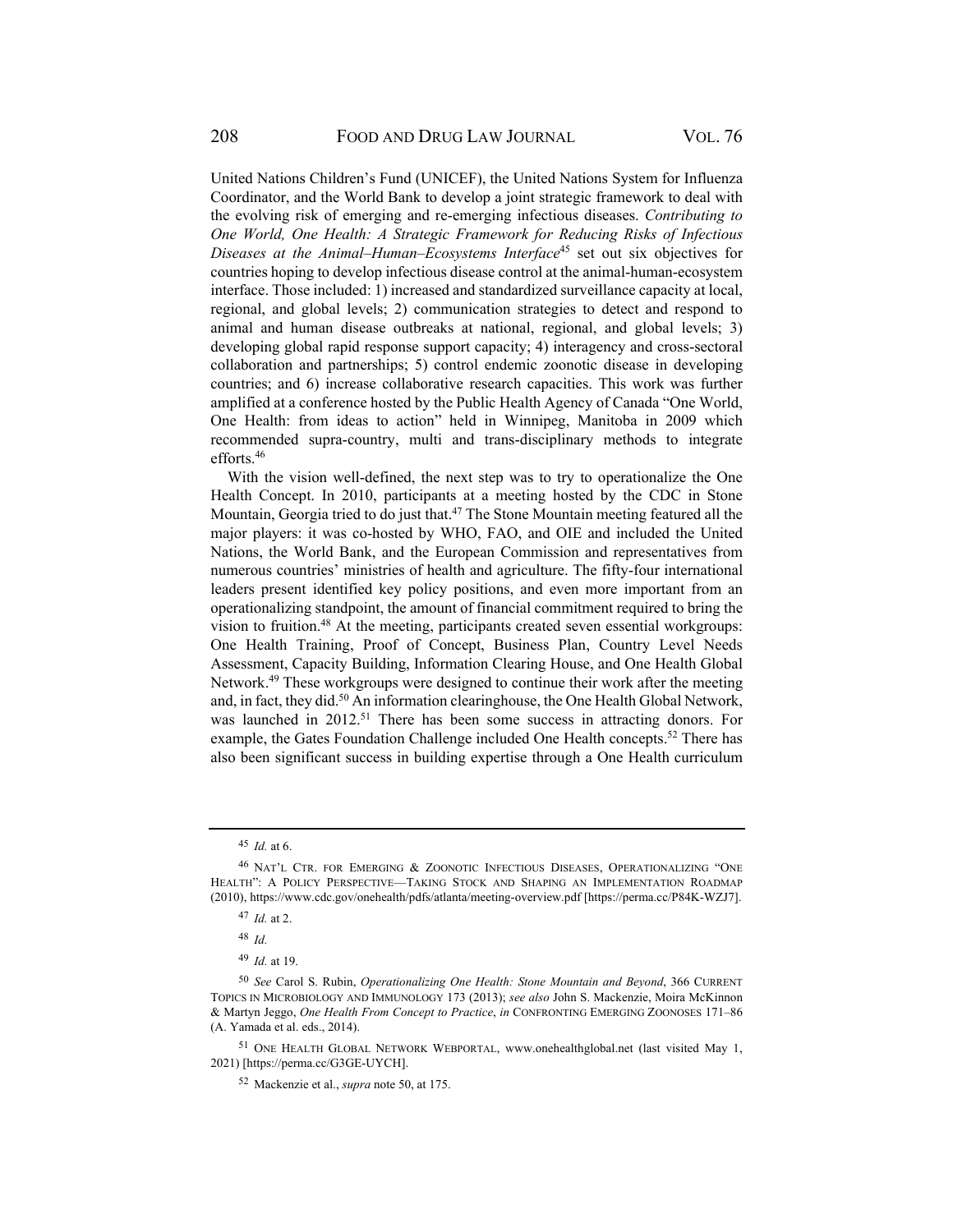world-wide, and the One Health World Congress holds biennial meetings to achieve this goal. $53$ 

But there have also been gaps in implementation. The low-hanging fruit has been plucked, but the hard work remains with significant research and infrastructure needs unmet. The Proof of Concept working group recommended bigger and more controlled comparative studies of One Health disease prediction and control strategies, as well as the development of broader surveillance strategies that fully integrated human, animal, and environmental data.<sup>54</sup> In addition, it has noted difficulty in integrating environmental and ecosystem factors with the more standard disease/health activity.<sup>55</sup> While FAO and WHO have significant funding deficits, such deficits are an even greater problem for OIE. OIE struggles for resources for its One Health goals, and true One Health collaborations between WHO, FAO, and OIE are limited.<sup>56</sup> Significant gaps also exist in surveillance, especially at the human-animal interface.<sup>57</sup> Surveillance networks at the human-animal interface exist: FAO, OIE, and WHO created the Global Early Warning System for Major Animal Diseases (GLEWS), and FAO and OIE created the Expertise on Animal Influenza (OFFLU). Most surveillance currently is focused on livestock, and even that is fragmented. Wildlife surveillance is often nonexistent, and that which does exist is often poorly funded. Perhaps the most promising network was the United States Agency for International Development (USAID) PREDICT program. This program was focused on detecting the transmission of novel infectious diseases from wildlife to humans.<sup>58</sup> But that program was eliminated in 2019.59

## *B. One Health Infrastructure in the United States*

The CDC created a One Health office in 2009, and USDA soon followed suit.<sup>60</sup> Although FDA and EPA participate with USDA and CDC in One Health collaborations (and FDA has champions for One Health in the Center for Veterinary

<sup>53</sup> The sixth One Health World Congress was held virtually in November 2020. ONE WORLD ONE HEALTH CONGRESS, https://worldonehealthcongress.org/ (last visited May 1, 2021) [https://perma.cc/C8JC-7Y9R].

<sup>54</sup> Paul M. Rabinowitz, Richard Kock, Malika Kachani, Rebekah Kunkel, Jason Thomas, Jeffrey Gilbert, Robert Wallace, Carina Blackmore, David Wong, William Karesh, Barbara Natterson, Raymond Dugas & Carol Rubin, *Toward Proof of Concept of a One Health Approach to Disease Prediction and Control*, 19 EMERGING INFECTIOUS DISEASES J. (2013), https://wwwnc.cdc.gov/EID/ARTICLE/19/12/13- 0265\_ARTICLE [https://perma.cc/S9BA-7THB].

<sup>55</sup> *Id.*

<sup>56</sup> Mackenzie et al., *supra* note 50, at 172.

<sup>57</sup> NAT'L RSCH. COUNCIL, SUSTAINING GLOBAL SURVEILLANCE AND RESPONSE TO EMERGING ZOONOTIC DISEASES 56 (Gerald T. Keusch et al. eds., 2009); U.K. DEP'T FOR INT'L DEV., SURVEILLANCE AND MONITORING OF ZOONOSES ii (2011), https://assets.publishing.service.gov.uk/media/57a089ab40f0 b652dd00034e/61303\_zels\_P3\_surveillance-monitoring-zoonoses.pdf [https://perma.cc/HS4U-MCHR].

<sup>58</sup> Mackenzie et al., *supra* note 50, at 176–77.

<sup>59</sup> *U.S. Government Shutting Down USAID's Predict Program Investigating Disease Jumps From Animals To Humans*, KFF (Oct. 25, 2019), https://www.kff.org/news-summary/u-s-government-shuttingdown-usaids-predict-program-investigating-disease-jumps-from-animals-to-humans/ [https://perma.cc/43 KR-WFMR].

<sup>60</sup> U.S. DEP'T OF AGRIC., USDA "ONE HEALTH" APPROACH—FACT SHEET 2 (June 2016), https://www.usda.gov/sites/default/files/documents/fact-sheet-one-health-06-16-2016.pdf [https://perma.cc /87EL-UJR8].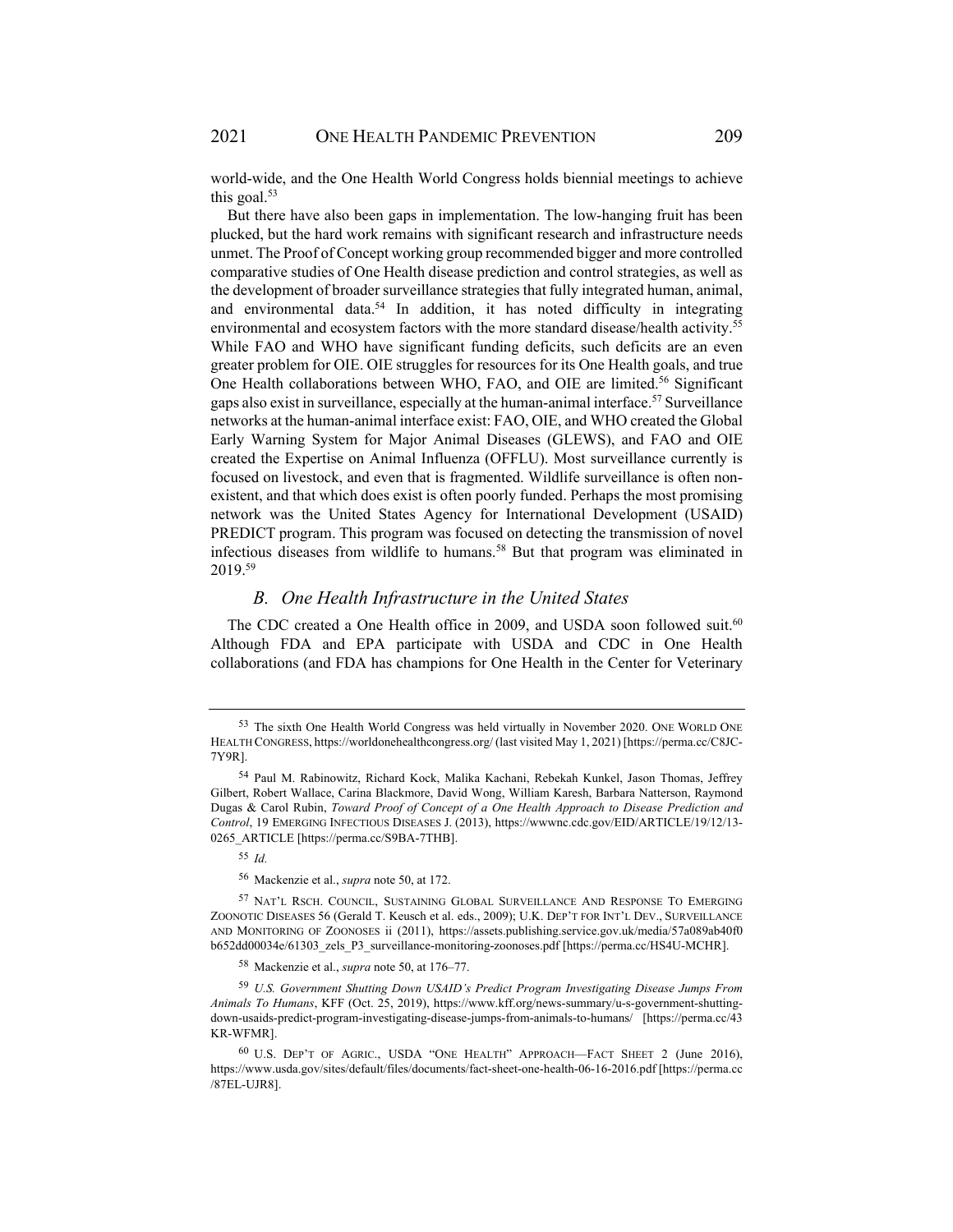Medicine (CVM)), neither agency has created a separate office focused on One Health. Fully integrating the environmental aspects into One Health Collaborations has been especially difficult. EPA's authority over animal issues is shared with the Department of the Interior Fish and Wildlife Services.61 This shared authority creates ambiguous lines of regulatory authority. Causation of environmental effects is often less direct and more diffuse than health effects and therefore more difficult to identify and remedy. Moreover, the politicization of climate change makes any policy more complex. In addition, although the Department of Defense and the Department of Homeland Security (DHS) are very concerned with these issues as a matter of national security, the One Health endeavors of the health-focused agencies have never been fully integrated with those predominantly focused on national security.<sup>62</sup>

Despite significant interest in CDC and some substantial interest in parts of FDA and USDA, the One Health concept has failed to attract significant traction in Congress. Motivated by the Zika and Ebola outbreaks, Senator Al Franken introduced the One Health Act of 2016 (S.2634).<sup>63</sup> That bill, focusing on coordinated action by CDC, DHS, and USDA, called for the development of a national One Health plan to address potential zoonotic outbreaks.<sup>64</sup> It failed to get other co-sponsors. A bipartisan bill, the Advancing Emergency Preparedness Through One Health Act  $(S.2615)$ , <sup>65</sup> was introduced in 2018 in the second session of the 115th Congress. That bill required DHHS and USDA to work together "to prevent, prepare for, and respond to zoonotic disease" and "advance scientific understanding of the connections among human, animal, and environmental health."66 Although assigned to committee, that bill also failed to progress. Essentially the same legislation was once again introduced in the 116th Congress, this time in both the House and Senate. While H.R. 3771 and S. 1903 have attracted a few more co-sponsors, they have largely failed to progress.<sup>67</sup> Nonetheless, some aspects of One Health have made it into congressional requirements for pandemic preparedness without specifically mentioning One Health. The "Pandemic and All-Hazards Preparedness and Advancing Innovation Act of

- 65 Advancing Emergency Preparedness Through One Health Act, S. 2615, 115th Cong. (2018).
- <sup>66</sup> *Id.* § 3(b)(2)(B)(i), (viii).

<sup>61</sup> For example, Fish and Wildlife Services is responsible for the Endangered Species Act, and EPA is responsible for implementation of the Federal Insecticide, Fungicide, and Rodenticide Act (FIFRA). Where a pesticide may have an effect on an endangered species, both agencies must work together because both statutes are implicated. *About the Endangered Species Protection Program*, ENV'L PROT. AGENCY, https://www.epa.gov/endangered-species/about-endangered-species-protection-program (last visited July 25, 2021) [https://perma.cc/B8RJ-78KN].

<sup>62</sup> For an attempt to do so, see Gigi Gronvall, Crystal Boddie, Rickard Knutsson & Michelle Colby, *One Health Security: An Important Component of the Global Health Security Agenda*, 12 BIOSECURITY & BIOTERRORISM: BIODEFENSE STRATEGY, PRAC., & SCI. 221 (2014). Federal response to the pandemic and the need for extensive cooperation between DOD, FDA, and CDC have required enhanced collaboration. Some of this cooperation has included One Health aspects, but the environmental piece of One Health has not been a focus. FDA's Medical Countermeasures Initiative (MCMi), which is a major piece of FDA and DOD's collaboration, includes One Health concepts. *See infra* note 73 and accompanying text.

<sup>63</sup> One Health Act, S. 2634, 114th Cong. (2016).

<sup>64</sup> *Id.* § 2(b)(2).

<sup>67</sup> Advancing Emergency Preparedness Through One Health Act, H.R. 3771, 116th Cong. (2019); Advancing Emergency Preparedness Through One Health Act, S. 1903, 116th Cong. (2019).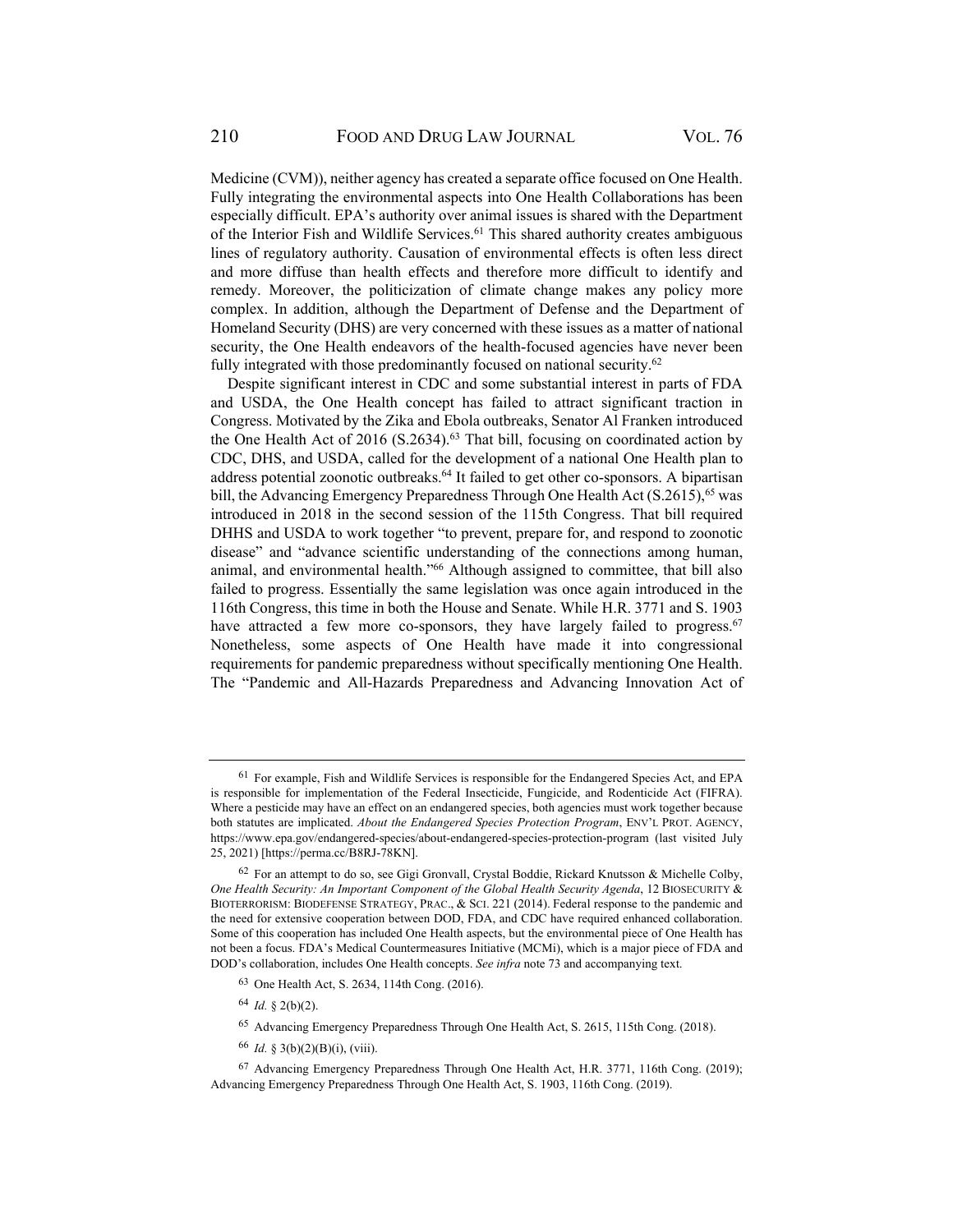2019" requires coordination between federal, state, and local agencies to respond to plant or animal disease that might pose a public health risk.<sup>68</sup>

## *C. Failure of One Health Efforts to Mitigate the Current Pandemic*

Assuming that any one endeavor or framework could have caused or prevented the current pandemic is almost certainly irresponsible. Many of the likely failures are beyond the scope of this paper. For one, in the United States, public health has never attracted the kind of private or public funding that supports personal medical services. For example, federal funding for public health, mostly provided through CDC and FDA, has never exceeded 3.18% of total health expenditures, peaking soon after the 9/11 attacks.<sup>69</sup> Funding for pandemic preparedness mirrors that trend; it peaked in 2002 after 9/11, and despite a number of epidemic close-calls, it continued to steadily decline through the Bush, Obama, and Trump administrations.<sup>70</sup> We have heretofore been much more willing to imagine a public health crisis caused by an act of terrorism than to see it as the result of global population and climate change.

If the lack of funding is true at the national level, it is even clearer at the international level. Even WHO, far better funded than OIE, for example, has long struggled for funding. Member states' annual contributions support WHO, but many states have been reluctant to increase their share of the needed funds. This funding structure makes WHO even more reliant on earmarked voluntary contributions from states and non-

<sup>68</sup> Pandemic and All-Hazards Preparedness and Advancing Innovation Act of 2019, Pub. L. No. 116- 22, § 101, 133 Stat. 905, 907 (2019). Section 101 provides the following: "ZOONOTIC DISEASE, FOOD, AND AGRICULTURE.—Improving coordination among Federal, State, local, tribal, and territorial entities (including through consultation with the Secretary of Agriculture) to prevent, detect, and respond to outbreaks of plant or animal disease (including zoonotic disease) that could compromise national security resulting from a deliberate attack, a naturally occurring threat, the intentional adulteration of food, or other public health threats, taking into account interactions between animal health, human health, and animals' and humans' shared environment as directly related to public health emergency preparedness and response capabilities, as applicable."

<sup>69</sup> David U. Himmelstein & Steffie Woolhandler, *Public Health's Falling Share of US Health Spending*, 106 AM.J. PUB. HEALTH 56 (2016). By 2014, public health's share of federal health expenditures had fallen to 2.65%, a decline of 17% between 2002–2014. *Id.* Moreover, this decline is happening as health expenditures generally are increasing at rates that exceed current rates of inflation. *Id.* 

<sup>70</sup> *See* NAT'L ACADEMIES OF SCIS., ENG'G & MED., GLOBAL HEALTH AND THE FUTURE ROLE OF THE UNITED STATES 68 (2017). The report notes that a 2016 report issued by the Trust for America's Health (TFAH) states that since 2002, one-third of funds for health security and one-half of funds for health care system preparedness were cut. *Id.*

In 2002, for example, health emergency preparedness funding was \$940 million, and by FY2016 it had decreased to \$660 million—this despite the constant emergence of threats that the U.S. health infrastructure has often just barely avoided. Similarly, annual funding for health care system preparedness has been reduced to just \$255 million nationally, an amount intended to support every hospital in the country in being prepared for disasters. *Id.* (citation omitted).

These numbers have remained relatively steady over the last five years. Congress provided some additional funds for hospital preparedness after the Ebola scare in 2014 and largely ignored Trump Administration proposed cuts which would have brought the funding down more. Jon Greenberg, *Federal Pandemic Money Fell for Years. Trump's Budgets Didn't Help*, POLITIFACT (Mar. 30, 2020), https://www.politifact.com/article/2020/mar/30/federal-pandemic-money-fell-years-trumps-budgets-d/ [https://perma.cc/Z2PS-MJKU].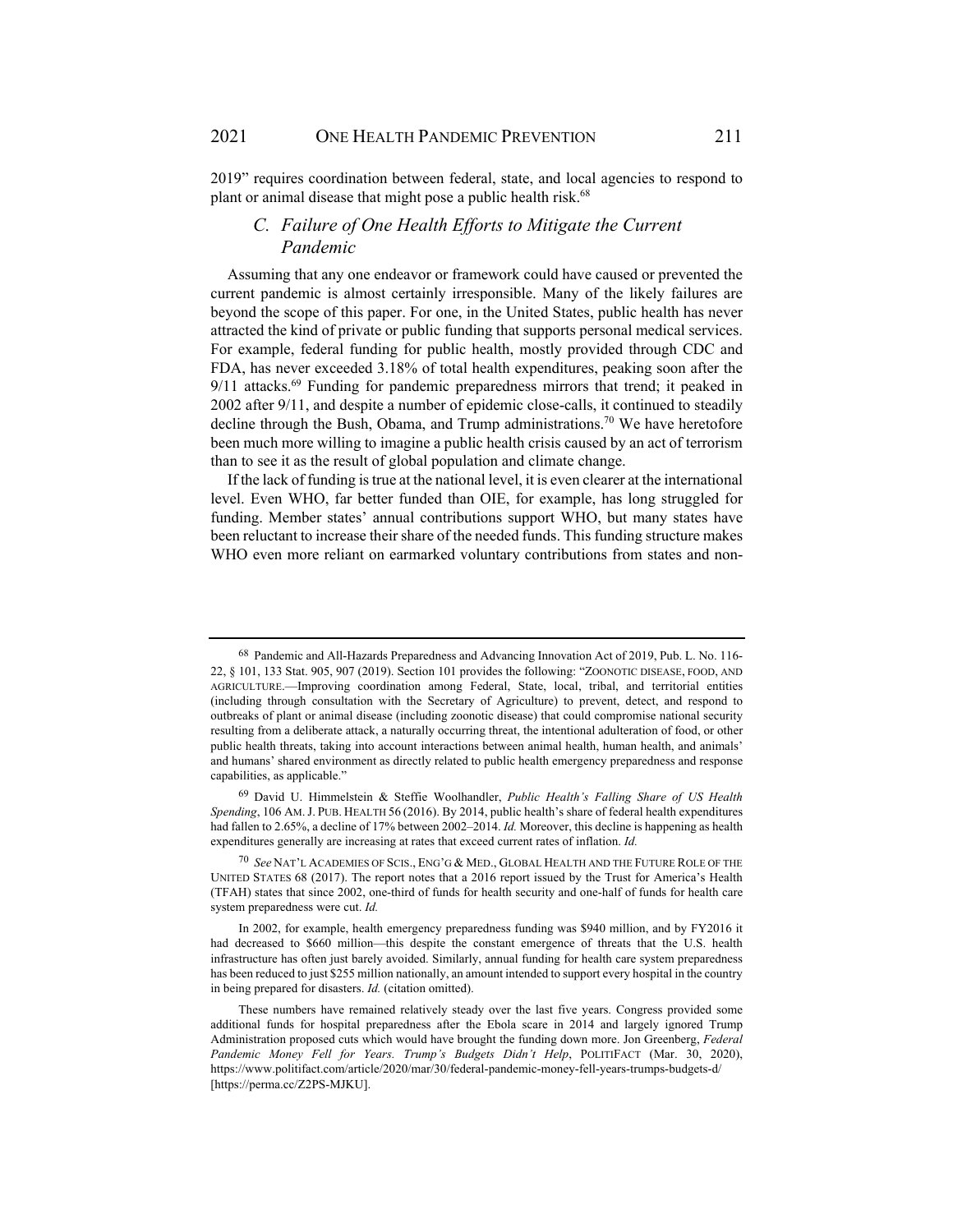state actors.<sup>71</sup> Beyond funding, there is a stark failure of coordination among countries, agencies, regional actors, and global actors.72

Nonetheless, One Health has not seemed to effectively prevent something that fit so squarely within the paradigm that One Health was designed to offset. Many of the gaps in infrastructure and surveillance noted earlier may have played a role in that failure. The lack of binding international legal fixtures to require compliance likely exacerbated the impact of these gaps.<sup>73</sup> There is also, for example, evidence that global pandemic preparation put too much focus on containment at the expense of other preparedness.74 Containment without adequate surveillance is bound to disappoint because the containment effort will inevitably come too late. We found ourselves without sufficient planning, equipment, and infrastructure once containment failed. Moreover, the world was far more focused, even after SARS-CoV-1, on potentials for pandemic flu than on the full reservoirs of coronaviruses. Availability bias<sup>75</sup> has affected funding and preparedness; we were simply unable to imagine the real risk of environmental pressures releasing a novel virus that could lead to a global pandemic.

One Health also can seem utopian; by trying to solve so many global problems, it is at risk of solving none. One Health functions best when targeted goals are set up to reveal infrastructure and regulatory gaps and to create networked system responses. Future success will require more resources that truly operationalize the One Health Paradigm.76 These include: 1) better surveillance and ecological modeling of zoonotic infection and transmission; 2) better food security to limit consumption of bush meat and limit environmental encroachment and exposure to zoonotic disease in the wild; 3) better systems surveilling pathogen transmission and antibiotic resistance in and between wild animals and domestic livestock populations; 4) better education about the ecological relationship with disease; 5) better systems for rapid dissemination of zoonotic outbreaks at the country, region, and global levels; 6) pro-active planning for containment, diagnostics, therapeutics, and vaccination with an understanding that the

73 Alexandra L. Phelan & Lawrence O. Gostin, *Law as a Fixture Between the One Health Interfaces of Emerging Diseases*, 111 TRANSACTIONS ROYAL SOC'Y TROPICAL MED. & HYGIENE 241, 242–43 (2017).

74 COUNCIL ON FOREIGN RELATIONS, IMPROVING PANDEMIC PREPAREDNESS: LESSONS FROM COVID-19 5–6 (2020), https://www.cfr.org/report/pandemic-preparedness-lessons-COVID-19/pdf/TFR\_ Pandemic\_Preparedness.pdf [https://perma.cc/LZF4-F6DC].

<sup>71</sup> Srikanth K. Reddy, Sumaira Mazhar & Raphael Lencucha, *The Financial Sustainability of the World Health Organization and the Political Economy of Global Health Governance: A Review of Funding Proposals*, 14 GLOBALIZATION & HEALTH 119 (2018).

<sup>&</sup>lt;sup>72</sup> A blistering report, issued by the Independent Panel for Pandemic Preparedness and Response for the WHO Executive Board, notes that the WHO was unable to incentivize any reasonable cooperation between member states for pandemic response and that years of pandemic preparation failed to reveal actual gaps in national and international response. INDEP. PANEL FOR PANDEMIC PREPAREDNESS & RESPONSE, SECOND REPORT ON PROGRESS 7–8 (2021), https://theindependentpanel.org/wp-content/uploads/2021/01/I ndependent-Panel\_Second-Report-on-Progress\_Final-15-Jan-2021.pdf [https://perma.cc/B688-ZE6E].

<sup>75</sup> A cognitive heuristic, first identified by Amos Tversky and Daniel Kahneman, through which the frequency or probability of an event is judged by the number of instances of it that can readily be brought to mind. *Availability Heuristic*, OXFORD REFERENCE, https://www.oxfordreference.com/view/10.1093/oi/ authority.20110803095436724 (last visited June 27, 2021) [https://perma.cc/DCP5-RSBJ]. This perception can lead to biased or incorrect judgments. Until SARS-CoV-2, flu was far more prevalent than any potentially lethal coronavirus.

<sup>76</sup> U.N. ENV'T PROGRAMME & INT'L LIVESTOCK RSCH. INST., PREVENTING THE NEXT PANDEMIC: ZOONOTIC DISEASES AND HOW TO BREAK THE CHAIN OF TRANSMISSION 7–8 (2020), https://reliefweb.int/ sites/reliefweb.int/files/resources/ZP.pdf [https://perma.cc/73YH-796M].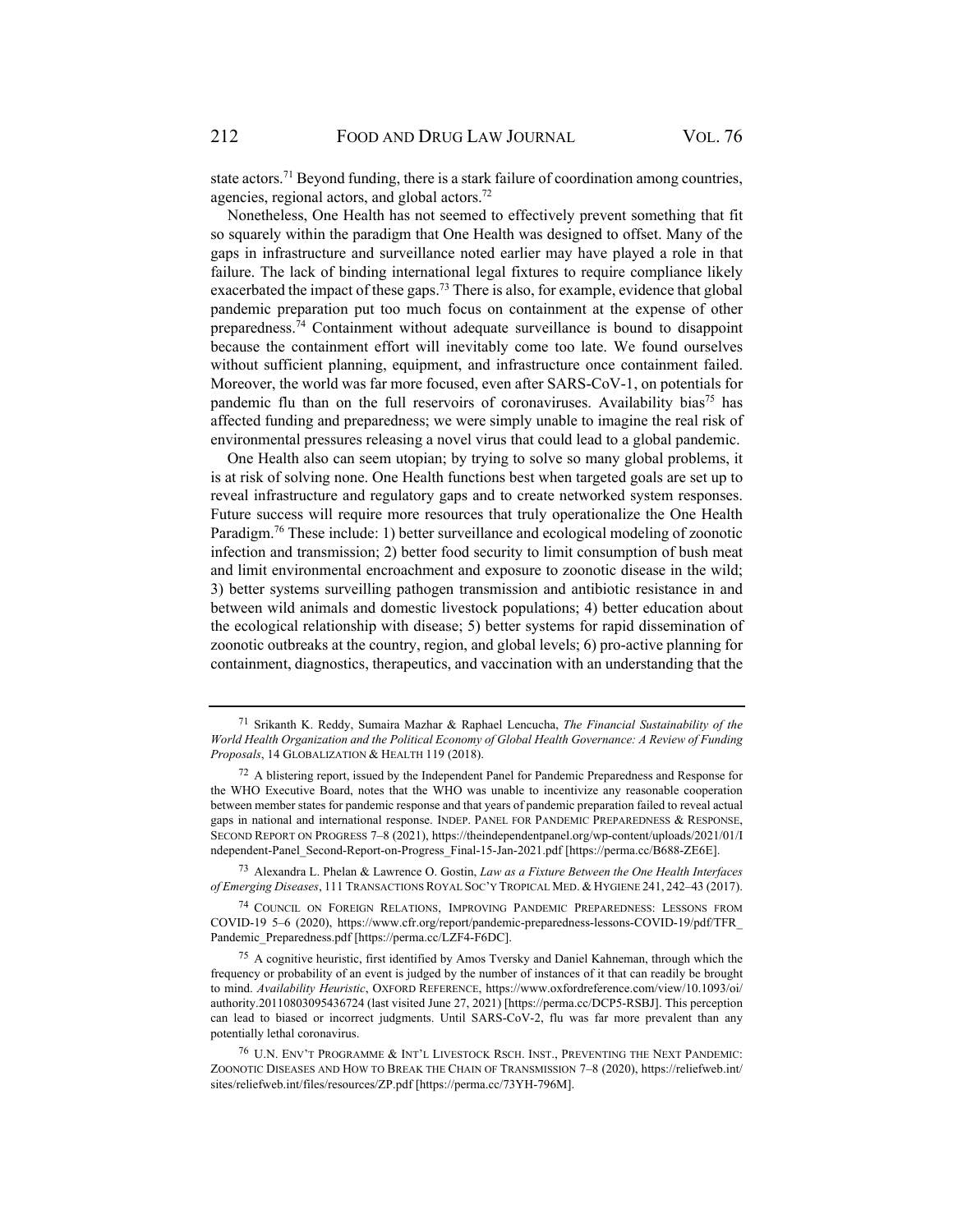developed world will depend on the capacity of the developing world to contain zoonotic disease; and 7) imagination and funds that support preparedness.77 And we should probably not allow our current focus on coronaviruses to make us complacent about the potential for pandemic influenza. FDA can play a pivotal role leading a One Health guided response. As described below, FDA will need to manage pro-active planning for diagnostics, therapeutics, and vaccination and will need to provide the leadership for better surveillance and mitigation of antibiotic resistance. It will also play an important supporting role in assisting with general surveillance and containment possibilities.

## **III. FDA'S ROLE IN ONE HEALTH PANDEMIC PREPAREDNESS**

CDC, not FDA, leads the United States efforts in One Health. But FDA plays a significant role, which the current pandemic has highlighted. In this section, I outline FDA's current efforts in implementing One Health and then provide three examples: 1) pro-active vaccination, treatment, and diagnostic platforms; 2) antibiotic resistance; and 3) gene drives where a robust One Health paradigm can help FDA prepare for the next pandemic. These examples will also illuminate some of the existing obstacles and gaps that need to be resolved to make that preparation effective.

## *A. FDA's One Health Initiative*

FDA has adopted the principles that the One Health Initiative developed and is currently operationalizing One Health actions agency-wide. FDA established the One Health Steering Committee (OHSC) on September 9, 2019 to track the initiative within the agency.78 The OHSC has two co-chairs, FDA Chief Scientist RADM Denise Hinton and CVM Center Director Steven Solomon, and has representatives from FDA Centers (the Center for Drug Evaluation and Research (CDER), the Center for Biologics Evaluation and Research (CBER), the Center for Food Safety and Nutrition (CFSAN), the Center for Devices and Radiologic Health (CDRH), and the Center for Tobacco Products (CTP)) and some of the Offices (e.g., the Office for Regulatory Affairs (ORA)). The OHSC began by assessing the One Health needs and priorities within each Center at FDA, with the ultimate goal of "solving health problems by recognizing the interconnection between humans, animals, and their shared environment."79 Although FDA's individual Centers have diverse goals, the OHSC seeks to break down silos through the One Health Initiative that limit collaborative efforts to improve the agency's public health mission. The OHSC has identified a

<sup>77</sup> *See id.* at 53.

<sup>78</sup> *See Who's Who in One Health: FDA One Health Steering Committee*, ONE HEALTH COMM'N, https://www.onehealthcommission.org/documents/filelibrary/resources/whos\_who/FDA\_Whos\_Who\_ Resources page templat B5160EB6E8798.pdf (last visited June 23, 2021) [https://perma.cc/3RYA-ADBG].

 $79$  The detailed information concerning FDA's One Health Initiative presented here is gleaned from FDA's "Grand Rounds" on June 11, 2020, featuring Capt. Brianna Skinner from FDA's Office of Counterterrorism and Emerging Threats and former CVM director Bernadette Dunham under whose aegis the One Health Initiative at FDA was started. *See* U.S. FOOD & DRUG ADMIN., A PANDEMIC AND A CALL TO ACTION FOR ONE HEALTH: THE FDA ONE HEALTH INITIATIVE, https://www.fda.gov/scienceresearch/fda-grand-rounds/pandemic-and-call-action-one-health-fda-one-health-initiative-06112020-0611 2020 (last updated June 17, 2020) [https://perma.cc/KSG3-M8GY] [hereinafter "Grand Rounds" Presentation].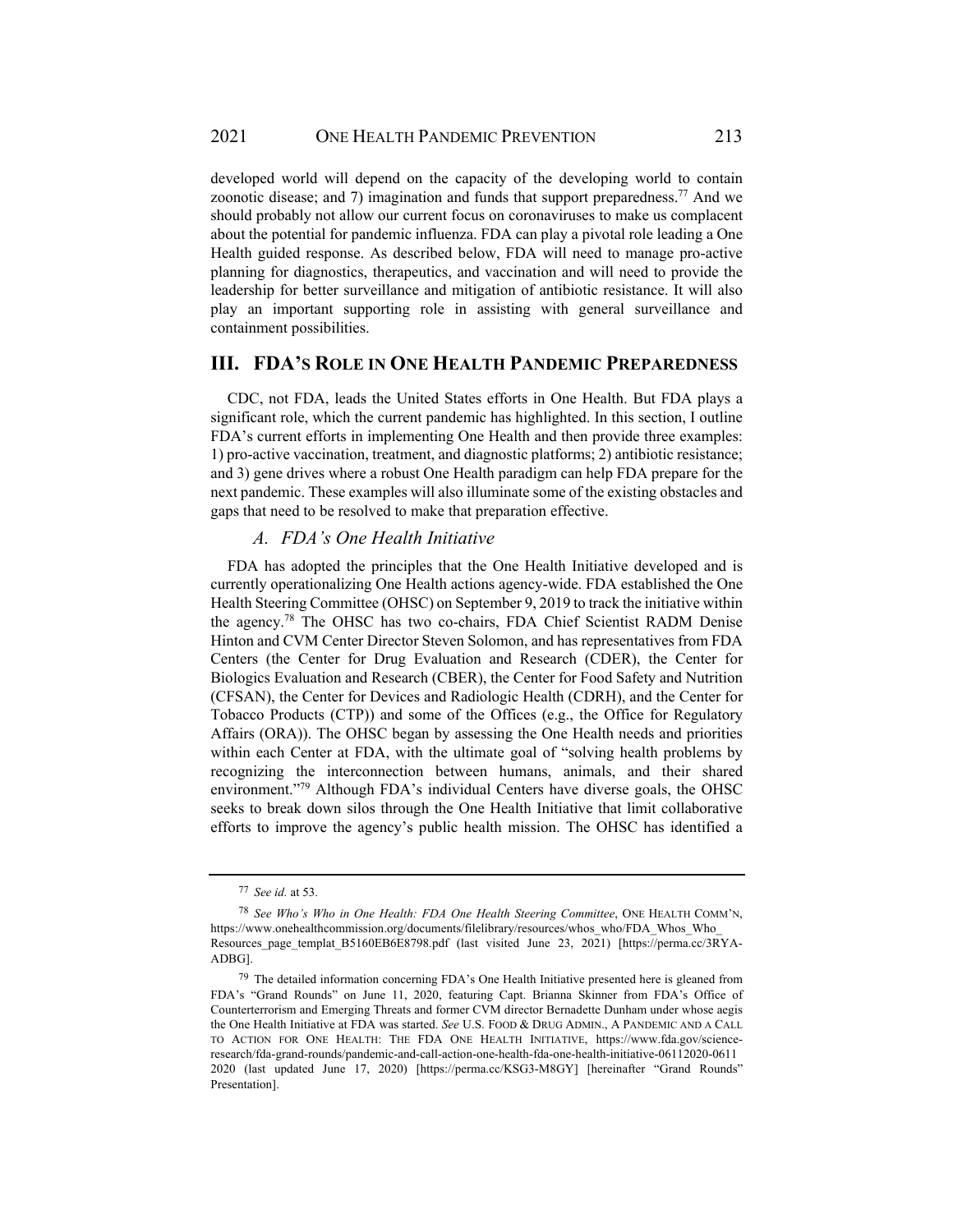number of ways in which FDA is, and will be, involved in One Health activities, including increased efforts in the development of new treatments, vaccines, and devices for the prevention and control of diseases across species, educational outreach, increased communication with the public about One Health principles, improvement of surveillance and control efforts, and interagency committees and councils. Many of these are directly related to efforts to mitigate the current pandemic and to forestall future pandemics.<sup>80</sup>

#### *1. One Health Examples Within FDA*

First, in direct response to the current pandemic, FDA has introduced One Health aspects into its Medical Countermeasures Initiative (MCMi) as part of FDA's programs in the Office of Counterterrorism and Emerging Threats (OCET).<sup>81</sup> OCET is collaborating with the Office of Minority Health and Health Equity (OMHHE) on a One Health project to prevent future pandemics by implementing a "One Health Stakeholder Collaboration."82 OCET and OMHHE have proposed partnerships with the Global Virome Project, the One Health Institute at UC Davis, the One Health Commission, and the NIH. They have played an integral part in encouraging the use of One Health principles throughout FDA.83

FDA's Office of Regulatory Affairs (ORA) has also been involved in One Health activities, working with state, local, tribal, territorial, and foreign agencies, especially with regards to food safety.<sup>84</sup> ORA is enforcing regulations that protect the food supply chain, and in doing so is involved with all areas of One Health (humans, animals, and the environment).85 The National Center for Toxicological Research (NCTR) has also embraced One Health principles, participating in interdisciplinary and interagency committees and councils, including the Global Coalition for Regulatory Science Research and FDA's Committee for the Advancement of Clinical and Scientific Education.86

CBER has been involved in numerous One Health activities, including efforts in the development of new diagnostic methods, medicines, devices, and vaccines for the prevention and control of diseases across species.87 They have also been involved in

<sup>80</sup> *Id.*

<sup>81</sup> *See Medical Countermeasures Initiative (MCMi)*, U.S. FOOD & DRUG ADMIN., https://www.fda.gov/emergency-preparedness-and-response/counterterrorism-and-emerging-threats/ medical-countermeasures-initiative-mcmi (last updated May 21, 2021) [https://perma.cc/WKA5-L4E9].

<sup>82</sup> *See* "Grand Rounds" Presentation, *supra* note 79. The information appears in the second recording featuring Capt. Brianna Skinner, which is available at https://collaboration.fda.gov/pol0p8cifodw/. The information appears at about sixteen minutes and continues.

<sup>83</sup> *Id.* The information appears at about seventeen minutes and continues.

<sup>&</sup>lt;sup>84</sup> *Id.* The information appears at about twenty-one minutes and continues.

<sup>85</sup> *Id.*

<sup>86</sup> *Id.* The information appears at about twenty-two minutes and continues.

<sup>87</sup> *Id.* The information appears at about twenty-three minutes and continues.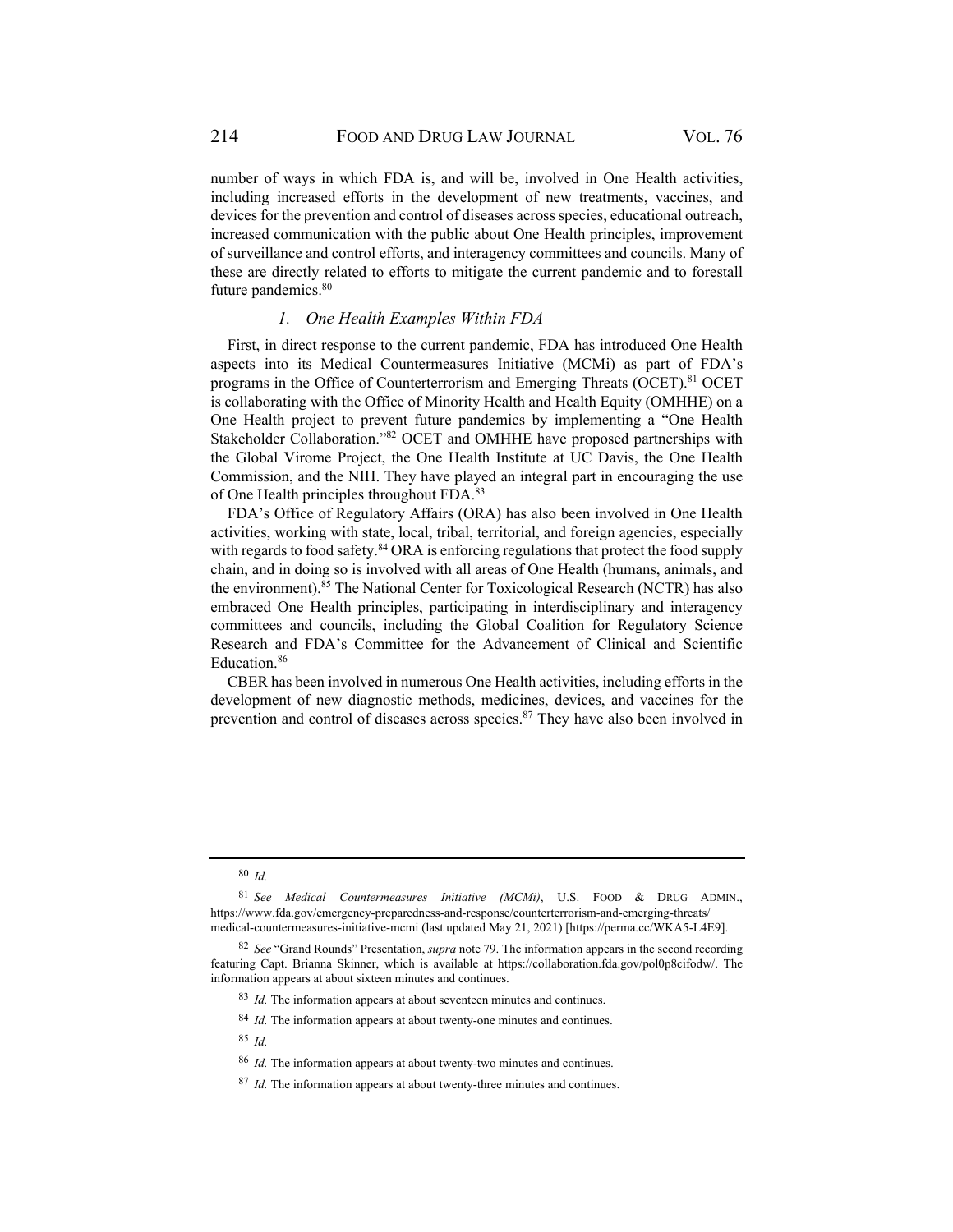COVID-19<sup>88</sup> research, evaluating vaccines and diagnostic methods.<sup>89</sup> CDER also takes part in One Health activities through its project CURE ID. This project is an Internet-based database that lets clinicians report novel uses of existing drugs for difficult-to-treat infectious diseases.<sup>90</sup> This database aligns with the One Health approach because it encourages collaboration between agencies and disciplines, it is provided in part by a joint effort between FDA and the National Center for Advancing Translational Sciences (NCATS) (part of the NIH), and it includes efforts to identify treatments for diseases with zoonotic or environmental origins.<sup>91</sup>

CFSAN is involved in One Health through a program called One Water One Health, which addresses how to ensure availability of water for all, including water used for irrigation, water used in food production, and the protection of essential services by aquatic ecosystems.92 This goal is partly accomplished through surveillance of foodborne pathogens in water for agricultural use and environmental sampling exercises.<sup>93</sup> Even CTP has participated in the One Health Initiative by including animals in their adverse event tracking system, capturing adverse events related to tobacco use not only in humans but in animals as well, through a partnership with the  $CVM.<sup>94</sup>$ 

#### *2. FDA's One Health Goals for the Future*

The One Health Steering Committee (OHSC) has established four overarching goals for the agency.95 The first goal is to "create a multidisciplinary mindset for the internal and external FDA stakeholders."96 This goal is to be achieved through the development of new ways to share information between Centers, by engaging and communicating with stakeholders outside FDA, and the inclusion of diverse populations in One Health policies and decision-making by connecting people with similar interests and goals.<sup>97</sup> The second goal of the OHSC is to provide infrastructure and governance structure to coordinate One Health activities.<sup>98</sup> The third goal is to engage governmental partners, which OHSC suggests could be accomplished by determining how other governmental agencies already integrate One Health

<sup>91</sup> *Id.*

<sup>92</sup> *Id.* The information appears at about twenty-eight minutes and continues.

<sup>93</sup> *Id.*

<sup>94</sup> *Id.* Information regarding CTP starts at about thirty-one minutes and continues in the recording.

<sup>95</sup> *Id.* This information starts at about one minute and continues.

<sup>96</sup> *Id.*

<sup>97</sup> *Id.*

<sup>98</sup> *Id.*

<sup>88</sup> COVID-19 is the human disease caused by SARS-CoV-2. *See Naming the Coronavirus Disease (COVID-19) and the Virus That Causes It*, WORLD HEALTH ORGANIZATION, https://www.who.int/ emergencies/diseases/novel-coronavirus-2019/technical-guidance/naming-the-coronavirus-disease-(covid-2019)-and-the-virus-that-causes-it (last visited June 23, 2021) [https://perma.cc/DSU8-Y2JP].

<sup>89</sup> *See* "Grand Rounds" Presentation, *supra* note 79. The information appears in the second recording featuring Capt. Brianna Skinner, which is available at https://collaboration.fda.gov/pol0p8cifodw/. The information appears at about twenty-three minutes and continues. Other resources on CBER appear at about twenty-five minutes in.

<sup>90</sup> *Id.*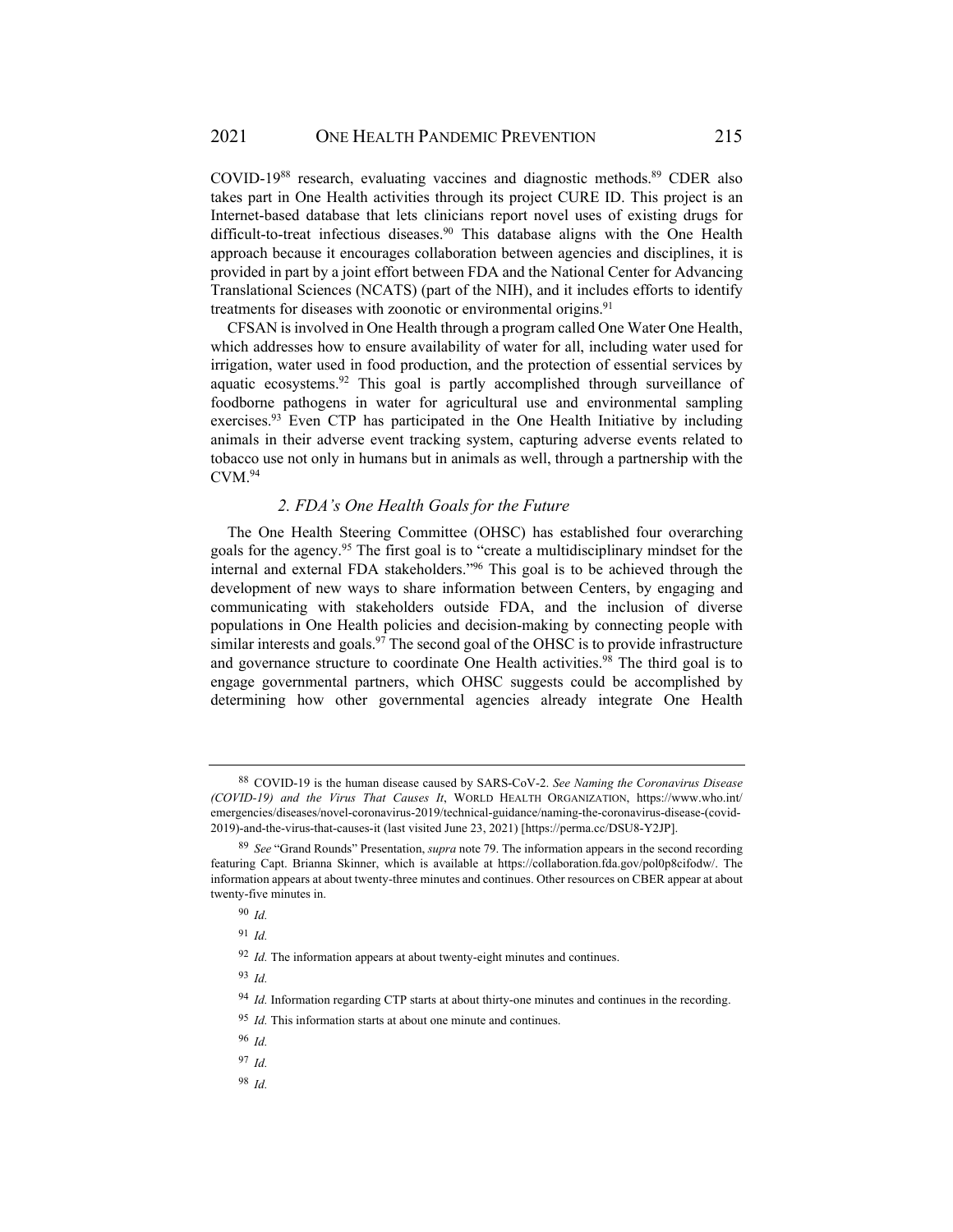approaches into their activities.<sup>99</sup> Finally, the fourth goal is to use One Health to globally expand FDA's impact by creating an international presence and by ensuring that FDA's emergency plans incorporate One Health principles.<sup>100</sup>

## *B. Three Examples of Areas Where a One Health Paradigm Will Help FDA With Pandemic Preparedness*

As noted above, much of FDA's current One Health Initiative is focused on future pandemic preparedness, and sustaining those efforts will be essential to FDA's ability to respond more quickly to future threats. Below, this paper describes in more detail three examples of areas where FDA could use the paradigm for that preparation. Some of these examples can be done using FDA's current existing authorities; some will require additional congressional action. During a declared public health emergency such as the one we are now living through with SARS-CoV-2, FDA can use the broad authority to regulate actions related to communicable disease contained in the Public Health Service Act.<sup>101</sup> Much of that power will be limited after the emergency has ebbed because the regulatory flexibility permitted by an active emergency will no longer be in place. For example, Emergency Use Authorizations can be issued only after and relating to a declared public health emergency.<sup>102</sup> When no such emergency continues to exist, the agency and sponsors will need to abide by heightened procedural and data requirements. Congressional funding will also likely be less available as the pandemic recedes. To be effective, preparation needs to occur before the next emergency occurs. One Health preparedness will also require more collaboration, both within the agency and especially with other agencies, than currently exists. Unfortunately, it will also likely require additional funding to operationalize.

#### *1. Pro-Active Vaccine, Therapeutic, and Diagnostic Development*

To respond to the next pandemic in ways that go beyond the standard methods of containment, FDA will need to adopt a proactive approach to the development of vaccines, treatments, and diagnostic tests. As our experience with SARS-CoV-2 shows, once the infection has fully penetrated a population, it will continue to spread at rates that greatly exceed our ability to provide treatments and preventive therapies in real time. Indeed, even diagnostic abilities were significantly retarded. We need to start developing preventive measures and therapies before a disease reaches epidemic status, ideally as a disease is identified as a potentially emerging zoonotic disease.<sup>103</sup>

Zoonotic disease pathogens include viruses (like SARS-CoV-2), parasites, fungi, bacteria, and prions, some of which persist in soil and may then transfer to animal

<sup>99</sup> *Id.*

<sup>100</sup> *Id.*

<sup>101</sup> *See* Public Health Service Act, 42 U.S.C. § 247d *et seq.* (2019); *see also* 42 U.S.C. § 264 (2002).

<sup>102</sup> U.S. DEP'T OF HEALTH & HUMAN SERV., U.S. FOOD & DRUG ADMIN., OFF. OF THE COMM'R, OFF. OF THE CHIEF SCIENTIST, OFF. OF COUNTERTERRORISM & EMERGING THREATS, EMERGENCY USE AUTHORIZATION OF MEDICAL PRODUCTS AND RELATED AUTHORITIES: GUIDANCE FOR INDUSTRY AND OTHER STAKEHOLDERS (2017), https://www.fda.gov/media/97321/download [https://perma.cc/7A2N-EEPS].

<sup>&</sup>lt;sup>103</sup> One difficulty in beginning development at this stage is that there are thousands of potential zoonotic threats, and FDA cannot reasonably prepare for all of them. This difficulty makes platform development for classes of diseases (e.g., coronaviruses) a necessary approach.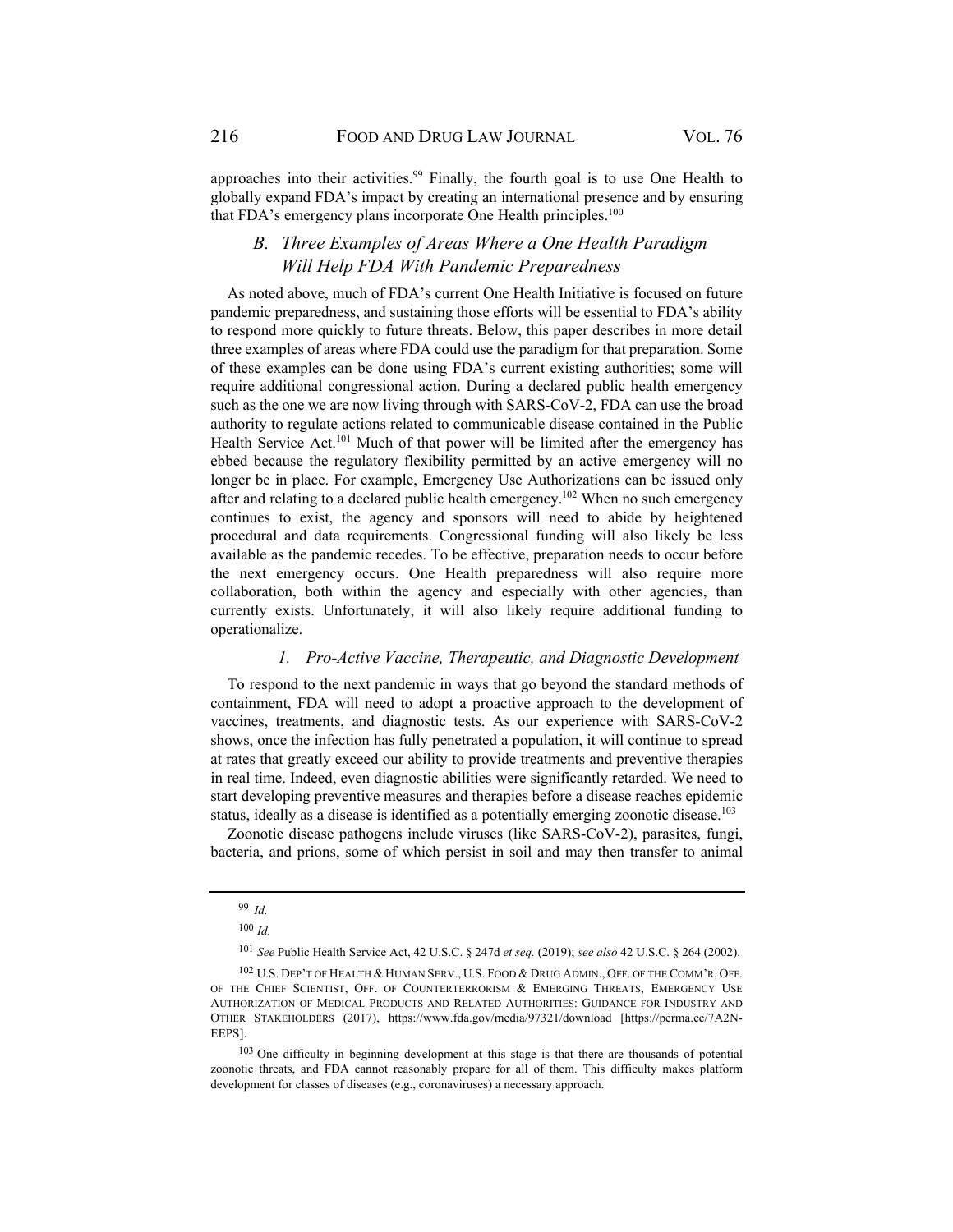species which can then threaten humans.<sup>104</sup> Some exist endemically in animals, especially wildlife, and cause the animals no apparent harm.105 Potential disease reservoirs exist both in wildlife and in domestic livestock. Currently, the most common ways to avoid zoonotic effects in humans are pasteurization (milk), improved animal husbandry practices,<sup>106</sup> and avoidance (banning pet shop turtles that carry salmonellosis), as well as culling and animal reservoir destruction (mink farm destruction pursuant to COVID-19 infection).107 None of those methods are fully effective, and the latter has potential environmental consequences as well as being increasingly socially unacceptable just as more of human-animal contacts are mounting.108

Until recently, vaccination of wildlife was viewed as impracticable, but it is starting to be seen as a viable pathway to protect humans against zoonotic disease.<sup>109</sup> Livestock have been vaccinated for decades, but only recently in the context of avoiding epidemic zoonotic disease and still rarely in the United States.<sup>110</sup> Vaccination of animals may serve as an effective containment measure in some instances, but we also must prepare for the contexts, like SARS-CoV-2, where containment measures fail or are imperfect. This preparation would mean producing vaccines for animals and humans at the same time, or directly for humans where animal vaccination is impracticable. Such vaccine production requires monitoring existing disease in animal reservoirs, developing treatments for emerging pathogens proactively, and having diagnostic tests on hand to detect human outbreaks. As discussed above, the United States was better prepared for an influenza outbreak than it was for a coronavirus outbreak.111 The United States not only had more global and national surveillance for such an outbreak, CDC also had more robust testing abilities, and there have been approved anti-virals applicable to influenza for some time.<sup>112</sup> CDC did have testing capabilities for MERS,<sup>113</sup> but the sheer number of potential coronaviruses, exacerbated by the fact that the common cold is a coronavirus, complicates the diagnostic puzzle. All of these factors dictate a much broader proactive approach to priority zoonotic disease.

106 Including antibiotics, as discussed *infra* Section III.B.2.ii, has negative downstream effects.

107 Monath, *supra* note 104, at 5322.

<sup>108</sup> *Id.*

<sup>109</sup> *Id.* Unfortunately, coronaviruses in bat populations may be one of the more difficult applications to imagine for direct animal vaccination.

110 Cassandra Willyard, *Flu on the Farm*, 573 NATURE S62, S63 (2019), https://media.nature.com/ original/magazine-assets/d41586-019-02757-4/d41586-019-02757-4.pdf [https://perma.cc/TE4Y-JE42].

<sup>111</sup> U.S. DEP'T OF HEALTH & HUMAN SERVS., U.S. DEP'T OF AGRIC., U.S. DEP'T OF THE INTERIOR, ENV'T PROT. AGENCY, NAT'L OCEANIC & ATMOSPHERIC ASS'N, PRIORITIZING ZOONOTIC DISEASES FOR MULTISECTORAL, ONE HEALTH COLLABORATION IN THE UNITED STATES (2019), https://www.cdc.gov/ onehealth/pdfs/us-ohzdp-report-508.pdf [https://perma.cc/ZYG4-9RHT] [hereinafter PRIORITIZING ZOONOTIC DISEASES].

<sup>104</sup> Thomas Monath, *Vaccines Against Diseases Transmitted from Animals to Humans: A One-Health Paradigm*, 31 VACCINE 5321, 5322 (2013).

<sup>105</sup> *See id.* at 5322. This lack of symptoms seems to be the case with horseshoe bats carrying many strains of coronaviruses.

<sup>112</sup> *Id.*

<sup>113</sup> *Id.* at 13.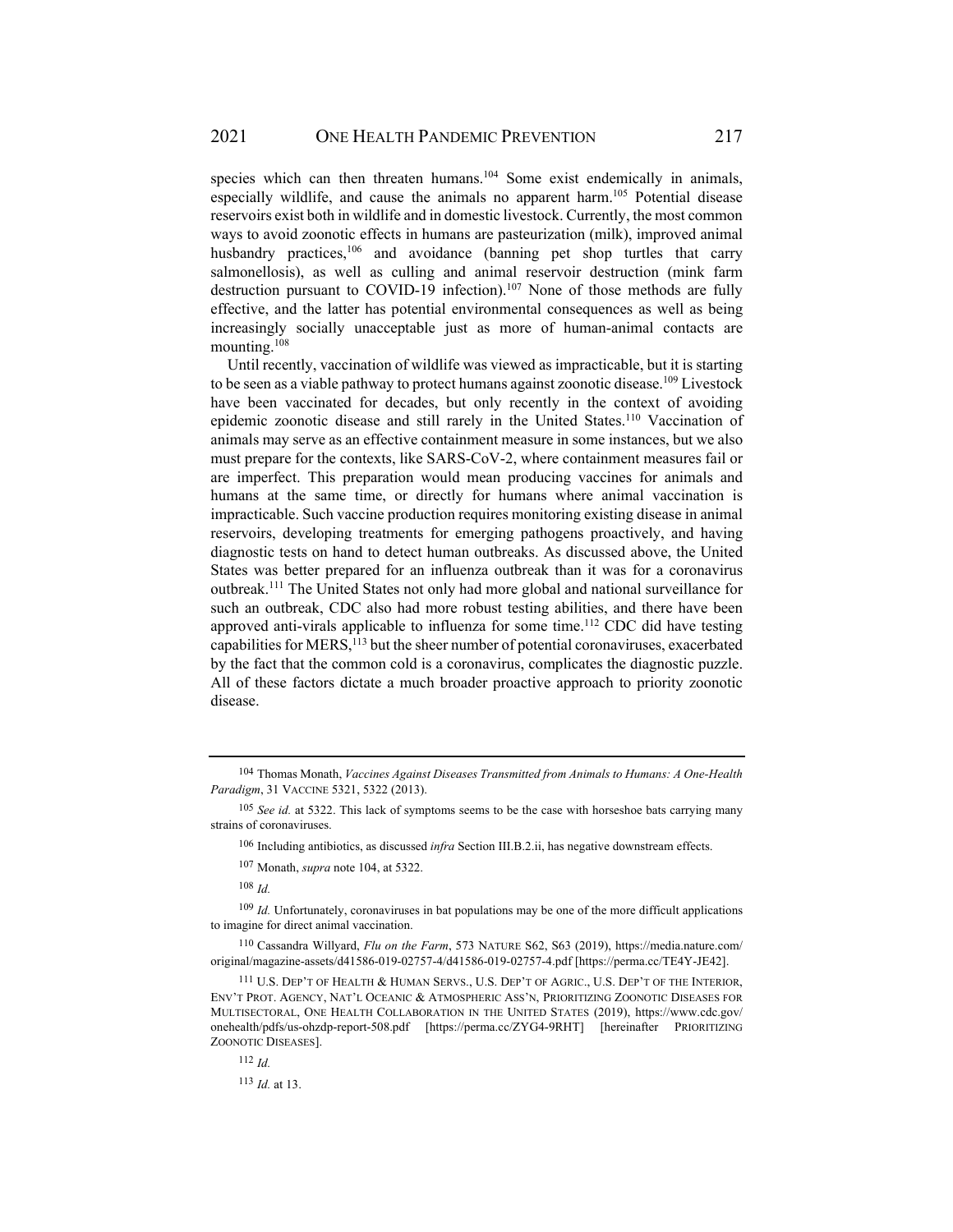In an article written in response to the Zika virus outbreak, David Bloom, Steven Black, and Rino Rappuoli described what a proactive approach might look like.<sup>114</sup> As they note, under standard methods, vaccines and treatments usually only become available after the crisis has passed.<sup>115</sup> Intermediate proactive methods, which already exist today in limited applications, use platform technologies that allow for the design of vaccine and therapeutic development before a specific disease has emerged based on characteristics of existing pathogens (e.g., coronaviruses, influenzas of various types, etc.).116 If a therapeutic, vaccine, or diagnostic is approved or licensed for treatment or prevention of an existing pathogen, the existence of the platform allows for the substitution of a part (e.g., a synthetic gene), but the majority of the platform has already been validated.<sup>117</sup> This substitution can allow for a streamlined regulatory process that can develop a therapeutic or vaccine much more quickly.118 As predicted by Bloom, Black, and Rappuoli, we have seen this model in action with SARS-CoV-2 in the context of monoclonal antibodies. This model also almost certainly allowed Moderna to have a head start on developing its SARS-CoV-2 vaccine since it had been working on developing a vaccine platform for the related coronavirus MERS.<sup>119</sup> Much of the approval for substitutions can be done with current FDA authorities, but FDA may need new authorities and guidance to make the model achieve platforms that are functionally proactive. To make the model work, FDA will also have to adopt a One Health approach because the likely reservoir for emerging pathogens is in animal species.<sup>120</sup> In fact, ideally FDA would help to develop treatments and vaccines for animals so that the pathogens never threaten human populations. That kind of involvement will require some significant changes. FDA would have to become more engaged in global surveillance. FDA might also need to become more engaged with preclinical drug development. FDA would also need some mechanism to encourage industry to engage in drug development for a market that is at best hypothetical.

One barrier is economic. Under a traditional drug development scheme, drugs are shepherded through the drug approval process by a patent holder that stands to recoup significant financial rewards if FDA approves its drug. That process has significant risks, but the rewards on average exceed those risks. For vaccines, the financial risks are much higher, and vaccine development is unlikely to be profitable.<sup>121</sup> And the

<sup>120</sup> Laura H. Kahn, Bruce Kaplan & Thomas P. Monath, *The Convergence of Human and Animal Medicine*, *in* HUMAN-ANIMAL MEDICINE, CLINICAL APPROACHES TO ZOONOSES, TOXICANTS, AND OTHER SHARED HEALTH RISKS 1–6 (Peter M. Rabinowitz & Lisa A. Conti, eds. 2010).

<sup>114</sup> David E. Bloom, Steven Black & Rino Rappuoli, *Emerging Infectious Diseases: A Proactive Approach*, 114 PNAS 4055, 4055 (2017), https://www.ncbi.nlm.nih.gov/pmc/articles/PMC5402424/pdf/ pnas.201701410.pdf [https://perma.cc/ZE3B-4SJY].

<sup>115</sup> *Id.* at 4056. An exception is the vaccine for Ebola that was developed in 2014. Of course, it is only still useful because Ebola remains endemic in the Democratic Republic of the Congo.

<sup>116</sup> *Id.*

<sup>117</sup> *Id.*

<sup>118</sup> *Id.*

<sup>119</sup> Victoria Rees, *CEPI Announces Three Programmes to Develop Coronavirus Vaccine*, DRUG TARGET REV. (Jan. 27, 2020), https://www.drugtargetreview.com/news/55371/cepi-announces-threeprogrammes-to-develop-coronavirus-vaccine/ [https://perma.cc/DWU7-NMEZ].

<sup>&</sup>lt;sup>121</sup> The United States is the predominant purchaser of vaccines and uses its market power to drive lower prices for vaccines. *See, e.g.*, JONATHAN T. VU, BENJAMIN K. KAPLAN, SHOMESH CHAUDHURI, MONIQUE K. MANSOURA & ANDREW W. LO, NAT'L BUREAU OF ECON. RSCH., FINANCING VACCINES FOR GLOBAL HEALTH SECURITY (May 2020), https://www.nber.org/system/files/working\_papers/w27212/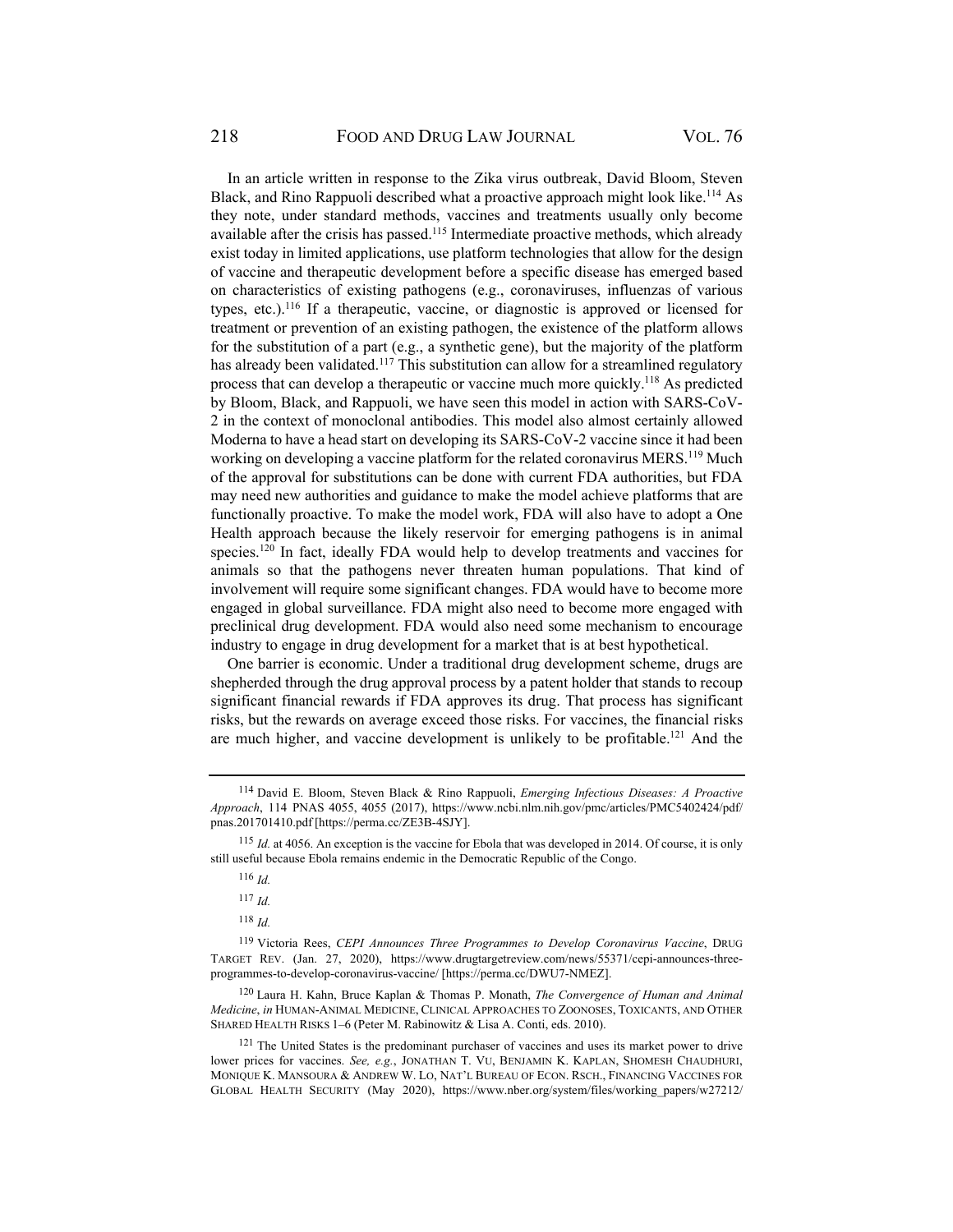financial return for veterinary vaccines is even lower.122 Encouraging broader vaccine development likely requires public sector financing and public-private partnerships for any hope of success.123

While traditional drug sponsors involved in Operation Warp Speed abound.<sup>124</sup> that involvement is likely because the government has offered billion-dollar contracts to the most promising contenders.<sup>125</sup> That kind of funding is unsustainable and politically impossible outside of an active pandemic. In fact, even modest congressional funding will likely be difficult to sustain. Some creative economic innovations are underway. For example, three vaccinologists have proposed the establishment of the Global Vaccine Development Fund, with an initial goal of \$2 billion to support the development of vaccines that are economically unattractive to conventional developers.126 Similarly, the Coalition for Epidemic Preparedness Innovations (CEPI), a collaboration between the governments of Norway and India, the Bill & Melinda Gates Foundation, the Wellcome Trust, and the World Economic Forum, was formed to develop vaccines for emerging infectious diseases and to assure equitable access to those vaccines.127 Since the outbreak of COVID-19, CEPI has been leading, with WHO, the international consortium COVAX.<sup>128</sup> FDA has and will need to continue to be an active partner with such entities as new proactive models are developed.<sup>129</sup>

w27212.pdf [https://perma.cc/J9QG-KF2Q]; Tracy A. Lieu, Thomas G. McGuire & Alan R. Hinman, *Overcoming Economic Barriers to the Optimal Use of Vaccines*, 24 HEALTH AFFS. 666, 666 (2005).

<sup>122</sup> Els N. T. Meeusen, John Walker, Andrew Peters, Paul-Pierre Pastoret & Gregers Jungersen, *Current Status of Veterinary Vaccines*, 20 CLINICAL MICROBIOLOGY REVS. 489, 490 (2007).

123 VU ET AL., *supra* note 121*,* at 12.

124 Operation Warp Speed is a collaboration involving the Department of Health and Human Services (DHHS), including the Centers for Disease Control and Prevention (CDC), the National Institutes of Health (NIH), and the Biomedical Advanced Research and Development Authority (BARDA), and the Department of Defense (DOD). *See* U.S. DEP'T OF HEALTH & HUMAN SERVS., FROM THE FACTORY TO THE FRONTLINES: THE OPERATION WARP SPEED STRATEGY FOR DISTRIBUTING A COVID-19 VACCINE 1, 6–7 (2020), https://www.hhs.gov/sites/default/files/strategy-for-distributing-covid-19-vaccine.pdf [https:// perma.cc/YMU3-E2JU]. Its mission is to deliver vaccines, therapeutics, and diagnostics to fight SARS-CoV-2 in record time; the goal for the first vaccines is first quarter 2021. *See id.*

125 As of this writing, the full contract amounts are not available. Sydney Lupkin, *How Operation Warp Speed's Big Vaccine Contracts Could Stay Secret*, NPR (Sept. 29, 2020), https://www.npr.org/ sections/health-shots/2020/09/29/917899357/how-operation-warp-speeds-big-vaccine-contracts-couldstay-secret [https://perma.cc/A2TZ-BE5X].

126 Bloom et al., *supra* note 114, at 4057; Stanley A. Plotkin, Adel A.F. Mahmoud & Jeremy Farrar, *Establishing a Global Vaccine Development Fund*, 373 NEW ENG. J. MED. 297 (2017).

<sup>127</sup> *About Us*, CEPI, https://cepi.net/about/whoweare/ (last visited August 8, 2021) [https://perma.cc/ LNQ8-LNWG].

<sup>128</sup> Id. Since the outbreak of SARS-CoV-2, CEPI, together with WHO, has been leading COVAX, a collaboration of 150 countries engaged in developing vaccines for the virus. The United States is not a participant in COVAX, although FDA is actively engaged in issues surrounding the vaccine development.

<sup>129</sup> *See, e.g.*, U.S. FOOD & DRUG ADMIN., *Identification and Use of Biomarkers to Advance Development of Preventive Vaccines*, (Sept. 16, 2019), https://www.fda.gov/media/129175/download [https://perma.cc/P7P5-ESPZ] (where FDA, CEPI, and NIH hosted a workshop on identifying biomarkers for vaccine development). FDA (as well as its European counterpart, EMA) is a member of CEPI's Joint Coordination Group, which advises the organization in addressing challenges relating to all aspects of vaccine development and preparedness, including research and development, regulation, stockpiling, and equitable distribution and delivery. The Joint Coordination Group also advises the organization when a priority pathogen (e.g., SARS-CoV-2) is identified. *About Us*, *supra* note 127. FDA and CDC representatives also serve on the organization's Scientific Advisory Board. *Id.*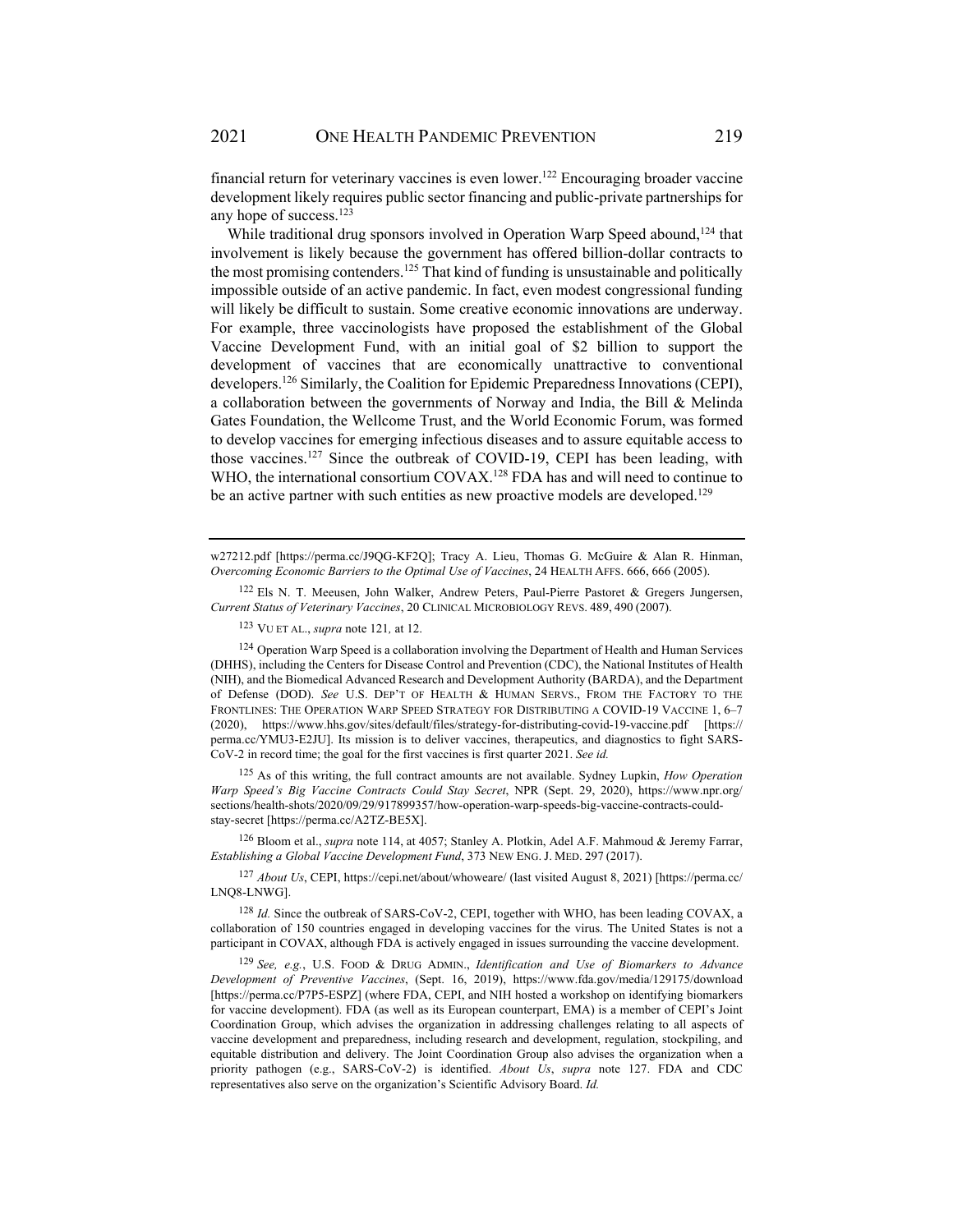In addition, regulatory and structural barriers—or perhaps better stated, regulatory curves, gaps, and blind alleys—need to be negotiated. As an agency, FDA is significantly siloed. Each of the six Centers operate fairly autonomously.<sup>130</sup> Although the Center for Biologics Evaluation and Research (CBER) and the Center for Drug Evaluation and Research (CDER) have so many overlapping authorities that they are used to working together closely, $131$  that overlap is not necessarily true for the Center for Veterinary Medicine (CVM) and the other centers. CVM has the lowest overall budget<sup>132</sup> and significantly less political clout than the other Centers, and yet it is the logical lead for One Health endeavors. Moreover, the agency has become largely dependent on user fees; CBER, CDER, and CVM all use user fees to fund the drug review process.133 But a proactive framework, separate from any specific product approval and without a typical drug sponsor, is likely to be outside of the user fee funding rubric.

A truly One Health approach may also require FDA to play a larger role in preclinical studies. Currently, FDA oversight of preclinical research is often limited to Good Laboratory Practices (GLPs), <sup>134</sup> and industry does not have major incentives to take advantage of opportunities for preclinical consultation with the agency.135 FDA may suggest but does not require any specific animal models, and FDA has itself noted that better predictive animal and computer-based models are needed.136 In addition, as noted below, while the agency could possibly oversee simultaneous approvals for human and animal drugs, overseeing simultaneous approvals is more complicated with biologics. A One Health approach would refocus some of that regulatory science on animal research and translation capabilities.<sup>137</sup> FDA could likely perform such oversight with current authorities if the process is structured as platforms that can

134 21 C.F.R. § 58.1.

<sup>130</sup> *See generally* DANIEL CARPENTER, REPUTATION AND POWER: ORGANIZATIONAL IMAGE AND PHARMACEUTICAL REGULATION AT THE FDA (2010).

<sup>131</sup> In 2003, FDA announced that CBER would be merged into CDER. *CDER and CBER Make it Official*, PINK SHEET (Oct. 6, 2003), https://pink.pharmaintelligence.informa.com/PS042559/CDER-and-CBER-make-it-official [https://perma.cc/JWF8-V7KA]. That did not happen, but the two Centers have an intercenter agreement that establishes jurisdiction and mechanisms for collaborative actions. Carl C Peck, Gerald V. Quinnan, Jr., & David A. Kessler, *Intercenter Agreement Between the Center for Drug Evaluation and Research and the Center for Biologics Evaluation and Research*, FOOD & DRUG ADMIN. (Feb. 16, 2018), https://www.fda.gov/combination-products/jurisdictional-information/intercenter-agreementbetween-center-drug-evaluation-and-research-and-center-biologics-evaluation [https://perma.cc/UAU9- 6EXR]. Some products that are technically biologics, e.g., monoclonal antibodies, are regulated by CDER.

<sup>132</sup> U.S. FOOD & DRUG ADMIN., DEPARTMENT OF HEALTH AND HUMAN SERVICES: FISCAL YEAR 2021, 13, https://www.fda.gov/media/135078/download [https://perma.cc/63RE-8ZD8].

<sup>133</sup> *See, e.g.*, Erika Lietzan, *FDA's Reliance on User Fees*, YALE J. ON REGUL. (Sept. 4, 2017), https://www.yalejreg.com/nc/fdas-reliance-on-user-fees/ [https://perma.cc/Z4GB-U9SY]. FDA is now reliant on user fees to support product approvals and inspections.

<sup>135</sup> While it is not unusual for a developer to meet with FDA for pre-development consultation, such meetings are not required.

<sup>136</sup> U.S. FOOD & DRUG ADMIN., INNOVATION STAGNATION: CHALLENGE AND OPPORTUNITY ON THE CRITICAL PATH TO NEW MEDICAL TECHNOLOGIES (Mar. 2004), https://www.who.int/intellectualproperty/ documents/en/FDAproposals.pdf?ua=1 [https://perma.cc/A9GN-EPEW].

<sup>&</sup>lt;sup>137</sup> In 2004, FDA announced the Critical Path Initiative to introduce more regulatory science methods into the drug approval process. *See, e.g.*, Janet Woodcock & Raymond Woosley, *The FDA Critical Path Initiative and Its Influence on New Drug Development*, 59 ANN. REV. MED. 1, 1 (2008). A new version of Critical Path that focused on preclinical platforms could be effective.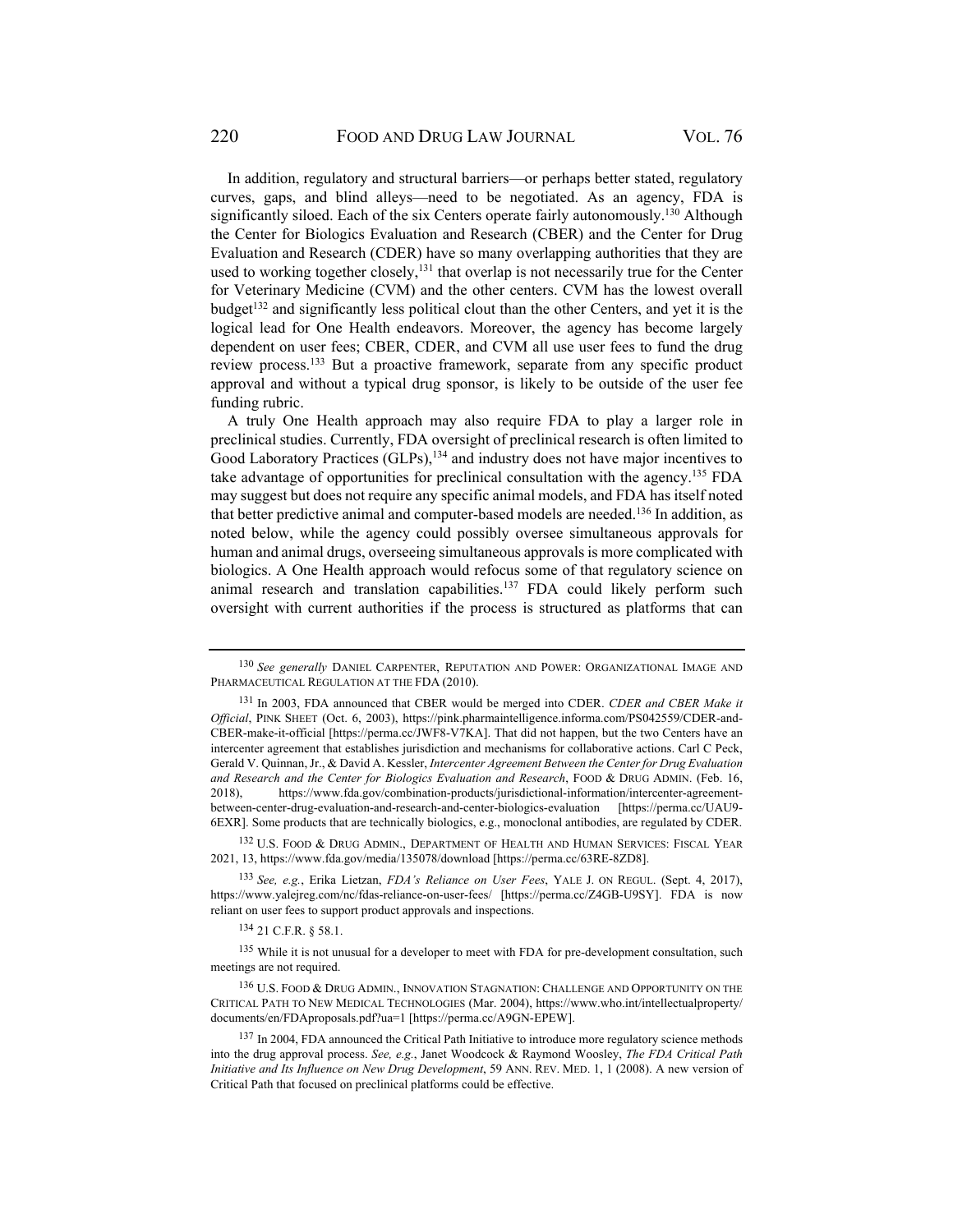expedite approval on a voluntary basis, although FDA may not have authority to mandate preclinical pathways.

Finally, the overall jurisdiction for development and regulation of animal and human therapies relating to infectious zoonotic disease is unusually fragmented. FDA's CBER regulates human vaccines.<sup>138</sup> CDER regulates monoclonal antibodies.<sup>139</sup> FDA's CVM is responsible for animal drugs.140 USDA, not FDA, has authority over animal biologics and therefore vaccines and biologic treatments and diagnostics.<sup>141</sup> This authority applies both for livestock and wildlife, although any systematic treatment or preventive applications in wildlife populations would require state and/or Fish and Wildlife Services' oversight.<sup>142</sup> Moreover, USDA's regulatory pathway is not the same as FDA's. Veterinary vaccine requirements are considered generally less rigorous than those that FDA applies to human vaccines.143 However, any biologic that simultaneously makes human and animal health claims will be regulated as a drug by FDA.144 In addition, any treatment that might be considered a pesticide (for example, something that targets parasites in an aquaculture) may be regulated primarily by FDA as an animal drug and secondarily as a pesticide by EPA; that FDA/EPA hierarchy may reverse outside of aquaculture.<sup>145</sup> In addition, if the product will be used in a vertebrate animal that may be used in food or animal feed, USDA's Food Safety and

<sup>140</sup> *Center for Veterinary Medicine*, U.S. FOOD & DRUG ADMIN. (July 16, 2020), https://www.fda.gov/about-fda/fda-organization/center-veterinary-medicine [https://perma.cc/9SQN-XEMC]. FDA has authority over new animal drugs through the FDCA. Intentional genomic alterations in vertebrate animals are also considered animal drugs subject to FDCA review. *Id.* 

141 Veterinary biologics are primarily regulated under the Virus-Serum-Toxin Act, 21 U.S.C. §§ 151– 159 (1985) and is therefore administered by USDA's APHIS Center for Veterinary Biologics (APHIS CVB).

<sup>142</sup> There is only one vaccine currently approved for free-ranging wildlife, the RABORAL V-RG® oral rabies recombinant vaccine (Merial, Lyon, France), which is approved to vaccinate raccoons and coyotes. Other vaccinations are used, but generally off-label. Availability of oral bait vaccines make these vaccinations more feasible. NEPA requires environmental assessments for vaccinations of wildlife populations. The plight of the black footed ferret is a classic One Health paradigm; plague in that species threatens its survival and in turn passes it to its main predator, prairie dogs, which in turn threaten zoonotic transfer to humans. *See, e.g.*, *U.S. Fish and Wildlife Service Seeks Public Comment on Proposed Use of Vaccine to Protect Prairie Dogs, Endangered Black-footed Ferrets*, U.S. FISH & WILDLIFE SERVICE (Apr. 12, 2016), https://www.fws.gov/mountain-prairie/pressrel/2016/04122016\_US-Fish-and-Wildlife-Service-Seeks-Public-Comment-on-Proposed-Use-of-Vaccine-to-Protect-Prairie-Dogs-Endangered-Black-footed-Ferrets-.php [https://perma.cc/DUP6-RPDE].

143 Meeusen et al., *supra* note 122, at 490. There are advantages for developers of veterinary vaccines in that they can conduct much of the preclinical and clinical work in the target species. This ability has obvious advantages for translatability.

<sup>144</sup> *See* Emily W. Ruell, Donna M. Gatewood, Jeanette R. O'Hare & John D. Eisemann, *A Decision Support Tool for Determining Federal Regulatory Authority Over Products for Vertebrate Animals*, 27 VERTEBRATE PEST CONTROL CONF. 422, 428 (2016) https://doi.org/10.5070/V427110620 [https://perma.cc/N2BF-34XW].

<sup>145</sup> *Id.* at 429.

<sup>138</sup> *CBER Offices & Divisions*, U.S. FOOD & DRUG ADMIN. (Sept. 18, 2018), https://www.fda.gov/ about-fda/center-biologics-evaluation-and-research-cber/cber-offices-divisions [https://perma.cc/QT8B-6NY3]. Such products are regulated under the Public Health Service Act and the Food, Drug, and Cosmetic Act (FDCA). 42 U.S.C. § 201 *et seq*; 21 U.S.C. § 301 *et seq*.

<sup>139</sup> *Transfer of Therapeutic Products to the Center for Drug Evaluation and Research (CDER)*, U.S. FOOD & DRUG ADMIN. (Feb. 2, 2018), https://www.fda.gov/about-fda/center-biologics-evaluation-andresearch-cber/transfer-therapeutic-products-center-drug-evaluation-and-research-cder [https://perma.cc/6UYG-XHRF].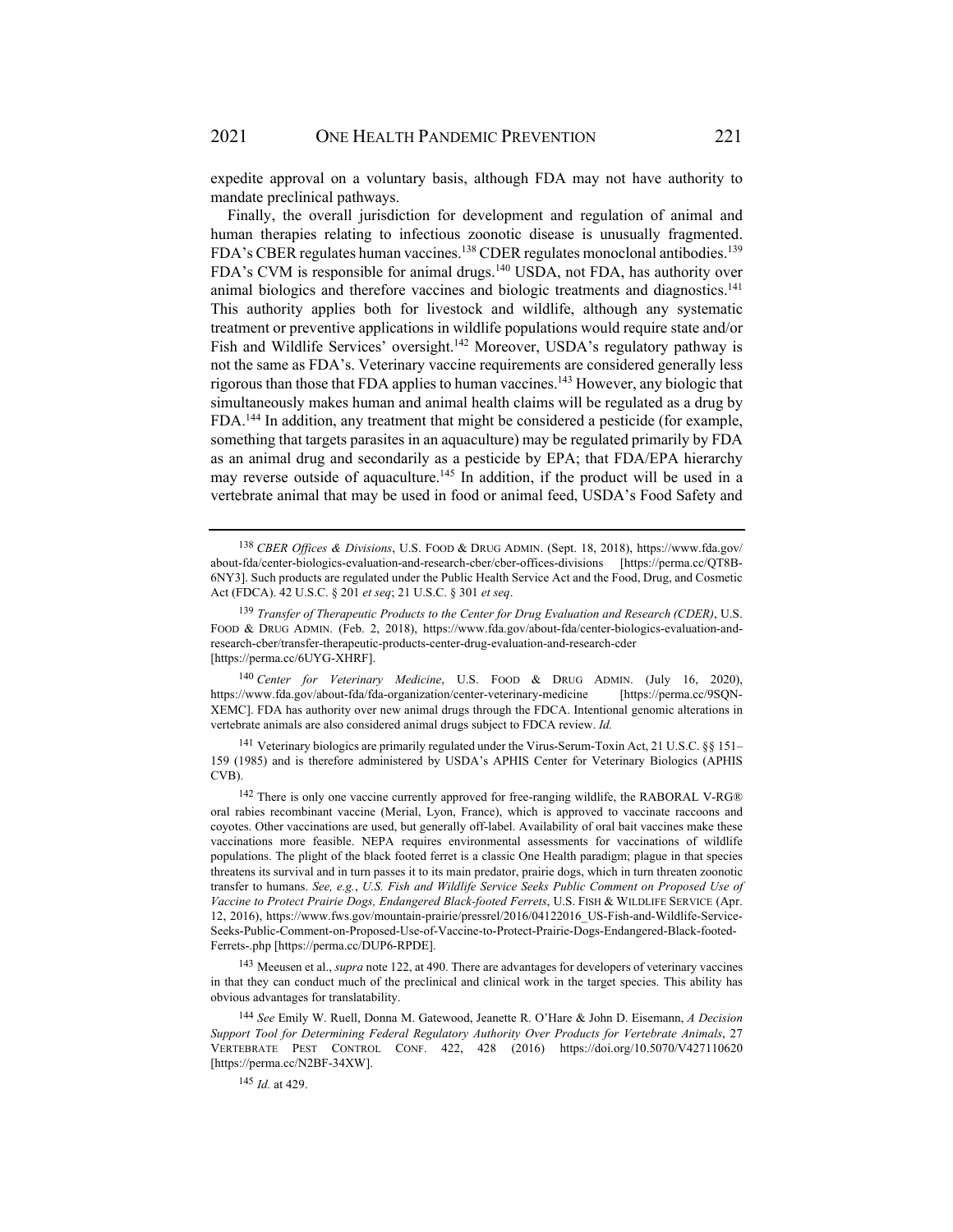Inspection Service (FSIS) and FDA are responsible for enforcing tolerances or food additive regulations.146

On one hand, these overlapping authorities exist to meet the different requirements that these products serve for animals, particularly animals used for food, which may be quite different than human requirements and also have different safety standards. FDA and USDA have a memorandum of understanding  $(MOU)^{147}$  that is designed to cross and resolve jurisdictional boundaries created by USDA's authority for animals in an area that is otherwise FDA's jurisdiction. But that MOU was not developed to deal with this type of issue. Under a One Health paradigm, FDA and USDA will have to develop a more granular and focused collaboration specific to the prevention and mitigation of zoonotic disease.

#### *2. A One Health Approach to Combatting Antibiotic Resistance*

One area that fits squarely within a One Health paradigm for thwarting the next pandemic and where FDA's role is pivotal is in combatting antibiotic resistance. SARS-CoV-2 has us all focused on viral vectors, but bacterial vectors pose potentials for epidemic and possibly pandemic disease. One fortunately still rare, but clearly existing, threat is the rise of antibiotic-resistant tuberculosis.<sup>148</sup> Salmonellosis, plague, brucellosis, and Lyme disease are much more common in the United States and still carry a significant disease burden, though they do not create epidemic effects.<sup>149</sup> There is a global trend of serious outbreaks of antibiotic-resistant disease, including a worrisome increase in resistance to antibiotics that are critical for human medicine.<sup>150</sup> CDC estimates that such infections caused more than 2.8 million illnesses and 35,000 deaths in the United States in 2019, an increase of 25% since 2013.151

Antibiotics are unquestionably one of the greatest medical success stories of all time. Since their development in the 1940s, death and morbidity from infections has been reduced to the point that we take antibiotic availability for granted. With antibiotics, we are somewhat victims of our own success. First, antibiotics have developed such a mystique that people around the world seek them as a first line of

<sup>149</sup> PRIORITIZING ZOONOTIC DISEASES, *supra* note 111.

<sup>150</sup> WORLD HEALTH ORG., WHO GLOBAL STRATEGY FOR CONTAINMENT OF ANTIMICROBIAL RESISTANCE (2001), http://www.who.int/drug resistance/ [https://perma.cc/6ZHR-B7GJ]; PETER WIELENGA & JORGEN SCHLUNDT, CONFRONTING EMERGING ZOONOSES 213–32 (2014).

<sup>146</sup> *Id.* at 423.

<sup>147</sup> U.S. FOOD & DRUG ADMIN. & U.S. DEP'T OF AGRIC., MEMORANDUM OF UNDERSTANDING BETWEEN THE ANIMAL AND PLANT HEALTH INSPECTION SERVICE, UNITED STATES DEPARTMENT OF AGRICULTURE AND THE FOOD AND DRUG ADMINISTRATION, DEPARTMENT OF HEALTH AND HUMAN SERVICES (2019) https://www.aphis.usda.gov/animal\_health/vet\_biologics/publications/APHIS\_FDA\_ biologics\_MOU.pdf [https://perma.cc/TEJ4-XL6E].

<sup>148</sup> Michael Gross, *Antibiotics in Crisis*, 23 CURRENT BIOLOGY R1063 (2013); *see also* CTRS. FOR DISEASE CONTROL, FACT SHEET: MULTIDRUG-RESISTANT TUBERCULOSIS (MDR TB) (May 4, 2016), https://www.cdc.gov/tb/publications/factsheets/drtb/mdrtb.htm [https://perma.cc/KEP5-96WF] [hereinafter CTRS. FOR DISEASE CONTROL, FACT SHEET].

<sup>151</sup> CTRS. FOR DISEASE CONTROL, ANTIBIOTIC RESISTANCE THREATS IN THE UNITED STATES (Dec. 2019), https://www.cdc.gov/drugresistance/pdf/threats-report/2019-ar-threats-report-508.pdf [https:// perma.cc/9RSM-E6SX]; Beth E. Karp, Heather Tate, Jodie R. Plumblee, Uday Dessai, Jean M. Whichard, Eileen L. Thacker, Kis Robertson Hale, Wanda Wilson, Cindy R. Friedman, Patricia M. Griffin & Patrick F. McDermott, *National Antimicrobial Resistance Monitoring System: Two Decades of Advancing Public Health Through Integrated Surveillance of Antimicrobial Resistance*, 14 FOODBORNE PATHOGENS & DISEASE 545, 545 (2017).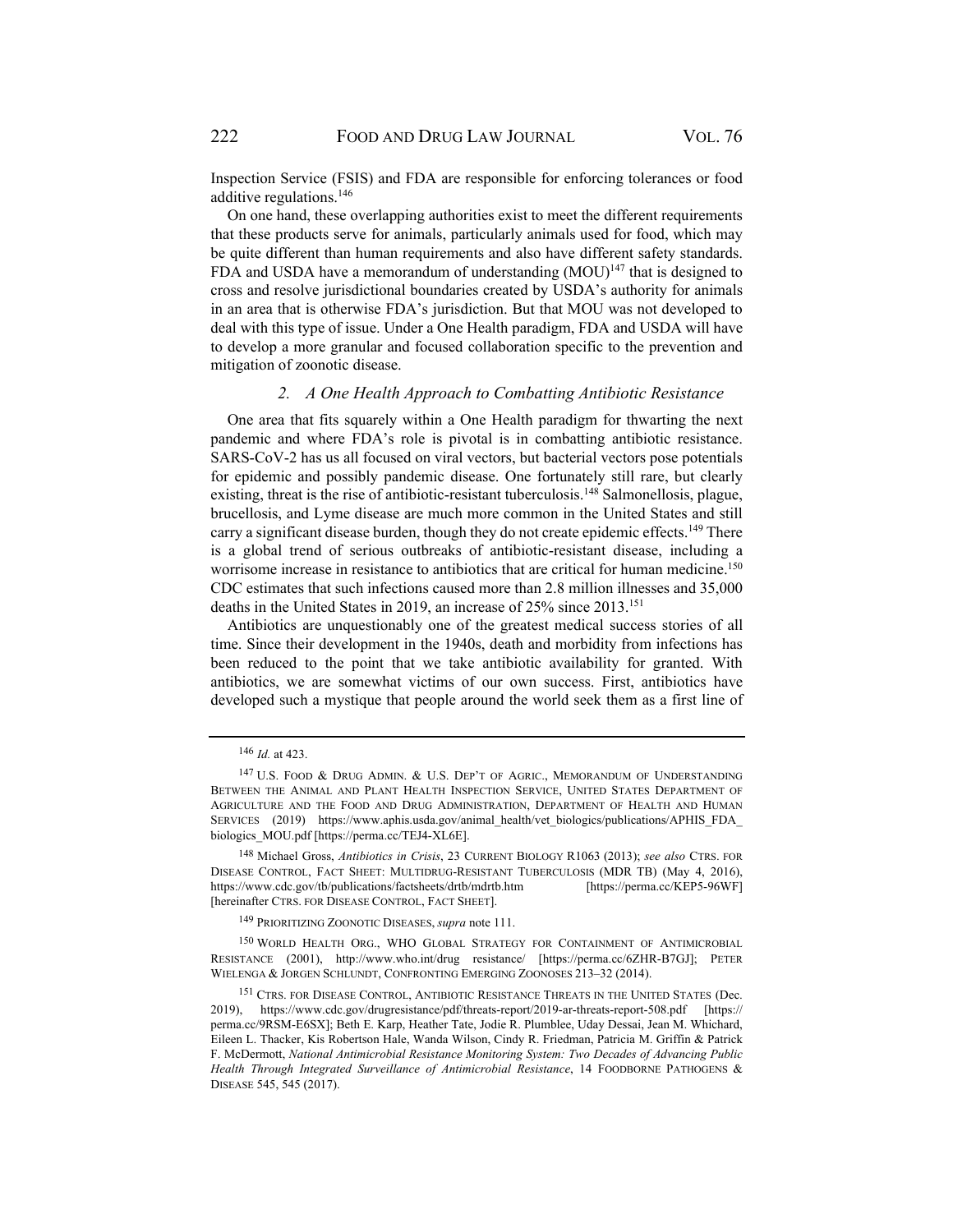defense against any infection, including for viral infections that are impervious to their action. Antibiotics are therefore subject to misuse in human contexts.152 Second, antibiotics proved so successful in livestock that they have allowed the development of concentrated animal feeding operations (CAFOs) that have exacerbated already rampant misuse.<sup>153</sup> Third, antibiotics have made medical treatment of infection so successful that the pharmaceutical industry is far more interested in pursuing more profitable drugs that treat chronic disease.154 Ironically, that success and resulting focus on chronic disease has limited our global selection of available antibiotics.155 Antibiotic resistance has all the hallmarks of a problem that should fit a One Health solution. Resistance can be attributed to misuse of antibiotics in human medicine and widespread use in livestock for not just medicinal use but as a growth enhancer. Runoff from human and animal waste caused by that misuse has increased reservoirs of resistance in the environment both in soil and among wildlife. Increasingly resistant pathogens then pose a risk to livestock and humans.

#### *i. Medical Misuse*

Medical misuse of antibiotics is a global problem. It is equally prevalent in China as in the United States and other high-income countries. It is increasingly a problem in developing countries as well.<sup>156</sup> Global use of antibiotics increased 30% between 2000 and 2010. Although most countries require some sort of prescription for antibiotics, those requirements are vastly under-enforced. In some countries, nonprescription use of antibiotics accounts for a majority of antibiotic use.<sup>157</sup> In the United States, FDA tried to address human medical misuse through labeling changes designed to better inform physicians to curb inappropriate prescribing.<sup>158</sup> Nonetheless, poor prescribing practices persist, as does consumer misuse.159 Some people have suggested that to really address the misuse in humans, FDA needs to subject antibiotics to Risk Evaluation and Mitigation Strategy (REMS)-like oversight that would impose

<sup>152</sup> *The Antibiotic Alarm*, 495 NATURE 141, 141 (2013). One researcher reports that in some states, antibiotics are prescribed at a rate of one prescription for every person in the population/year. C. Lee Ventola, *The Antibiotic Resistance Crisis Part 1: Causes and Threats*, 40 PHARMACY & THERAPEUTICS 277, 278 (2015).

<sup>153</sup> *See, e.g.*, Mary J. Gilchrist, Christina Greko, David B. Wallinga, George W. Beran, David G. Riley & Peter S. Thorne, *The Potential Role of Concentrated Animal Feeding Operations in Infectious Disease Epidemics and Antibiotic Resistance,* 115 ENV'T HEALTH PERSPS. 313 (2007).

<sup>154</sup> Dominique L. Monnet, *Antibiotic Development and the Changing Role of the Pharmaceutical Industry*, 17 INT'L J. RISK & SAFETY MED. 133 (2005).

<sup>155</sup> *Id.*

<sup>156</sup> Daniel J. Morgan, Iruka N. Okeke, Ramanan Laxminarayan, Eli N. Perencevich & Scott Weisenberg, *Non-Prescription Antimicrobial Use Worldwide: A Systematic Review*, 11 LANCET INFECTIOUS DISEASES, 692 (2011).

<sup>157</sup> *Id.*

<sup>&</sup>lt;sup>158</sup> Labeling Requirements for Systemic Antibacterial Drug Products Intended for Human Use, 68 Fed. Reg. 6062, 6073 (Feb. 6, 2003).

<sup>159</sup> Aaron S. Kesselheim & Kevin Outterson, *Improving Antibiotic Markets for Long Term Sustainability*, 11 YALE J. HEALTH, POL'Y, L. & ETHICS 113 (2011) (describing the ways patient and provider behaviors contribute to resistance); *see also* CTRS. FOR DISEASE CONTROL, FACT SHEET, *supra* note 148.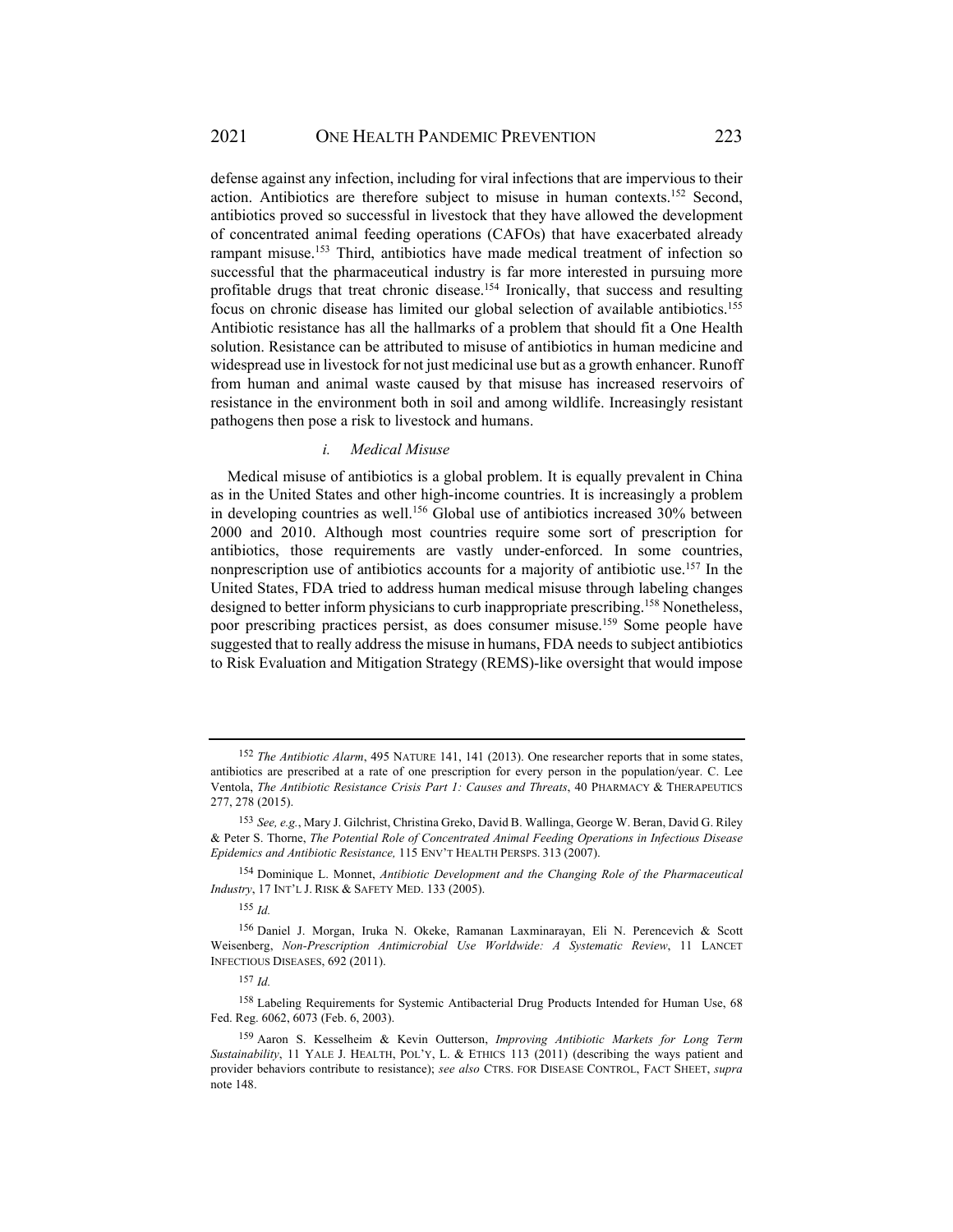prescription requirements.160 However, any effective restrictions would likely exceed FDA's REMS authorities, making the ability for FDA to address the issue without congressional action unlikely.161

#### *ii. Agricultural Contributions to Antibiotic Resistance*

The use of antibiotics in agriculture is likely even more important for antibiotic resistance. Most people are unaware that antibiotics are used on plants, particularly in fruit trees, causing significant environmental effects.<sup>162</sup> For example, in Florida, about 90% of citrus trees have been affected by a bacteria that causes "citrus greening."163 An invasive insect, the Asian citrus psyllid, arrived in the United States within the last twenty-five years and spreads the bacteria through the trees.<sup>164</sup> Without treatment, the trees become less productive and eventually die.<sup>165</sup> That means that much of the nation's citrus crop is threatened. EPA, not FDA, regulates the use of antibiotics on plants.166 And EPA has authorized the use of streptomycin and oxytetracycline for "emergency use" on the citrus trees.<sup>167</sup> Both drugs are medically important for human use.<sup>168</sup> Whether they will be effective against the bacteria involved in citrus greening, however, is not clear.

Despite objections from CDC and FDA, EPA has proposed allowing as much as 650,000 pounds of streptomycin, ten times the annual human use in the United States,

162 Tetracyclines and streptomycin are used for treatment and prophylaxis of bacterial infections in apples and pears. *See* Anne K. Vidaver, *Uses of Antimicrobials in Plant Agriculture*, 34 CLINICAL INFECTIOUS DISEASE S107, S107 (2002).

163 Andrew Jacobs, *Citrus Farmers Facing Deadly Bacteria Turn to Antibiotics, Alarming Health Officials*, N.Y. TIMES (May 17, 2019), https://www.nytimes.com/2019/05/17/health/antibiotics-orangesflorida.html [https://perma.cc/TP42-WQCE].

<sup>164</sup> *Id.*

<sup>165</sup> *Id.*

<sup>160</sup> Brad Spellberg, Martin Blaser, Robert J. Guidos, Helen W. Boucher, John S. Bradley, Barry I. Eisenstein, Dale Gerding, Ruth Lynfield, L. Barth Reller, John Rex, David Schwartz, Edward Septimus, Fred C. Tenover & David N. Gilbert, *Combating Antimicrobial Resistance: Policy Recommendations to Save Lives*, 52 CLINICAL INFECTIOUS DISEASES S397, S402 (2011).

<sup>161</sup> FDAAA gave FDA authority to require a REMS to assure that benefit exceeds risk in the use of a medical product. Food and Drug Amendments Act of 2007, Pub. L. No. 110-85, § 901 (codified at 21 U.S.C. § 355-1 (2007)). FDA has used REMS in areas where physician prescribing has been problematic, especially in the context of opioids. REMS can be used to educate prescribing patterns, but FDA is severely limited in expanding REMS beyond voluntary requirements. The opioid experience does not bode well for any similar expanded efforts with antibiotics. *See, e.g.*, Jeffrey Eric Rollman, James Heyward, Lily Olson, Peter Lurie, Joshua Sharfstein & G. Caleb Alexander, *Assessment of the FDA Risk Evaluation and Mitigation Strategy for Transmucosal Immediate-Release Fentanyl Products*, 321 JAMA 676 (2019), https://jamanetwork. com/journals/jama/fullarticle/2725233 [https://perma.cc/SHL5-HWJE]. Moreover, there have long been questions about whether FDA has authority to use REMS to extend the longevity and effectiveness of the product rather than to provide safety for the users of the product. *See* Ben Moscovitch, *Antibiotics REMS Floated as Option to Curb Resistance, Protect Efficacy*, 16 INSIDE WASHINGTON'S FDA WEEK 1, 10–11 (May 14, 2010).

<sup>166</sup> EPA regulates antibiotics used as pesticides under the statutory authority of the Federal Insecticide, Fungicide, and Rodenticide Act (FIFRA). 7 U.S.C. §§ 136–136y; *Antimicrobial Pesticides*, ENV'T PROT. AGENCY (Sept. 2, 2020), https://www.epa.gov/pesticides/antimicrobial-pesticides [https://perma.cc/9577- JLAZ].

<sup>167</sup>Jacobs, *supra* note 163.

<sup>168</sup> *See id.* (noting that the antibiotics are used to treat syphilis, tuberculosis, urinary tract infections).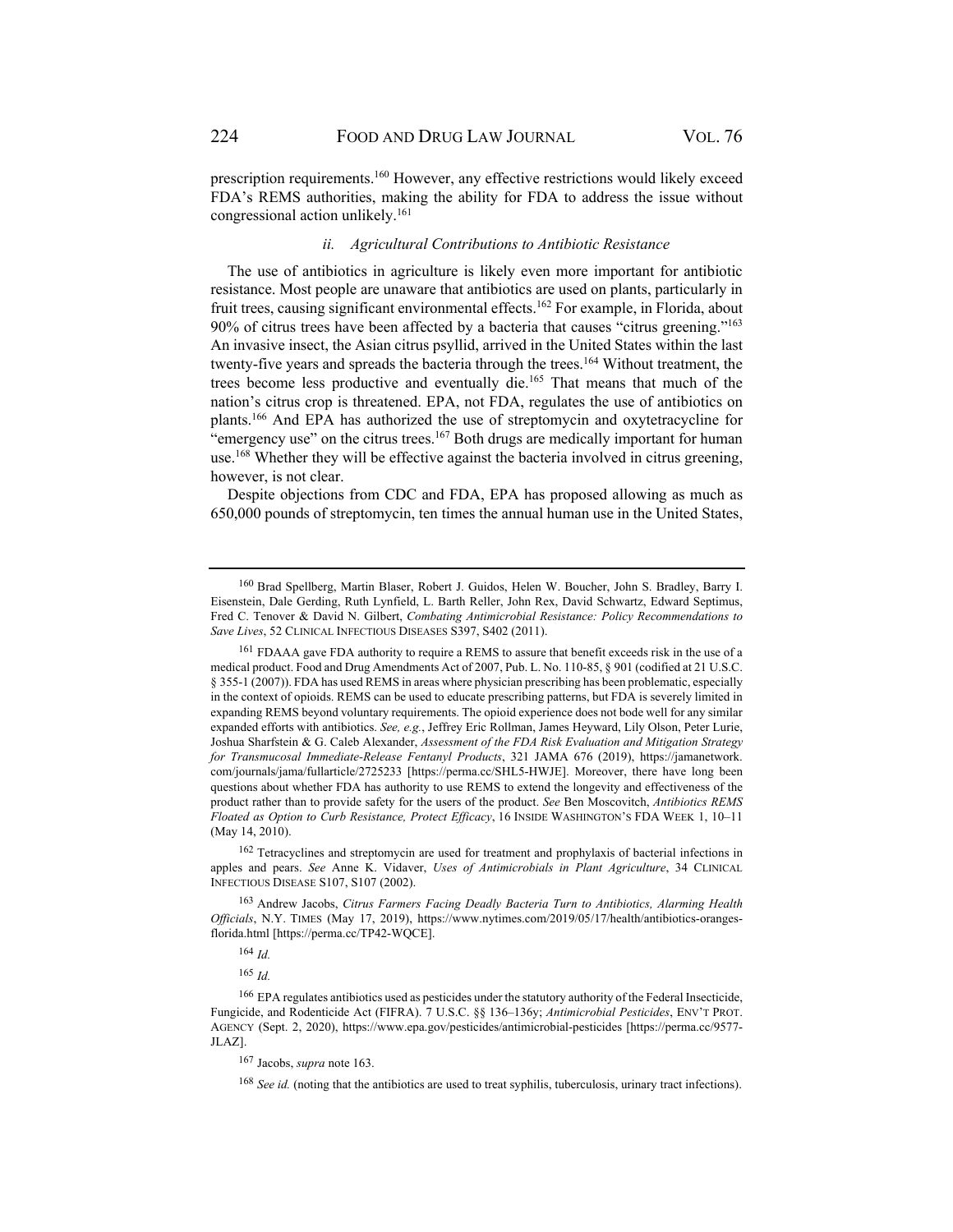to be sprayed on citrus crops each year.<sup>169</sup> EPA has said it will control against potential antibiotic resistance by limiting the use to seven years and through additional monitoring.<sup>170</sup> Public health advocates are not convinced.<sup>171</sup>

Antibiotic use in livestock has long been controversial, and FDA has been at the center of much of the controversy. Antibiotics are used in animals for the treatment, control, and prevention of disease (treatment use), as well as to hasten animal weight gain or for improving feed efficiency (production use).172 Both are now contentious. While on its face, treatment use is not inappropriate, critics argue that much treatment use is required because of poor animal husbandry and overcrowding.<sup>173</sup> They argue this need for treatment is particularly true in concentrated animal feeding operations  $(CAFOs)^{174}$  Production use of these drugs in animals is even more problematic. The drugs are administered to add growth factors that allow producers to bring animals to market more quickly.<sup>175</sup> Critics note that both treatment and production use leaves antibiotic residues in meat products that may lead to greater levels of resistance that are transferred via food consumption to the human population.<sup>176</sup> In addition. antibiotics are found in manure and water runoff near the facilities where the animals are raised.177 Both manure and runoff are considered probable drivers of antibiotic resistance transmission to and from livestock to humans.178 FDA regulates antibiotic use in animals as animal drugs.<sup>179</sup> After decades of uncertainty about the limits of FDA authority to reduce livestock use, sales trends in antibiotics show some evidence of progress, although critics maintain that more progress needs to be made.<sup>180</sup>

Laura Kahn describes many of the difficulties FDA experienced in determining how to regulate antibiotic use in livestock feed in the United States.181 Animal producers began using penicillin in livestock feed soon after its discovery and use in humans, and FDA's existing authorities allowed it to approve use in animals for both treatment and production purposes.<sup>182</sup> As early as the 1960s, critics warned that use of antibiotics

<sup>173</sup> *See id.* at 2–3.

<sup>174</sup> *Id.*

179 Food, Drug, and Cosmetic Act, 21 U.S.C. § 201(g)(1)(B)–(C) (2018).

180 Karin Hoelzer, *Antibiotic Sales for Animal Agriculture Increase Again After a Two-Year Decline*, PEW (Jan. 16, 2020), https://www.pewtrusts.org/en/research-and-analysis/articles/2020/01/16/antibioticsales-for-animal-agriculture-increase-again-after-a-two-year-decline [https://perma.cc/F3QU-7EDW].

181 LAURA H. KAHN, ONE HEALTH AND THE POLITICS OF ANTI-MICROBIAL RESISTANCE (2016) (ebook).

<sup>182</sup> *Id.*

<sup>169</sup>Jacobs, *supra* note 163.

<sup>170</sup> *Id.*

<sup>171</sup> *Id.*

<sup>172</sup> *See* JIM O'NEILL, ANTIMICROBIALS IN AGRICULTURE AND THE ENVIRONMENT: REDUCING UNNECESSARY USE AND WASTE 1 (2015).

<sup>175</sup> *Id.* at 5.

<sup>176</sup> *Id.*

<sup>177</sup> *Id.* at 9; David W. Graham, Gilles Bergeron, Megan W. Bourassa, James Dickson, Filomena Gomes, Adina Howe, Laura H. Kahn, Paul S. Morley, H. Morgan Scott, Shabbir Simjee, Randall S. Singer, Tara C. Smith & Carina Storrs, *Complexities in Understanding Antimicrobial Resistance Across Domesticated Animal, Human and Environmental Systems,* ANNALS N.Y. ACAD. SCIS. 17, 19 (2019).

<sup>178</sup> *See* Graham et al., *supra* note 177, at 17, 19.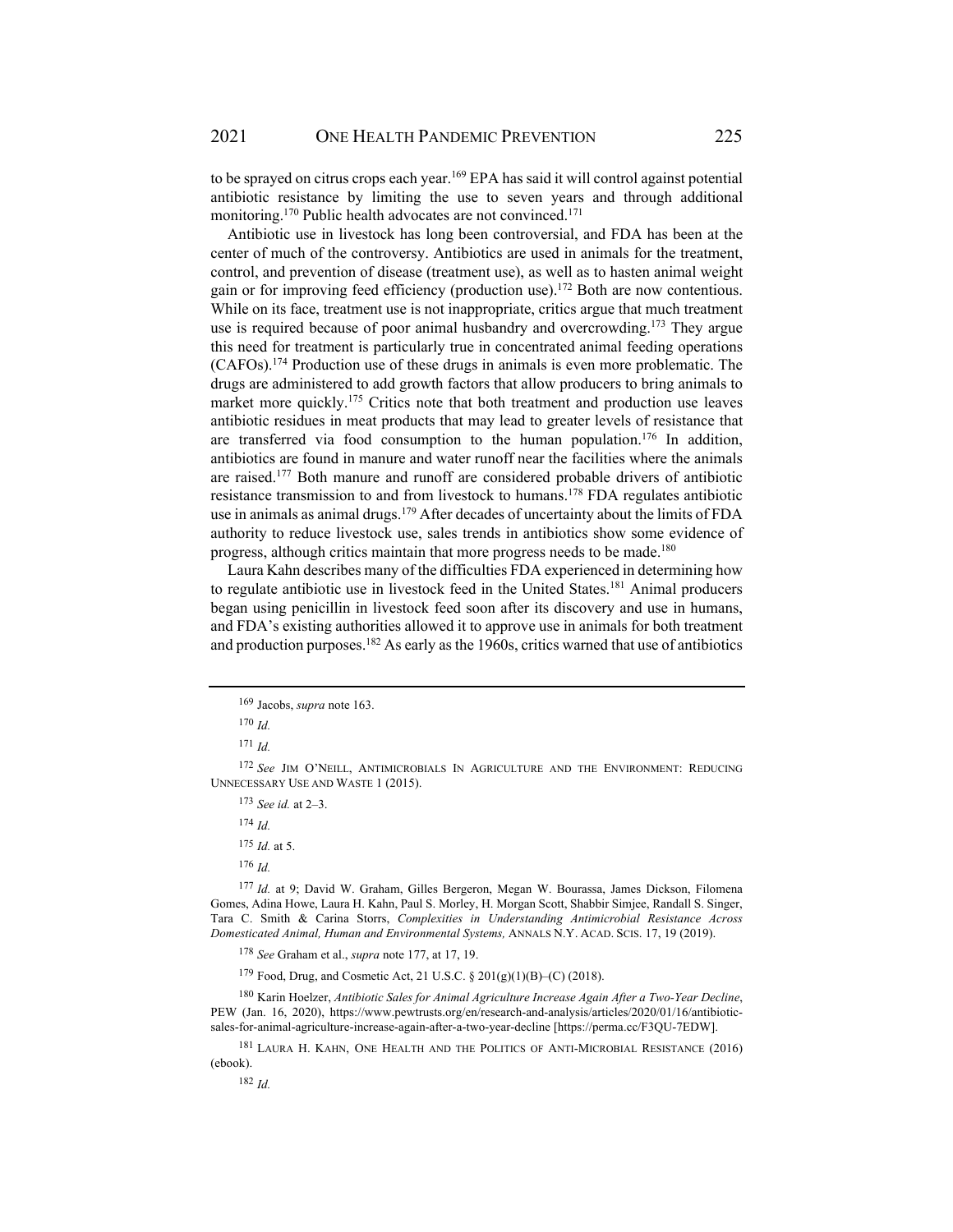in livestock was causing antibiotic resistance. As a result, Great Britain invoked partial bans of such use.183 In the United States, FDA created an ad hoc Committee on the Veterinary Medical and Nonmedical Uses of Antibiotics.184 However, in 1970, during congressional hearings on the use of antibiotics in animal feed, Senator Bob Dole of Kansas proposed a requirement that proved to be a barrier to FDA's action to limit uses of antibiotics in animal feed for the next four decades, stating: "Once FDA approves a feed additive it should then be FDA's responsibility to prove what the new hazards are before taking action to ban the use of the approved additive. This proposed ban assumes a human health hazard that scientists cannot agree exists."185 Congress continued to periodically hold hearings. Congress's Office of Technology and Assessment evaluated the risks and benefits of the use of antibiotics and diethylstilbestrol in animal feed.186 FDA co-sponsored a report by the National Research Council that recommended enhanced global surveillance and that FDA ban use of medically important antibiotics used to enhance growth in livestock.<sup>187</sup> But comprehensive data supporting a safety threshold, never mind a ban, for such uses was limited. In the meantime, producers continued to obtain antibiotics for livestock, usually without a prescription.<sup>188</sup> With no congressional financial support for surveillance, eventually FDA, CDC, and USDA created their own surveillance systems. First, USDA created the National Animal Health Monitoring System (NAHMS), designed to be acceptable to industry, which included antimicrobial resistance among other health data collected.189 Soon after, in 1996, FDA led the establishment of the National Antimicrobial Resistance Monitoring System (NARMS).190 NARMS monitors evidence of antimicrobial resistance among four major foodborne bacteria: Salmonella, Campylobacter, Escherichia coli, and Enterococcus.191 NARMS also monitors evidence of resistance among Vibrio species other than V. cholera, the non-foodborne enteric organisms Shigella, and typhoidal Salmonella.<sup>192</sup> NARMS monitors this evidence from three sources: humans (CDC),

<sup>183</sup> *Id.*; HC Deb (20 Nov. 1969) (791) cols. 1525–31 (UK) (conducted by the Joint Committee on the Use of Antibiotics in Animal Husbandry and Veterinary Medicine), http://hansard.millbanksystems.com/ commons/1969/nov/20/use-of-antibiotics-in-animal-husbandry [https://perma.cc/KFJ7-SBEU]. The report discussed is also known as the "Swann Report."

<sup>184</sup> *Id.*

<sup>185</sup> *Id.* (This argument was also combined with an argument that FDA has since rejected—that in making such a decision, FDA should consider the benefits, i.e., the economic benefits to industry, in any ban on an approved use.).

<sup>186</sup> OFF. OF TECH. ASSISTANT STAFF, DRUGS IN LIVESTOCK FEED (1979), https://www.princeton.edu/ ~ota/disk3/1979/7905/7905.PDF [https://perma.cc/F9BK-CYP2].

<sup>187</sup> THE NAT'L ACADS. PRESS, MICROBIAL THREATS TO HEALTH (Mark S. Smolinski, Margaret A. Hamburg & Joshua Lederberg eds., 2003).

<sup>188</sup> Prescription requirements were not mandated until 2015. *Veterinary Feed Directive (VFD)*, U.S. FOOD & DRUG ADMIN. (Feb. 8, 2021), https://www.fda.gov/animal-veterinary/development-approvalprocess/veterinary-feed-directive-vfd [https://perma.cc/HH86-R4WP].

<sup>189</sup> KAHN, *supra* note 181, at loc. 1351, 5823.

<sup>190</sup> *Id.* at loc. 1285.

<sup>&</sup>lt;sup>191</sup> *About NARMS*, U.S. FOOD & DRUG ADMIN. (Dec. 11, 2020), https://www.fda.gov/animal-<br>inary/national-antimicrobial-resistance-monitoring-system/about-narms [https://perma.cc/7JZ7veterinary/national-antimicrobial-resistance-monitoring-system/about-narms 8YEG].

<sup>192</sup> *Id.*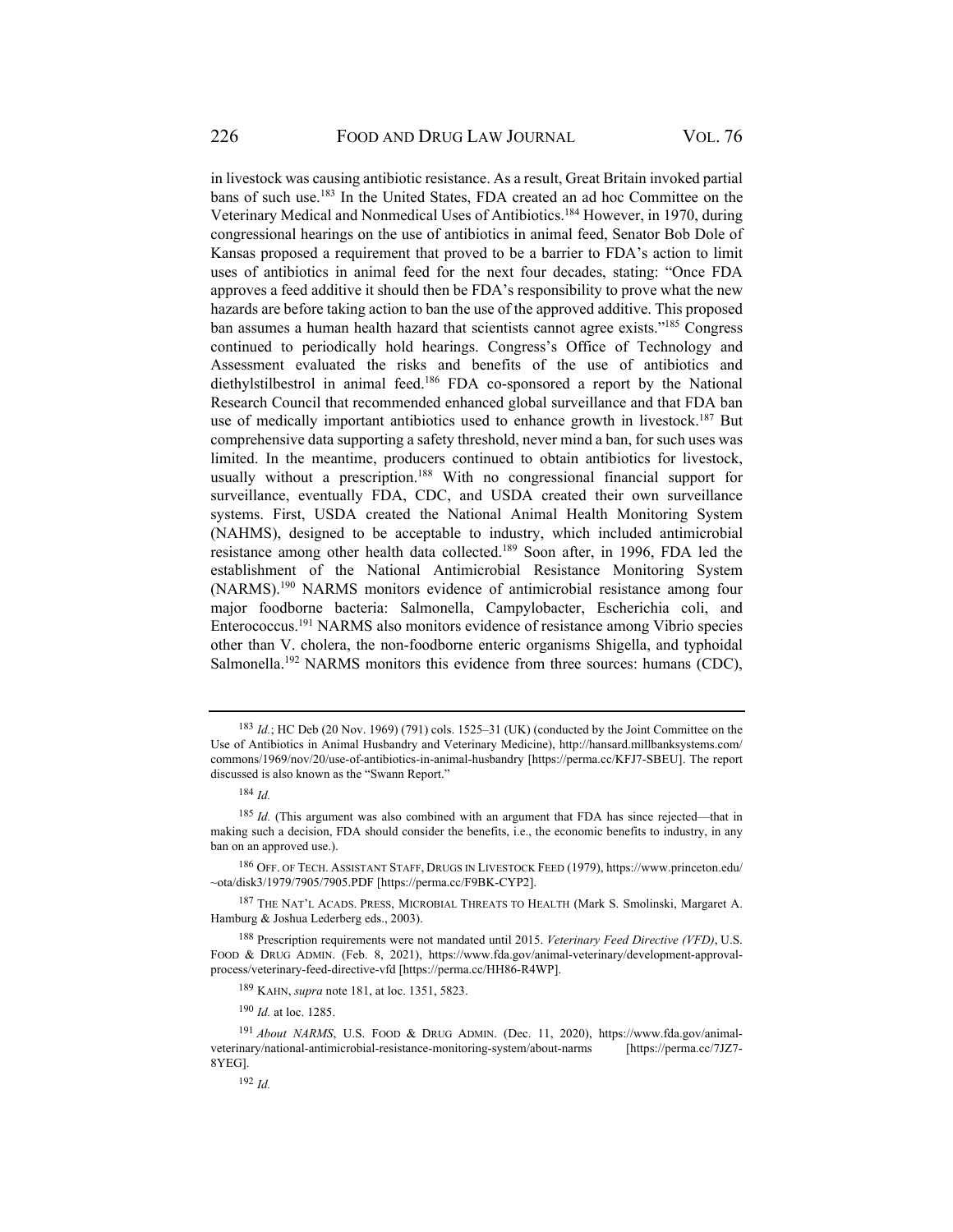retail meats (FDA), and food animals (USDA).<sup>193</sup> From a One Health perspective, these monitored sources do not include a crucial sector—soil and water.<sup>194</sup>

In 2003, FDA itself concluded that the risks of antibiotic use in livestock were neither proved nor disproved, but FDA did not deny that there was some degree of risk and could not conclude that continued production use of penicillin and tetracycline in food animals was safe.195 For new drug applications, FDA issued the Guidance that sets up the basic framework for review that is still used by FDA today.<sup>196</sup> FDA applies a risk-based assessment process for evaluating new antimicrobial animal drug applications.197 It creates what would come to be called the requirement of "judicious use" of "medically important antibiotics."<sup>198</sup> The assessment requires consideration of the importance of the drug in human therapy, whether the use is selectively targeted or broadly applied to entire flocks or herds, and the degree of veterinarian involvement in the decision to use the drugs.<sup>199</sup> Animal drugs approved after 2003 must generally meet these standards for approval. But FDA's Guidance did not provide a satisfying framework for dealing with antibiotics that were approved prior to 2003, and those were often both medically important and the most likely to be used because they were less costly.

Over time, the drumbeat for FDA to act on antibiotic use in livestock became more insistent. A federal court ordered FDA to hold hearings and reissue a notice of withdrawal of approval for the subtherapeutic use of the antibiotics penicillin and tetracycline in food animals.200 However, Congress failed to pass legislation clearing a path for FDA's withdrawal of those pre-2003 approvals. Without congressional

<sup>195</sup> *See generally* U.S. DEP'T OF HEALTH & HUMAN SERVS., GUIDANCE FOR INDUSTRY #152: EVALUATING THE SAFETY OF ANTIMICROBIAL NEW ANIMAL DRUGS WITH REGARD TO THEIR MICROBIOLOGICAL EFFECTS ON BACTERIA OF HUMAN HEALTH CONCERN (Oct. 23, 2003), https://www.fda.gov/regulatory-information/search-fda-guidance-documents/cvm-gfi-152-evaluatingsafety-antimicrobial-new-animal-drugs-regard-their-microbiological-effects [https://perma.cc/PXJ6- DQH6] [hereinafter GUIDANCE FOR INDUSTRY #152].

<sup>196</sup> *Id.*

197 Margaret Foster Riley, *The Regulation of Antibiotic Use in Animal Agriculture*, JURIST (May 26, 2012), https://www.jurist.org/commentary/2012/05/margaret-riley-antibiotics-fda/ [https://perma.cc/C986- TBTZ].

<sup>198</sup> *FDA's Strategy on Antimicrobial Resistance—Questions and Answers*, U.S. FOOD & DRUG ADMIN. (Dec. 2013), https://www.fda.gov/regulatory-information/search-fda-guidance-documents/fdasstrategy-antimicrobial-resistance-questions-and-answers#question4 [https://perma.cc/2JYA-WQDL] ("Medically important antibiotics" are those antibiotics that are especially important for human use—either because they are the best option for disease or condition or because the alternatives are suboptimal or nonexistent.); *Judicious Use of Antimicrobials*, U.S. FOOD & DRUG ADMIN. (Jan. 2021), https://www.fda.gov/animal-veterinary/antimicrobial-resistance/judicious-use-antimicrobials (explaining that "judicious use," which typically requires veterinary supervision, is "an approach to maximize therapeutic efficacy and minimize selection of resistant microorganisms") [https://perma.cc/C4UR-KNHV].

<sup>199</sup> GUIDANCE FOR INDUSTRY #152, *supra* note 195.

<sup>200</sup>Nat. Res. Def. Council, Inc. v. U.S. Food & Drug Admin., 872 F. Supp. 2d 318 (S.D.N.Y. 2012), *rev'd*, 760 F.3d 151 (2d Cir. 2014). The decision itself is rather curious, and as the Second Circuit later held, the court misunderstood some aspects of the administrative procedure.

<sup>193</sup> *Id.*

<sup>194</sup> *See* Graham et al., *supra* note 177 (demonstrating that monitoring soil and wastewater are crucial indicators of the existence of antimicrobial resistance.); H. Morgan Scott, Gary Acuff, Gilles Bergeron, Megan W. Bourassa, Shabbir Simjee & Randall S. Singer, *Antimicrobial Resistance in a One Health Context: Exploring Complexities, Seeking Solutions, and Communicating Risks*, ANNALS N.Y. ACAD. SCIS. 3, 3–7 (2019).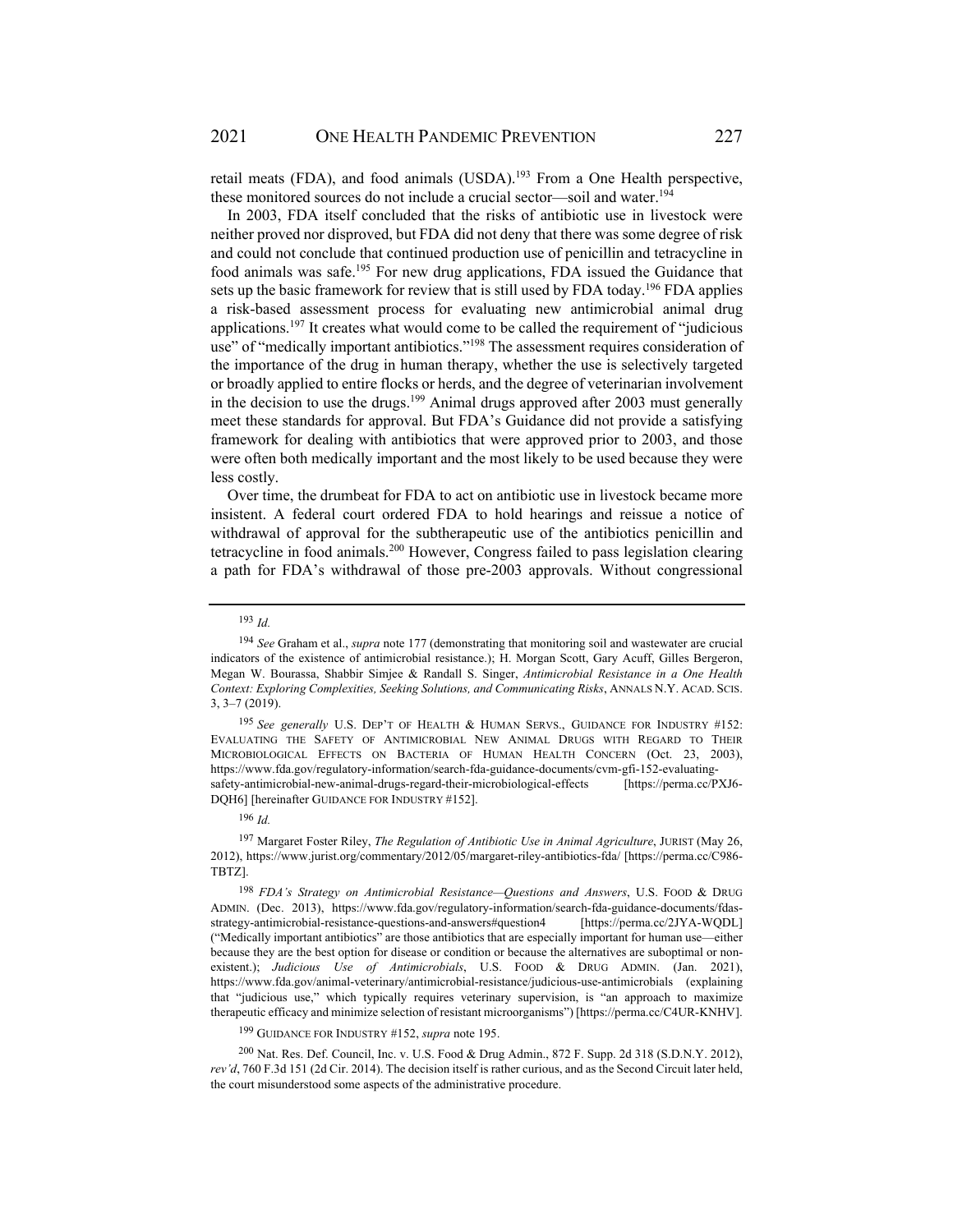support, FDA faced fruitless years of administrative hearings with industry stonewalling.201 Instead, FDA offered a voluntary program for approval withdrawals to reduce subtherapeutic use of medically important antibiotics in livestock.<sup>202</sup> Unfortunately, a voluntary program made no one happy. Finally, on September 18, 2014, President Obama issued Executive Order  $13736$ ,  $203$  making reduction of antibiotic resistant bacteria a national security priority. Although not explicit, the order takes a One Health approach to the problem. It requires FDA and USDA to work together to eliminate subtherapeutic use of "medically important" antibiotics in livestock.<sup>204</sup> The order also requires USDA, EPA, and FDA to improve coordination in areas such as research into and surveillance of antibiotic use and resistance patterns in food-producing animals and inter-species disease transmissibility.205

Executive Order 13736 gave FDA's voluntary withdrawal plan real teeth.<sup>206</sup> In 2017, FDA completed the implementation of the program, resulting in eighty-four new drug applications (NDAs) withdrawn by their sponsors.<sup>207</sup> Ninety-three of the remaining applicable NDAs were converted to prescription status from over-thecounter status, and the remaining 115 NDAs now require veterinary supervision.208 FDA is currently gathering data for use in a draft guidance for labeling to provide veterinarians guidance on appropriate duration of use.<sup>209</sup> It is also running a pilot program to gather "on-farm" data in poultry, swine, and cattle.<sup>210</sup> The full proof of success has yet to be realized. Critics argue that the same number of antibiotics are being used, but that they are just now authorized by veterinary supervision as treatment use when they were before being openly used for production use.<sup>211</sup> NARMS data should show over the next couple of years whether that argument is true.

202 U.S. FOOD & DRUG ADMIN., CVM GFI #209 THE JUDICIOUS USE OF MEDICALLY IMPORTANT ANTIMICROBIAL DRUGS IN FOOD-PRODUCING ANIMALS (Apr. 13, 2012), https://www.fda.gov/regulatoryinformation/search-fda-guidance-documents/cvm-gfi-209-judicious-use-medically-important-

<sup>201</sup> KAHN, *supra* note 181, at loc. 1491.

antimicrobial-drugs-food-producing-animals [https://perma.cc/V4QA-KABP]; U.S. FOOD & DRUG ADMIN., CVM GFI #213 NEW ANIMAL DRUGS AND NEW ANIMAL DRUG COMBINATION PRODUCTS ADMINISTERED IN OR ON MEDICATED FEED OR DRINKING WATER OF FOOD-PRODUCING ANIMALS: RECOMMENDATIONS FOR DRUG SPONSORS FOR VOLUNTARILY ALIGNING PRODUCT USE CONDITIONS WITH GFI #209 (Dec. 2013), https://www.fda.gov/regulatory-information/search-fda-guidance-documents/cvmgfi-213-new-animal-drugs-and-new-animal-drug-combination-products-administered-or-medicated-feed [https://perma.cc/H3MY-ZW8H].

<sup>203</sup> Exec. Order No. 13,676, 3 C.F.R. (2014). It also set up a coherent government response. S*ee infra* Section III.B.2.iii discussing CARB.

<sup>204</sup> *Id.*

<sup>205</sup> *Id.*

<sup>206</sup> The plan is still voluntary.

<sup>207</sup> U.S. FOOD & DRUG ADMIN., CTR. FOR VETERINARY MED., SUPPORTING ANTIMICROBIAL STEWARDSHIP IN VETERINARY SETTINGS, GOALS FOR FISCAL YEARS 2019–2023 5 (2018).

<sup>208</sup> *Id.*

<sup>209</sup> *See FDA-Track: Progress on FDA's Support of Antimicrobial Stewardship in Veterinary Settings*, U.S. FOOD & DRUG ADMIN. (Apr. 1, 2021), https://www.fda.gov/about-fda/fda-track-agency-wideprogram-performance/fda-track-progress-fdas-support-antimicrobial-stewardship-veterinary-settings [https://perma.cc/JSC7-8LVY].

<sup>210</sup> *Id.*

<sup>211</sup> Hoelzer, *supra* note 180.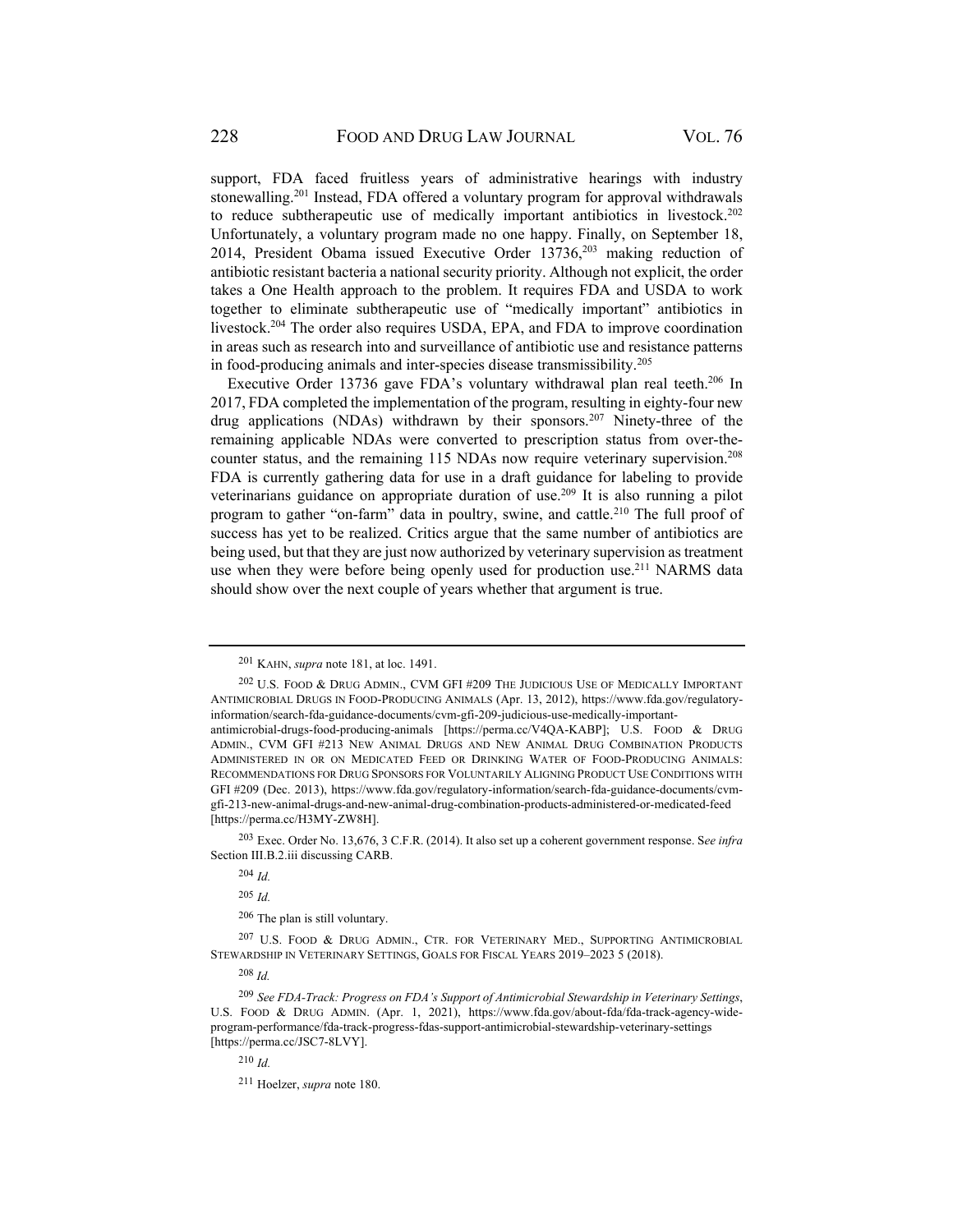#### *iii. A Broader One Health Approach to Antibiotic Resistance*

The *National Action Plan for Combating Antibiotic-Resistant Bacteria* (CARB), 2020–2025 takes an explicitly One Health approach to its mission.212 The CARB plan creates a task force that includes representatives from HHS, USDA, DOD, Department of the Interior, Department of State, EPA, USAID, and the Department of Veterans Affairs.213 By including agencies focused on human, animal, and environmental health in an effort to reduce overall antibiotic resistance, the CARB plan thus represents a model for One Health pandemic preparedness in an important but discreet area. Especially important, it includes an expanded focus on antibiotic resistance in the environment, something that has been largely neglected until recently. The plan lays out five goals: 1) to slow the emergence of resistant bacteria and prevent the spread of resistant infections; 2) to strengthen national One Health surveillance efforts; 3) to advance development and use of rapid and innovative diagnostic tests; 4) to accelerate basic and applied research and development for new antibiotics, therapeutics, and vaccines; and 5) to improve international collaboration and capacity for prevention, surveillance, control, and antibiotic research and development.<sup>214</sup> Significantly, the plan operationalizes the five goals by establishing agency responsibility and requirements for collaboration with specific targets. Nonetheless, the devil will be in the details. For example, it is one thing to have an objective that FDA, CDC, and EPA engage "the animal health community, crop protection community, and other relevant stakeholders to advance strategies intended to foster the responsible use of medically important antibiotics in plants and animals."215 It is another to outline the legal authorities and incentives to make that engagement effective. As the previous discussion of the use of medically important drugs for animal production use illustrates,216 incentives in unconnected stakeholder groups can make progress extraordinarily difficult to achieve, especially absent additional legislative authority.

Perhaps one area for potential progress is in the CARB goals for surveillance. The plan calls for new capacities for surveillance data from animals, farms, production facilities, and the environment, including water and soil, and to establish a platform for more comprehensive understanding of the carriage of antibiotic resistance genes (resistome).217 Leveraging and expanding existing NARMS and NAHMs capacities is a start. NARMS already uses whole genome sequencing in surveilling antibiotic resistant microbes.218 That infrastructure is a good foundation for a resistome platform. Potentially engaging EPA inspections with Clean Water Act authorities could better meet environmental surveillance needs.219 All of these are likely to be controversial.

<sup>213</sup> *Id.* at 5.

<sup>214</sup> *Id.* at 11.

<sup>215</sup> *See id.* at 21.

<sup>216</sup> *Supra* Section III.B.2.ii.

<sup>217</sup> *Id.* at 17.

<sup>218</sup> *About NARMS*, *supra* note 191.

219 Under the Clean Water Act, concentrated animal feeding operations (CAFOs) are defined as point source dischargers. 33 U.S.C. § 1362. EPA conducts inspections if alerted to a potentially illegal discharge and on a random basis. 33 U.S.C. § 1251, 1318. A broader and more systematic inspection including waste-

<sup>212</sup> FEDERAL TASK FORCE ON COMBATING ANTIBIOTIC-RESISTANT BACTERIA, NATIONAL ACTION PLAN FOR COMBATING ANTIBIOTIC RESISTANT BACTERIA 2020–2025 4 (Oct. 2020).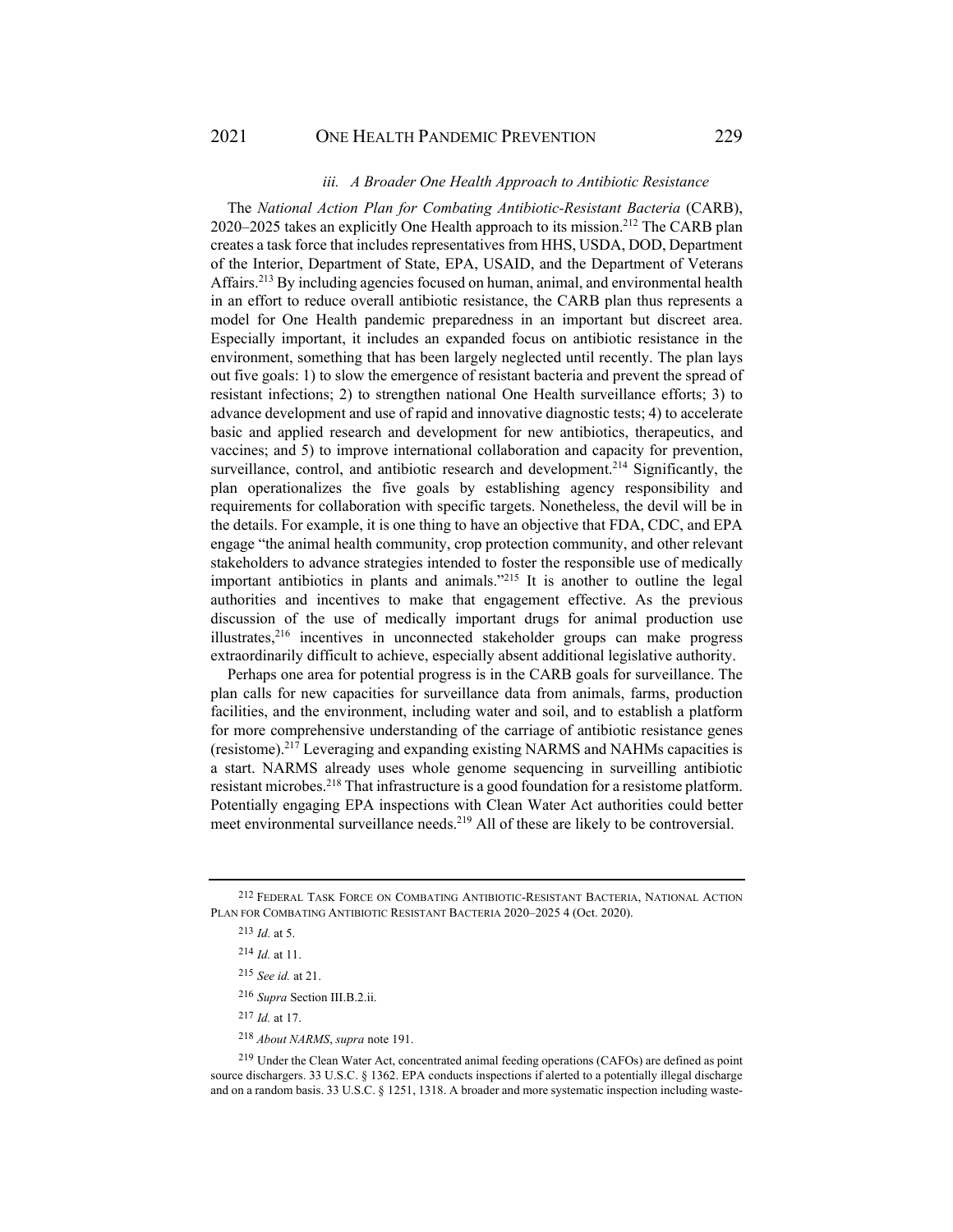The CARB plan demonstrates both the value and difficulty of implementing a One Health plan to combat potential disease. A broader plan that includes monitoring and responding to many pathogens would be even more difficult to achieve. But if the current pandemic is a harbinger of more to come, then we have no choice. Antibiotic resistance is a growing problem, and solving this problem requires comprehensive surveillance and responsive mitigation even if those responses are likely to trigger the ire of industry.

## *3. Use of Gene Drives to Combat Potential Epidemics and Serious Endemic Disease*

For pathogens that cannot be eradicated or even reasonably mitigated with vaccines and other containment measures, the new technology of gene drives might eventually be an option to consider. A One Health paradigm is essential to understanding all the implications that the technology may raise. Gene drives work to eliminate either the animal vector itself (e.g., some species of mosquito that carries disease) or permanently change genetic characteristics in an animal species (within a certain habitat) that make it a vector for emerging zoonotic disease.<sup>220</sup> Gene drives are also ethically fraught and carry uncertain risks—although potentially huge benefits. With gene drives, we might be able to eradicate a disease like malaria for which efforts to develop a vaccine have been unsuccessful and which still kills a half million people each year in the developing world. Gene drives create obvious implications for the targeted species. They may also incur significant ecological costs, and we do not fully understand what those may be.

One thing that sets gene drives apart from most biotechnology involving genomic engineering is that they are explicitly designed not to be fully contained.221 Since the inception of the technology in the 1970s, biosafety was assured through a focus on containment. Thus, gene drives present a new paradigm and make One Health considerations even more imperative.222 Gene drives, of course, are not limited to animals; they may eventually become an effective method for dealing with invasive plants.223 In the context of zoonotic pathogens, though, the focus will be on animal applications. While not yet a fully mature technology, gene drives might be ready for implementation, subject to how regulation might play out, in the next couple of years.

FDA likely has authority<sup>224</sup> over many gene drive organisms if they meet FDA's definition of "animal," which would implicate FDA's animal drug regulations. FDA

water monitoring could prove a valuable surveillance method—not just for antibiotic resistance but for other potential pathogens.

<sup>220</sup> *See* NAT'L ACADS. OF SCI., ENG'G & MED., GENE DRIVES ON THE HORIZON: ADVANCING SCIENCE, NAVIGATING UNCERTAINTY, AND ALIGNING RESEARCH WITH PUBLIC VALUES 15 (2016) [hereinafter NASEM, GENE DRIVES].

<sup>221</sup> *See* Paul Berg, David Baltimore, Sydney Brenner, Richard O. Roblin III & Maxine F. Singer, *Summary Statement of the Asilomar Conference on Recombinant DNA Molecules*, 72(6) PROC. NAT'L ACAD. SCIS. 1981 (1975) (emphasizing containment in biotechnology); NASEM, GENE DRIVES, *supra* note 220, at 7.

<sup>222</sup> Gene drives also may raise questions of intentional misuse. *Id.* at 159–61. For example, potentially a mosquito vector could be used to introduce and spread disease. That is outside the scope of this Article.

<sup>223</sup> *See id.* at 154. USDA has primary authority over that technology and includes EPA. *Id.* at 152, 154. The limits of both agencies' full authority is ambiguous.

<sup>&</sup>lt;sup>224</sup> "It is likely, but not certain, that FDA has the authority under the Federal Food Drug and Cosmetics Act to regulate gene-drive modified organisms." NASEM, GENE DRIVES, *supra* note 220, at 156. Part of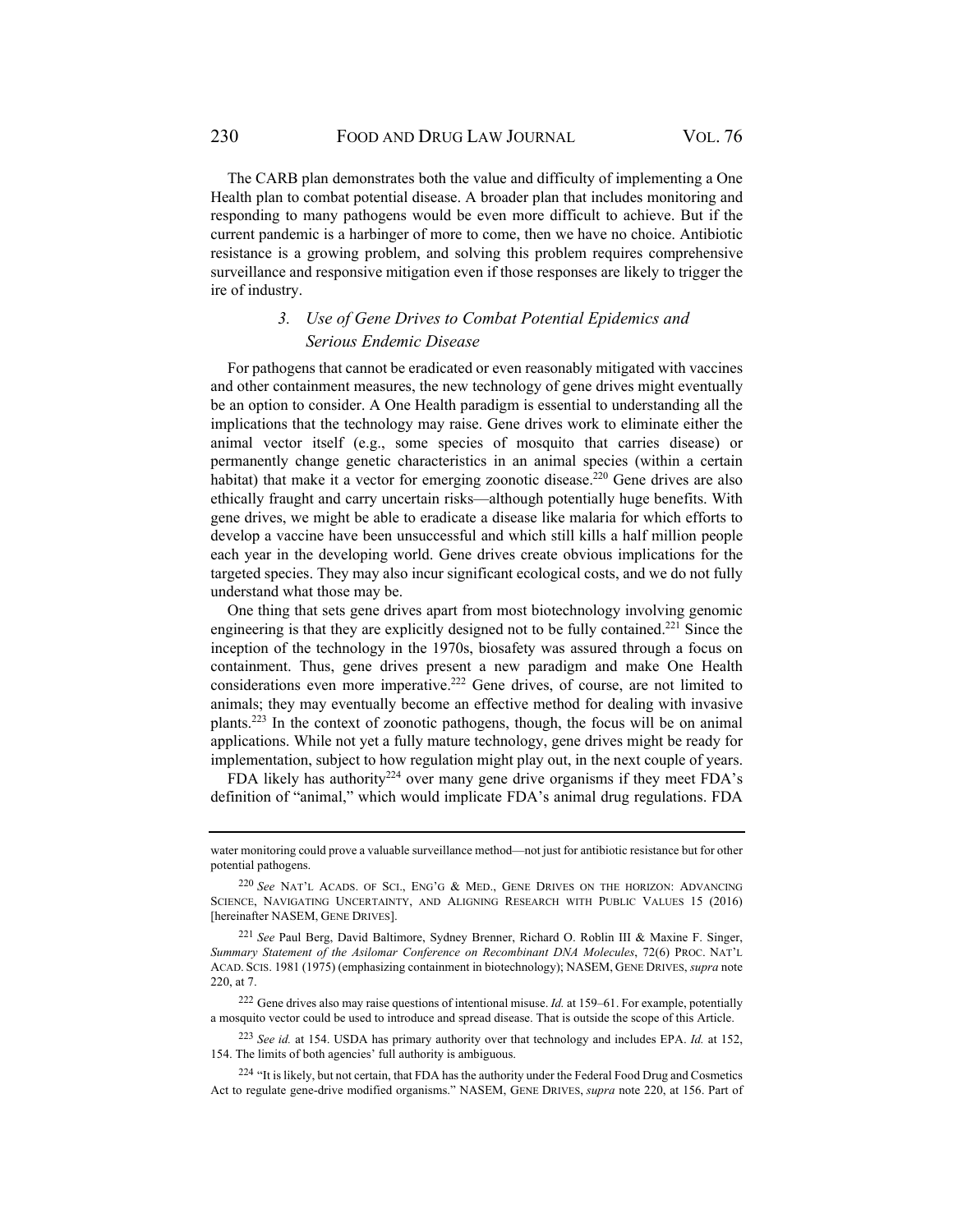treats the heritable genetic construct in a genetically engineered animal as a new animal drug.<sup>225</sup> FDA then treats all offspring of that animal, whether produced through normal sexual reproduction or other means, as containing that drug. This treatment in turn gives FDA the authority to determine "the safety and efficacy" of a gene drive through its authority to regulate the heritable genetic construct "drug."

Many of the regulatory concerns that affect gene drives are already discussed in FDA's Guidance for Industry applicable to genetically engineered animals.<sup>226</sup> FDA is concerned about the effect and durability of the genetic construct. Safety is focused not just on the animal itself, but on its effect on humans, other animals, and the environment.<sup>227</sup> In particular, the safety concerns include the potential of the genetic construct to "cause human or animal disease either intrinsically or by recombination."228 As required under the National Environmental Policy Act (NEPA),229 FDA also anticipates that any approval process involving genetically engineered animals will also include an environmental assessment (EA) and a finding of no significant impact (FONSI) (21 C.F.R. § 511.1(b)(10), 21 C.F.R. § 25.15) or an environmental impact statement (EIS) (21 C.F.R.  $\S$  25.22).<sup>230</sup> What remains unclear is whether gene drives will be subject to the full requirements of an EIS which is considerably more rigorous than an EA.<sup>231</sup> Since gene drives are by definition difficult to contain, a more thorough assessment of the potential environmental risks may be warranted.

One of the ambiguities surrounding the limits of FDA's authority on gene drives concerns the intended use of the gene drive. FDA's latest draft guidance on

- <sup>226</sup> GUIDANCE FOR INDUSTRY #187, *supra* note 224.
- <sup>227</sup> *Id.* at 8.

<sup>228</sup> *Id.*

that uncertainty depends on the species involved and the indication specified; some uncertainty also emanates from ambiguity about the scope of FDA's authority. FDA has still not issued its revised applicable guidance, Guidance for Industry #187. A revised draft guidance was issued in January 2017; that means the 2015 final Guidance for Industry is still in effect. U.S. FOOD & DRUG ADMIN., GUIDANCE FOR INDUSTRY #187: REGULATION OF GENETICALLY ENGINEERED ANIMALS CONTAINING HERITABLE RECOMBINANT DNA CONSTRUCTS (2015), https://www.fda.gov/media/135115/download [https://perma.cc/RM6L-87LA] [hereinafter GUIDANCE FOR INDUSTRY #187].

<sup>&</sup>lt;sup>225</sup> An article "(B) . . . intended for use in the diagnosis, cure, mitigation, treatment, or prevention of disease in man or other animals; and (C) articles (other than food) intended to affect the structure or any function of the body of man or other animals . . . ." 21 U.S.C. § 321(g)(1). *See also* GUIDANCE FOR INDUSTRY #187, *supra* note 224. This issue became more complicated during the last week of the Trump Administration. Citing public health concerns, FDA Commissioner Hahn refused to sign an MOU with USDA that would transfer authority of genetically modified animals to USDA. *See* Sam Hill, *Advocacy Groups Want FDA, not USDA, to Regulate Genetically Engineered Animals*, SEAFOOD SOURCE (Apr. 12, 2021), https://www.seafoodsource.com/news/food-safety-health/advocacy-groups-want-fda-not-usda-toregulate-genetically-engineered-animals [https://perma.cc/2QQ6-GQVH]. As of this writing, that issue is not resolved and is outside the scope of this Article.

<sup>229</sup> National Environmental Policy Act of 1969, 42 U.S.C. § 4332 (2000).

<sup>230</sup> GUIDANCE FOR INDUSTRY #187, *supra* note 224, at 20.

<sup>&</sup>lt;sup>231</sup> An EA is a concise assessment that reviews the purpose and need of the proposal, any alternatives, and a brief review of the impacted environment, and provides a list of agencies and persons consulted. An EIS requires Federal Register notice and opportunity for public comment and collaboration. It involves a much more comprehensive review. *National Environmental Policy Act Review Process*, ENV'T PROT. AGENCY (2021), https://www.epa.gov/nepa/national-environmental-policy-act-review-process [https:// perma.cc/L3G6-SFDA].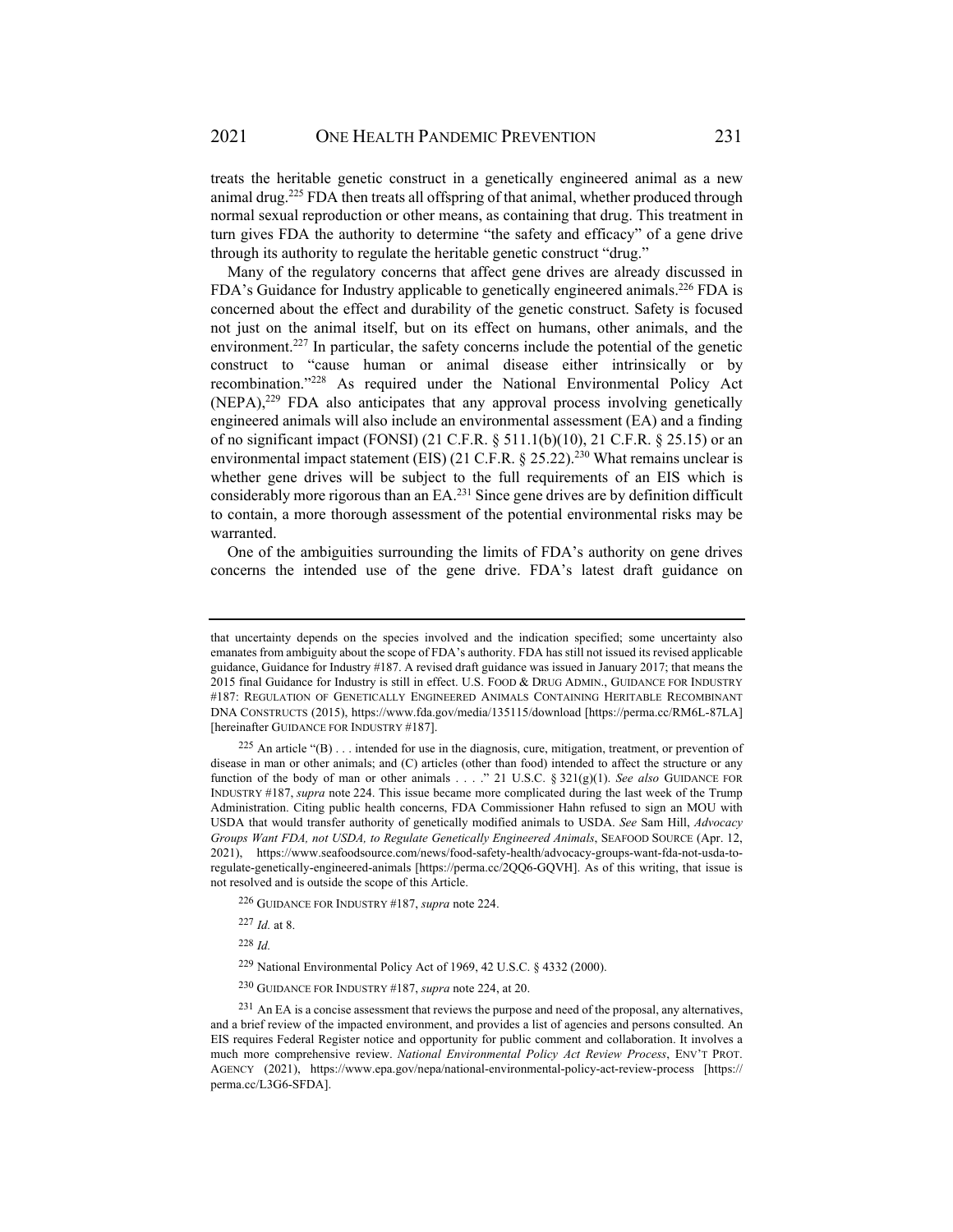intentionally genetically altered animals no longer includes a statement of the "intended purposes of the genetic modification" that are subject to FDA jurisdiction.<sup>232</sup> But the NASEM committee that studied gene drives demonstrated how the use of the term "intended use" creates overlapping authorities between agencies.<sup>233</sup> If a species subject to a gene drive modification were to be considered a threat to animal health, it might be subject to USDA authority under the Animal Health Protection Act; $^{234}$  if it threatens plants, it is potentially subject to USDA's authority under the Plant Protection Act.<sup>235</sup> However, if the gene drive is designed to eradicate a "pest," it likely falls into EPA's jurisdiction under the Federal Insecticide, Fungicide, and Rodenticide Act (FIFRA).<sup>236</sup> And how any of this authority might be affected by the Endangered Species  $Act^{237}$  is still unclear.

While FDA has not yet approved any gene drive product, it did review the Friendly® Oxitec mosquito and eventually transferred authority for that product over to EPA.238 The mosquito is a transgenic *Aedes aegypti*, the mosquito responsible for the transmission of dengue fever.<sup>239</sup> which affects millions of people worldwide.<sup>240</sup> The Oxitec mosquito is bred with a "lethal gene" inserted that permits adults to mate but renders it impossible for any of their eggs to mature unless they were provided with a small dose of the antibiotic tetracycline during larval development.<sup>241</sup> In theory, it is the type of disease most suited to experimentation with a gene drive; there is currently no vaccine or drug for the disease, and despite attempts to control the mosquito with standard means of insecticides and environmental management, the

234 Animal Health Protection Act, 7 U.S.C. § 8301; *see also* Exec. Order No. 13874, 84 Fed. Reg. 27899 (June 11, 2019).

<sup>232</sup> GUIDANCE FOR INDUSTRY #187,*supra* note 224 (enumerating six classes of animals that would be subject to review based on "intended purposes": to enhance production or food quality traits, to improve animal health, to produce products intended for human therapeutic use, to enrich or enhance animals' interactions with humans, to develop models for human disease, and to produce industrial or consumer products).

<sup>233</sup> NASEM, GENE DRIVES, *supra* note 220, at 156–57.

<sup>235</sup> Plant Protection Act, 7 U.S.C. § 7701 (2000).

<sup>236</sup> Federal Insecticide, Fungicide, and Rodenticide Act, 7 U.S.C. § 136 (1996).

<sup>237</sup> Endangered Species Act, 16 U.S.C. § 1531 (1973).

<sup>238</sup> *See* Zahra Meghani & Jennifer Kuzma, *Regulating Animals with Gene Drive Systems: Lessons from the Regulatory Assessment of a Genetically Engineered Mosquito*, 5 J. RESPONSIBLE INNOVATION 1, 16, n.4 (2018). Such mosquitoes are deemed outside the jurisdiction of GUIDANCE FOR INDUSTRY #187, *supra* note 224. In Draft Guidance for Industry #236, "Regulation of Mosquito-Related Products," FDA has proposed to clarify that the phrase "articles (other than food) intended to affect the structure or any function of the body of man or other animals" does not include articles intended to prevent, destroy, repel, or mitigate mosquitoes for population control purposes. Instead, such products are pesticides regulated by the Environmental Protection Agency (EPA). U.S. DEP'T OF HEALTH & HUMAN SERVS., GUIDANCE FOR INDUSTRY #236: CLARIFICATION OF FDA AND EPA JURISDICTION OVER MOSQUITO-RELATED PRODUCTS (2017), https://www.fda.gov/downloads/AnimalVeterinary/GuidanceComplianceEnforcement/Guidance forIndustry/UCM533600.pdf [https://perma.cc/CM3B-BQYS] [hereinafter GUIDANCE FOR INDUSTRY #236].

<sup>239</sup> Alex M. Nading, *The Lively Ethics of Global Health GMOs: The Case of the Oxitec Mosquito*, 10 BIOSOCIETY 24, 1 (2015). *See also* Meghani & Kuzma, *supra* note 238, at 5.

<sup>240</sup> Nading, *supra* note 239, at 2.

<sup>241</sup> *Id.* at 1. *See also* Meghani & Kuzma, *supra* note 238, at 5.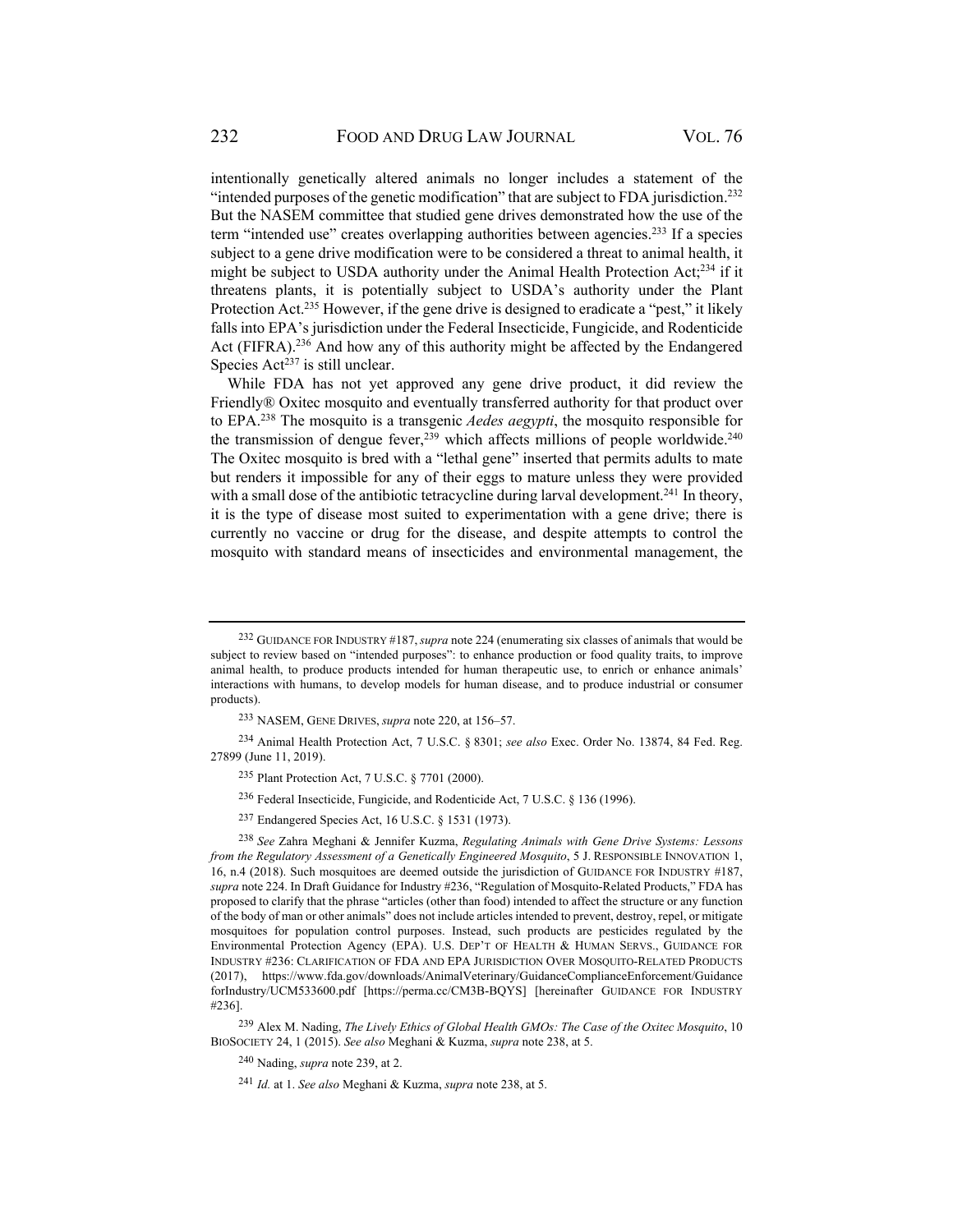disease continues to spread.<sup>242</sup> The Oxitec mosquito is not a true gene drive product; unlike a true gene drive which aims for close to 100% inheritance and at least theoretically accomplishes its goal with a few generations, use of the Oxitec mosquito would likely require continuous releases, and if those releases did not transpire, it would likely eventually disappear from the population.<sup>243</sup>

FDA originally took regulatory responsibility for the Oxitec mosquito and authorized a field trial, which is analogous to a clinical trial for this type of technology, in the Florida Keys.244 At the time, the sponsor had already conducted field trials in the Cayman Islands, Brazil, and Malaysia, but critics claimed that the sponsor did not provide FDA data on the ecological surveillance of non-target organisms or broader environmental effects.<sup>245</sup> Further, they argued that NEPA requires the more rigorous EIS rather than the agency's submission of an EA and subsequent finding of no significant impact.<sup>246</sup> Moreover, critics argued that FDA must engage further public discourse and a normative democratically based regulatory review for all genetically engineered animals.<sup>247</sup> But on this last point, these critics misunderstand the limits of FDA's authority. FDA, as it has stated previously regarding genetically engineered animals, is limited to a science-based risk assessment; it does not have the authority to engage with non-science-based ethical or economic considerations.<sup>248</sup> Moreover, one of the problems of treating the regulation of all genetically engineered animals with the same brush as gene drives is that this treatment tends to diminish how different gene drives are from already existing technology. GE technology with animals is an emerged technology, with which FDA now has some significant experience. Gene drives raise more complex questions.

In 2017, FDA transferred the review of the Oxitec mosquito to EPA pursuant to Guidance for Industry  $\#236.^{249}$  But the Oxitec controversy has resolved little in terms of how FDA may regulate gene drives in the future. If FDA is correct about the limits of its authority, and it likely is, these limits leave loopholes and ethical gaps that a One Health approach may be able to ameliorate. A One Health approach breaks down regulatory silos and allows a holistic approach between collaborating agencies and other entities. The Coordinated Framework for Biotechnology<sup>250</sup> is based on the notion

<sup>242</sup>Nading, *supra* note 239, at 2.

<sup>243</sup> *See* Meghani & Kuzma, *supra* note 238, at 5.

<sup>244</sup> *See id.* at 5.

<sup>245</sup> *See id.* at 6.

<sup>246</sup> *Id.* at 5–6. Meghani and Kuzma's claim is weakened by the fact that they argue that an EIS is required for all genetically engineered animal approvals, including the already approved AquaBounty Salmon. *See id.* This requirement smacks somewhat of obstructionism. Unlike the Oxitec mosquito or gene drives, the AquaBounty salmon is significantly contained. *AquAdvantage Salmon Fact Sheet*, U.S. FOOD & DRUG ADMIN. https://www.fda.gov/animal-veterinary/animals-intentional-genomic-alterations/aquadvan tage-salmon-fact-sheet [https://perma.cc/YE3U-TT8T] (last updated April 15, 2020).

<sup>247</sup> *Id.*

<sup>248</sup> *FDA's Response to Public Comments on Draft Guidance for Industry #187*, U.S. FOOD & DRUG ADMIN. (Sept. 19, 2008), https://www.fda.gov/animal-veterinary/animals-intentional-genomic-alterations/ fdas-response-public-comments-draft-guidance-industry-187-released-9182008 [https://permma.cc/MD9C -XBLH].

<sup>249</sup> GUIDANCE FOR INDUSTRY #236, *supra* note 238.

<sup>250</sup> *The Unified Website for Biotechnology Regulation*, U.S. DEP'T OF AGRIC., U.S. FOOD & DRUG ADMIN., U.S. ENV'T PROT. AGENCY, https://usbiotechnologyregulation.mrp.usda.gov/biotechnologygov/ home [https://perma.cc/84CS-UWPC]; Coordinated Framework for Regulation of Biotechnology, 51 Fed.